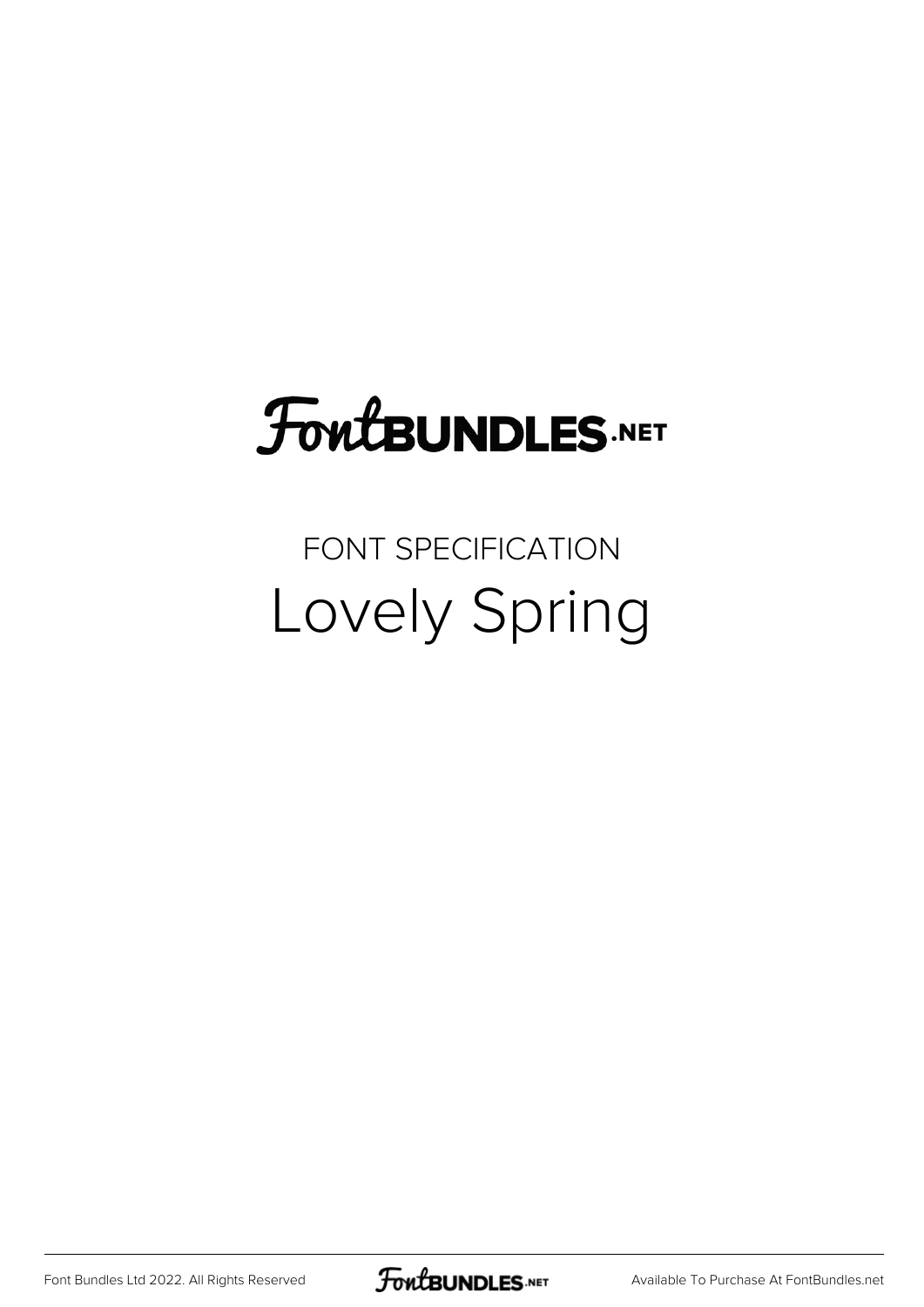### Biskuit - Regular

**Uppercase Characters** 

$$
\mathcal{A} \underset{1}{\mathcal{B} \cup \mathcal{O}}} \underset{Q \otimes Q}{\mathcal{C} \underset{Q}{\mathcal{F}}} \underset{Q}{\mathcal{O}} \underset{Q}{\mathcal{O}} \underset{Q}{\mathcal{O}} \underset{Q}{\mathcal{O}} \underset{Q}{\mathcal{O}}
$$

Lowercase Characters

**Numbers** 

### $Q$  1 2 3 4 3 6 7 8 9

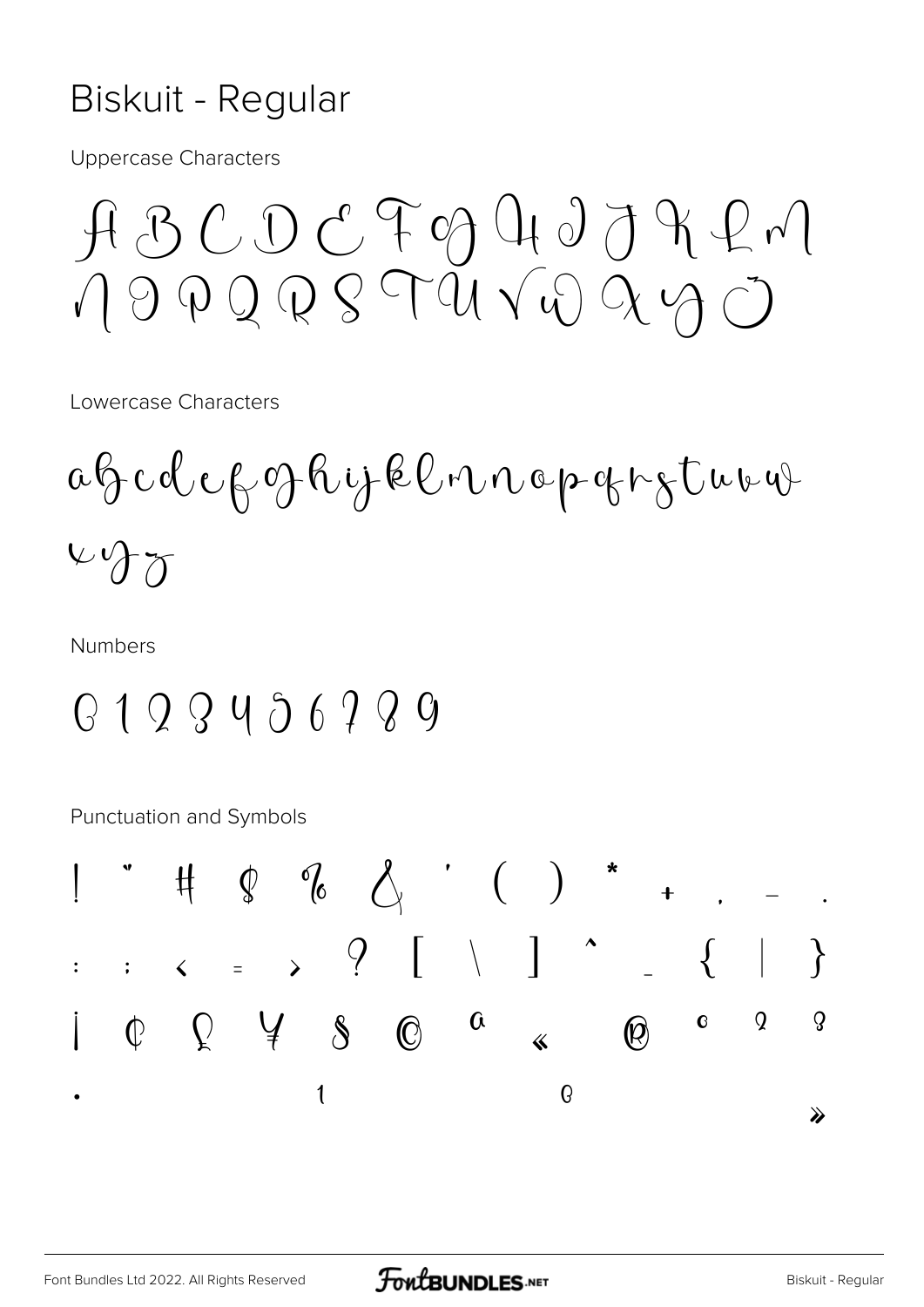À Á Â Ã Ä Å Æ Ç È  $\vec{C}$   $\vec{C}$   $\vec{O}$   $\vec{O}$   $\vec{O}$   $\vec{O}$   $\vec{O}$ Ó Ô Õ Ö × Ø Ù Ú Û Ü Ý ß à á â ã ä å æ ç è é ê ë ì í î ï ñ ò ó ô õ ö ø ù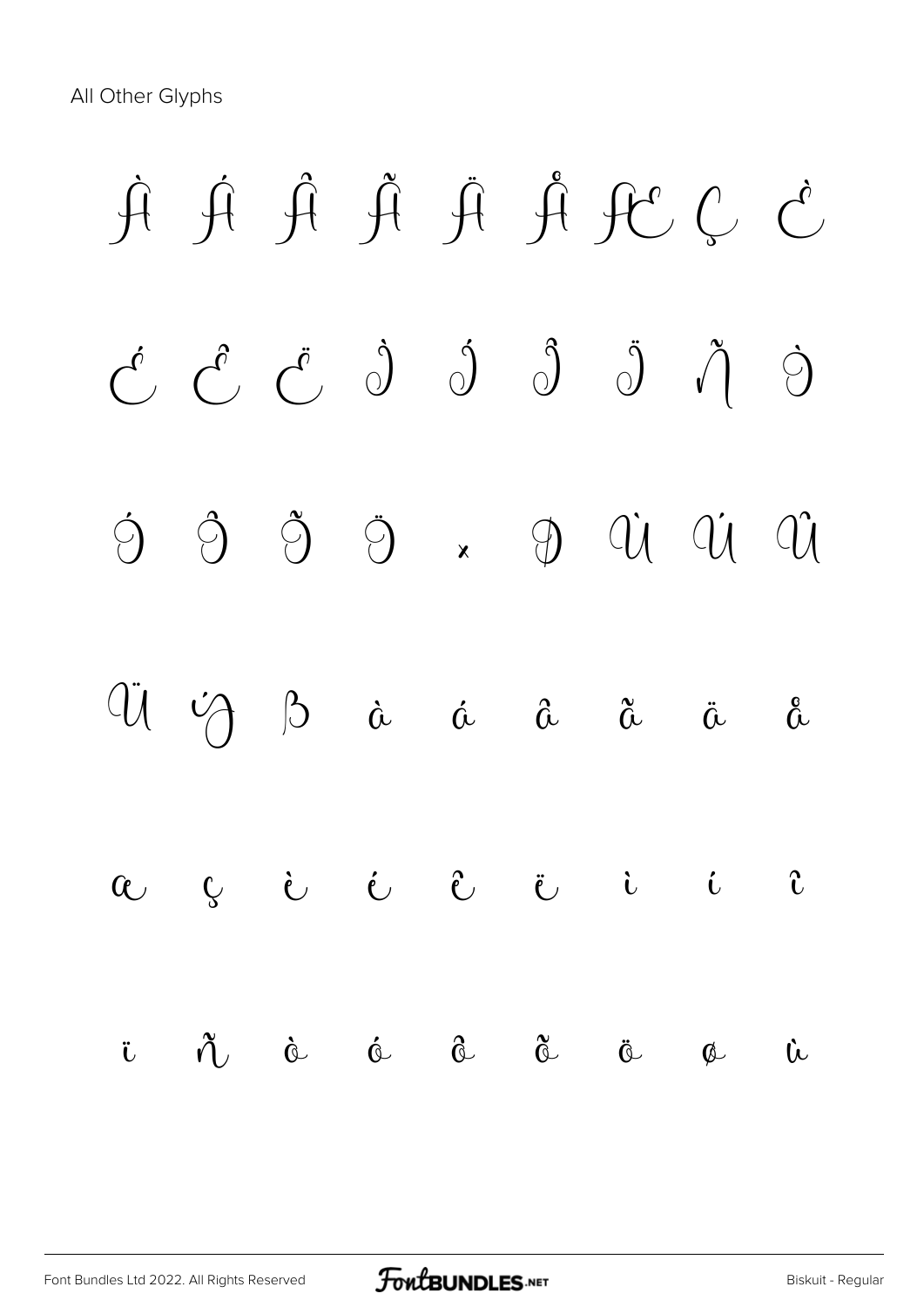i û ji ji de  $\check{S}$  $\label{eq:2.1} \begin{array}{cccccccccccccc} \mathcal{L}_{\text{max}} & \mathcal{L}_{\text{max}} & \mathcal{L}_{\text{max}} & \mathcal{L}_{\text{max}} & \mathcal{L}_{\text{max}} & \mathcal{L}_{\text{max}} & \mathcal{L}_{\text{max}} & \mathcal{L}_{\text{max}} & \mathcal{L}_{\text{max}} & \mathcal{L}_{\text{max}} & \mathcal{L}_{\text{max}} & \mathcal{L}_{\text{max}} & \mathcal{L}_{\text{max}} & \mathcal{L}_{\text{max}} & \mathcal{L}_{\text{max}} & \mathcal{L}_{\text{max}} & \mathcal{L}_{\text{$  $\check{\delta}$   $\check{\Theta}$   $\check{\sigma}$  $\int_{0}^{\infty}$  and  $\int_{0}^{\infty}$  and  $\int_{0}^{\infty}$  and  $\int_{0}^{\infty}$  and  $\int_{0}^{\infty}$  and  $\int_{0}^{\infty}$  and  $\int_{0}^{\infty}$  and  $\int_{0}^{\infty}$  and  $\int_{0}^{\infty}$  and  $\int_{0}^{\infty}$  and  $\int_{0}^{\infty}$  and  $\int_{0}^{\infty}$  and  $\int_{0}^{\infty}$  and  $\theta$   $\theta$  $\rightarrow$  $-6-c-c-c-c-c-c-c$ le l'arme pref un  $\rightarrow$  $-t$  on the way of  $-\gamma$  and  $endemf \circ g \circ f \circ g \circ f \circ g \circ f \circ g$ 

FontBUNDLES.NET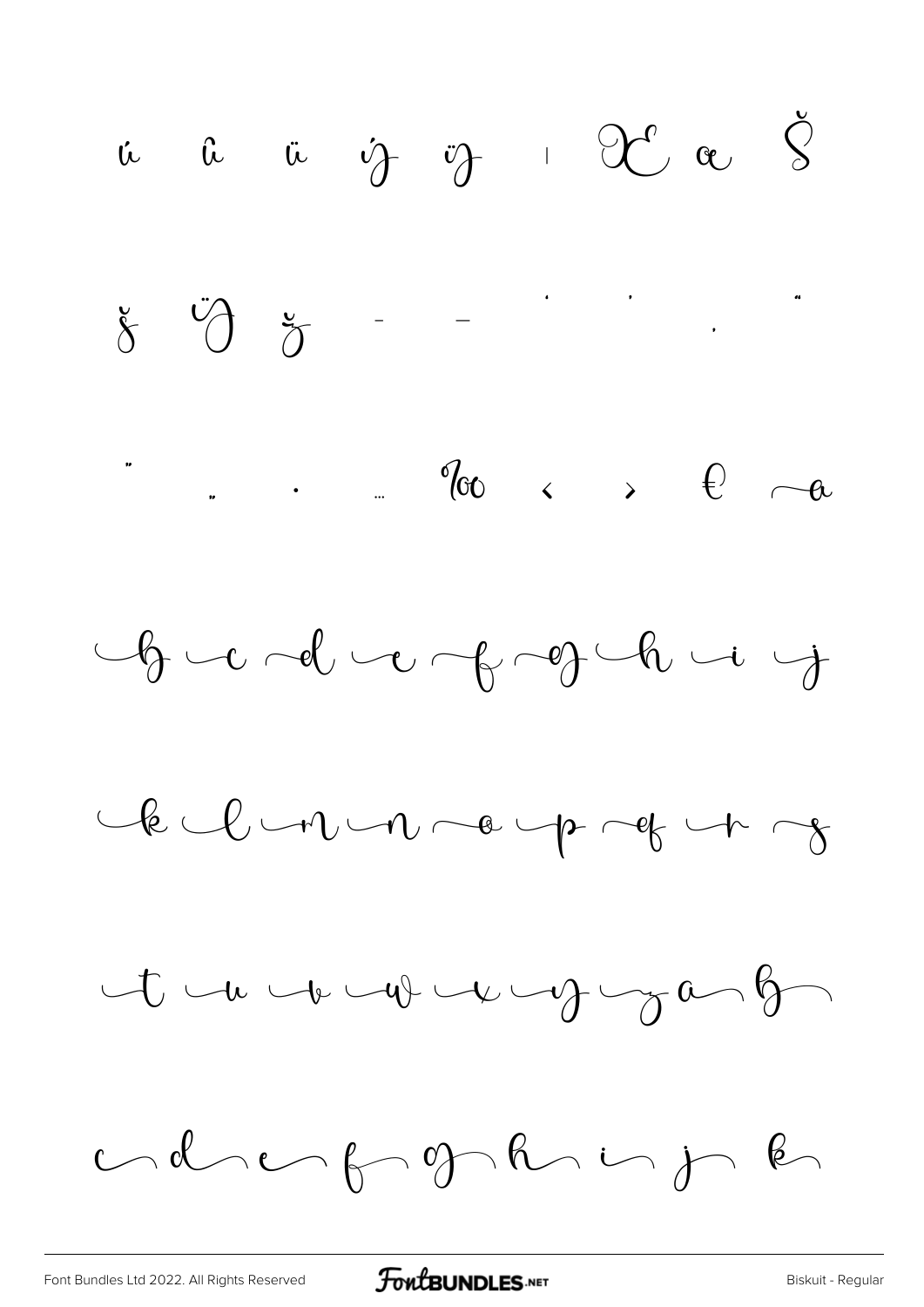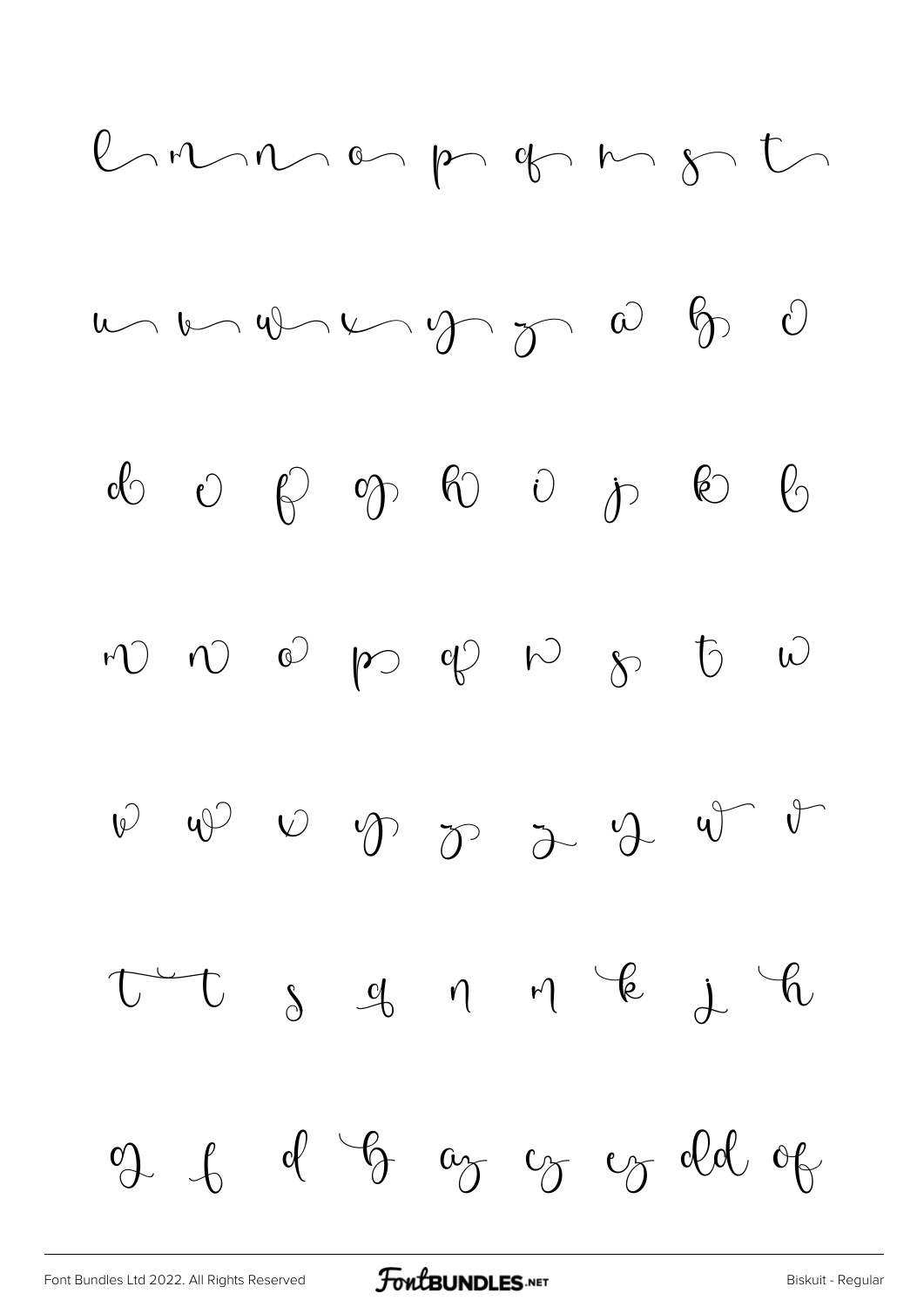## we so so voor van 66 tr ee at

## $f$  it it  $f$  if  $\mathbb{R}$

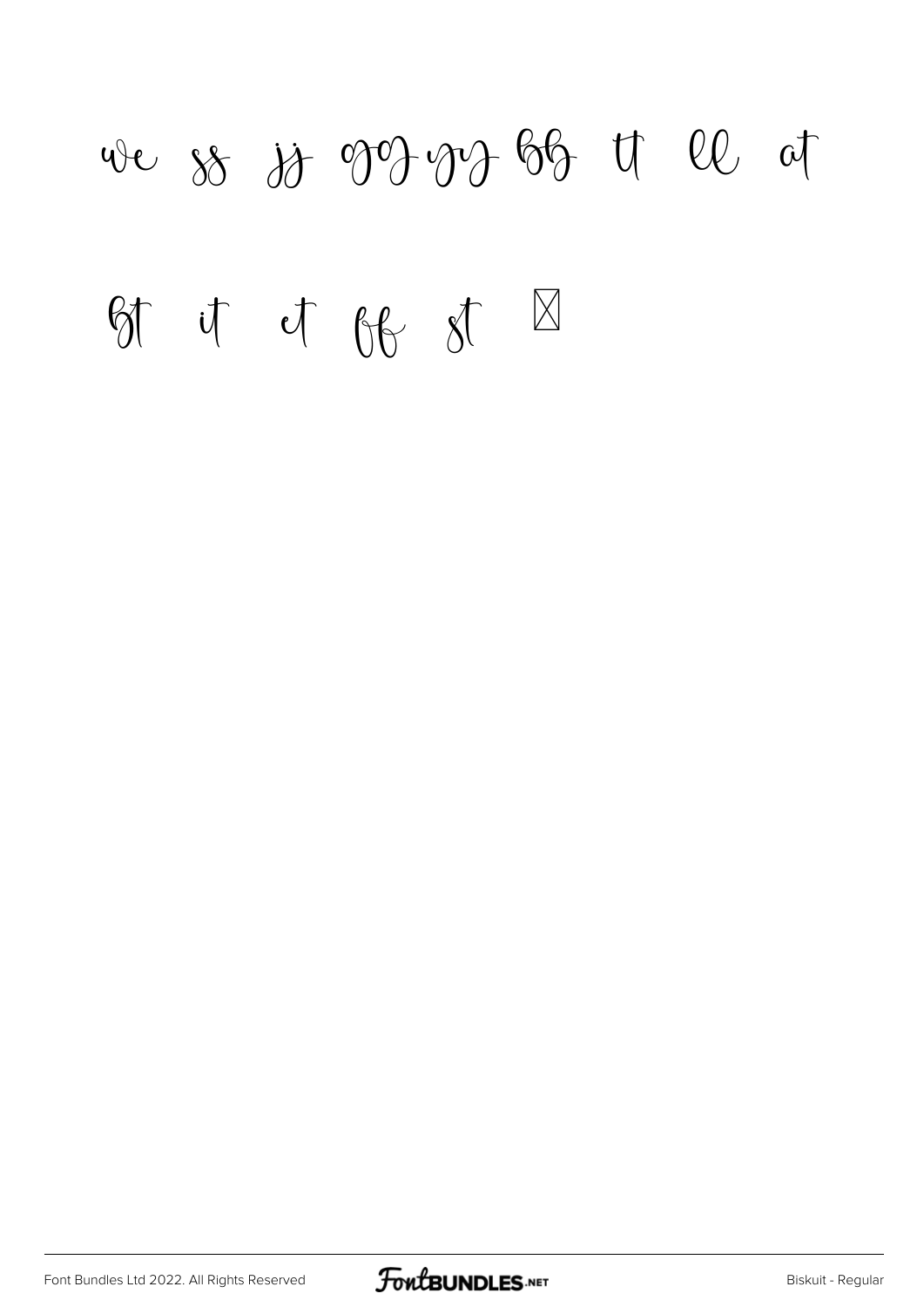### Sanilad - Regular

**Uppercase Characters** 

JBCDEFGHIJLCMNOPQRS  $\P U V U V Y Z$ 

Lowercase Characters

a b c of ef og h i j k l n n o p of r g t u r w v y y

**Numbers** 

 $0123456709$ 

Punctuation and Symbols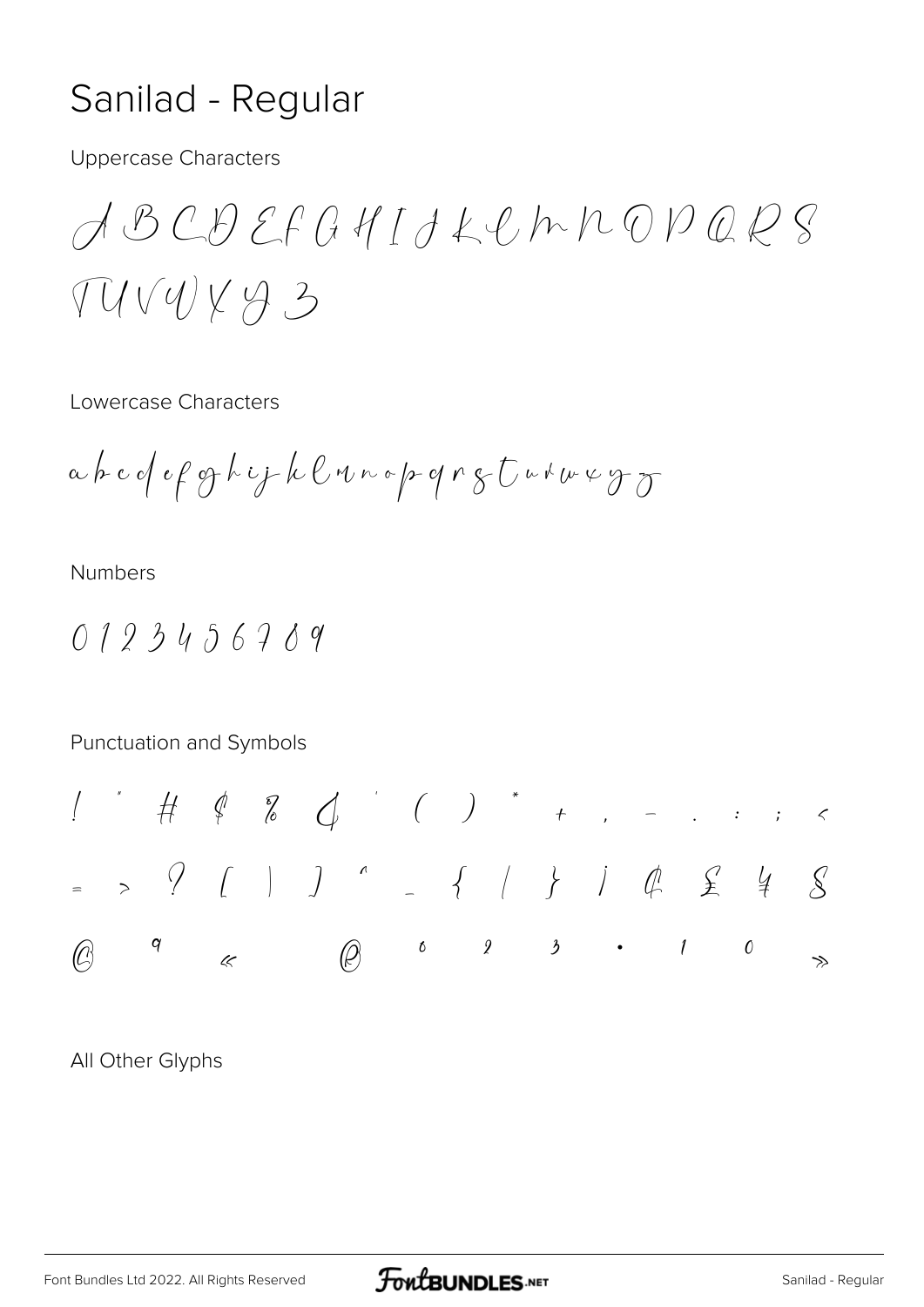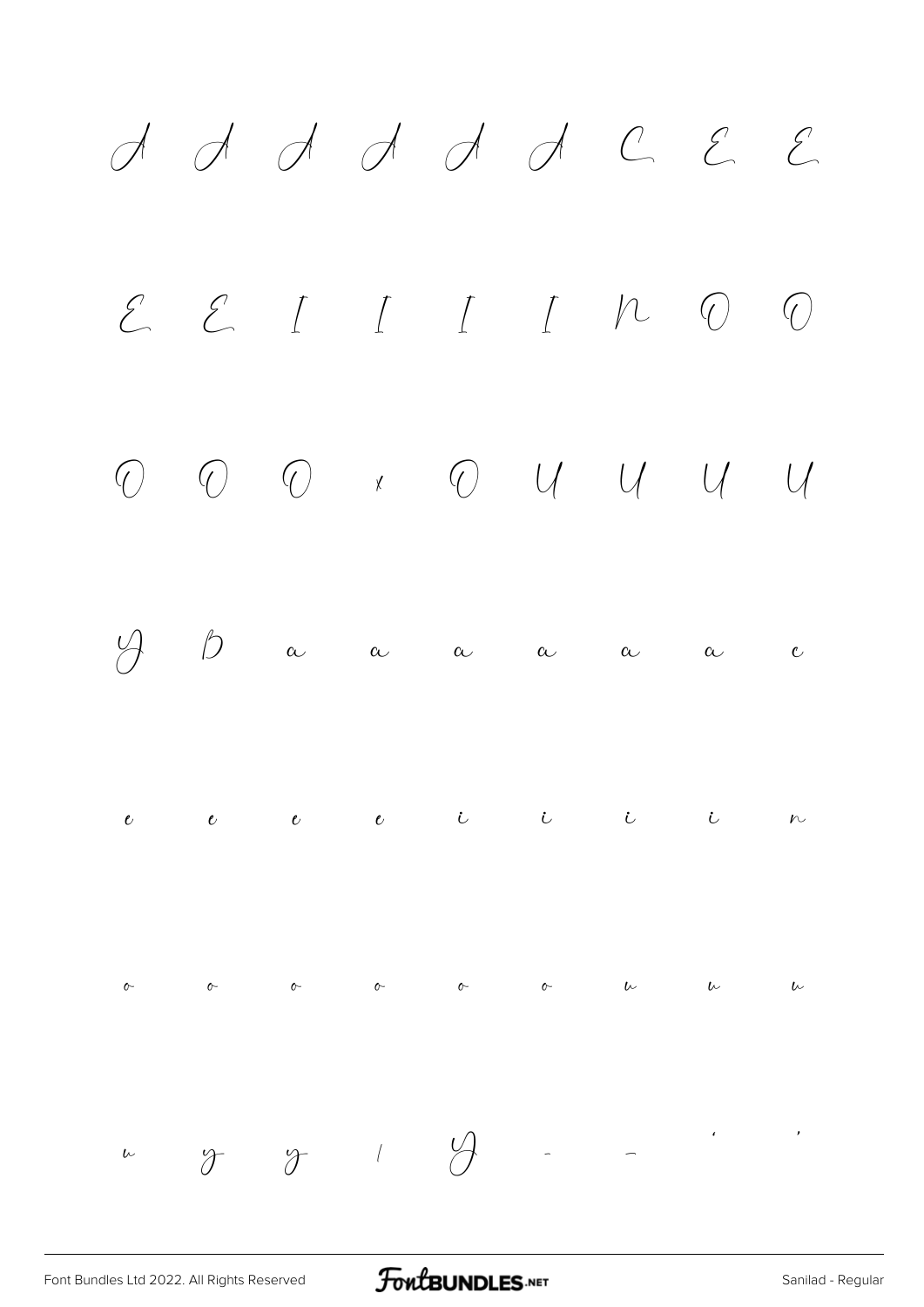$\label{eq:1.1} \mathbf{a}_{\mathbf{a}} = \mathbf{a}_{\mathbf{a}} + \mathbf{b}_{\mathbf{a}} + \mathbf{b}_{\mathbf{a}}$  $\cdot$  .  $\frac{7}{100}$   $\lt$   $\gt$  $\boldsymbol{v}$  $\mathcal{L}^{\text{max}}$  $\boxtimes$  $E$  as  $U$  be an of jj ff

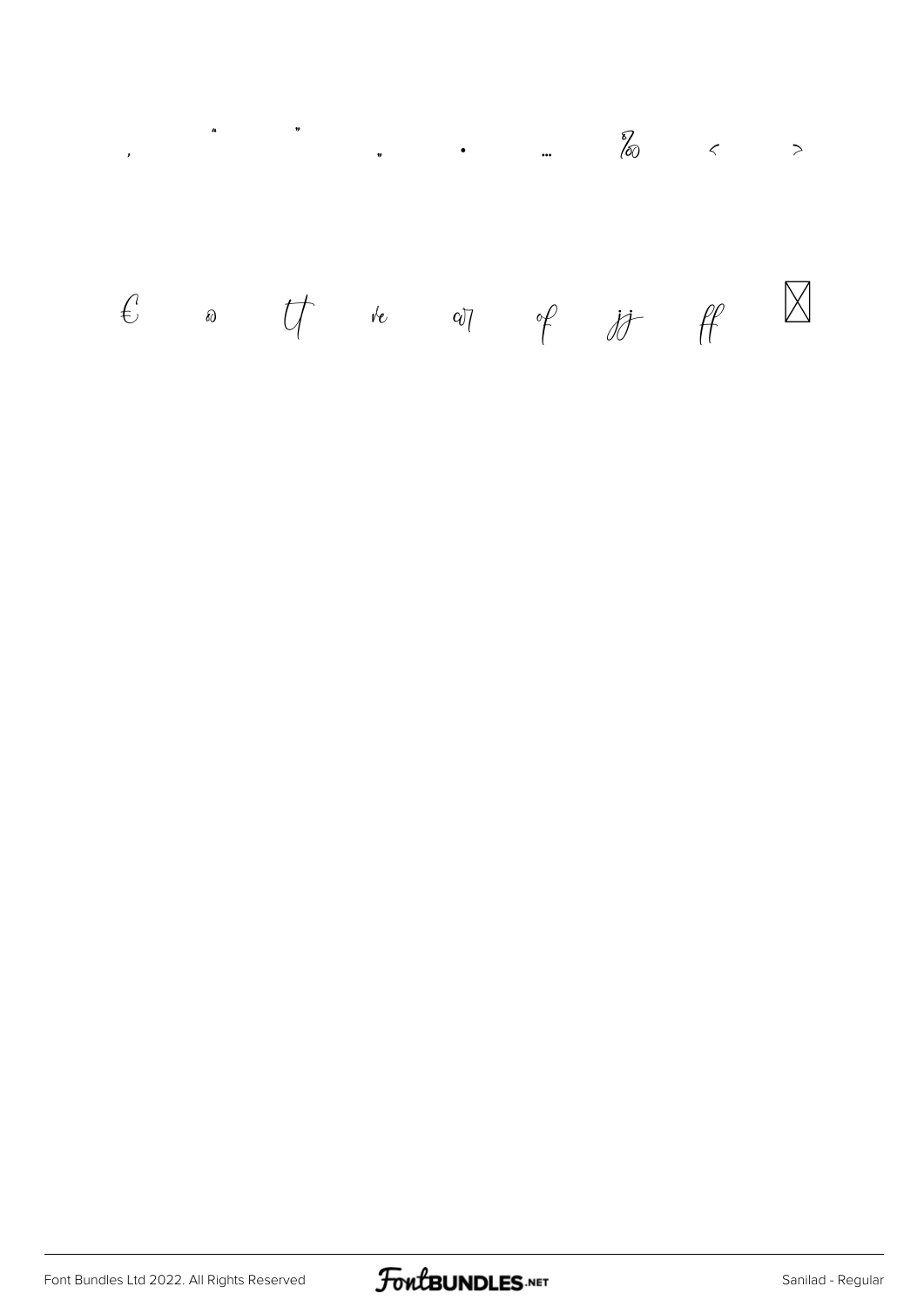### Gadista - Regular

**Uppercase Characters** 

Lowercase Characters

Numbers

$$
Q129456799
$$

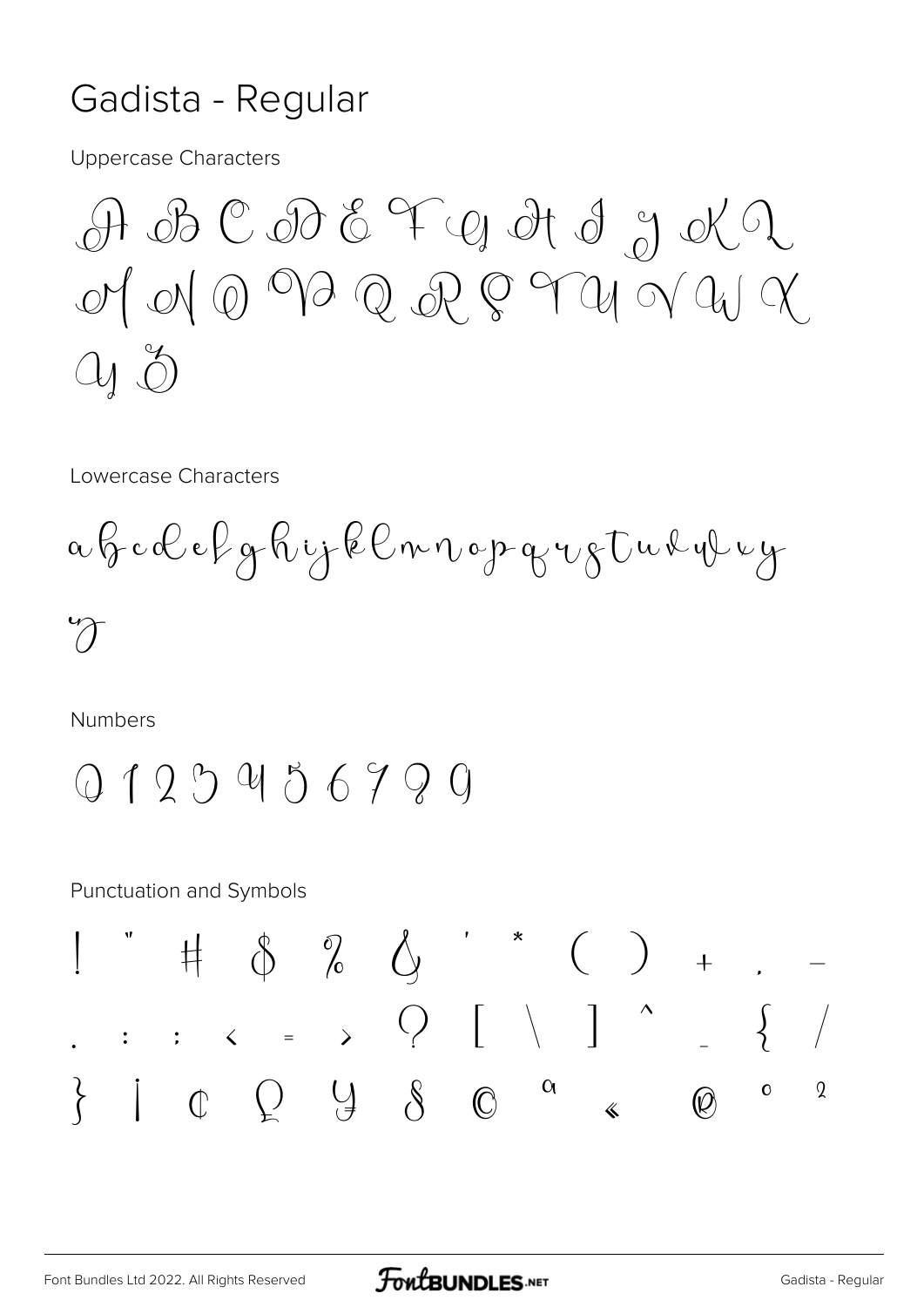$\bullet$ 



 $\mathbf{1}$ 

 $\mathbb{Q}$ 

 $\lambda$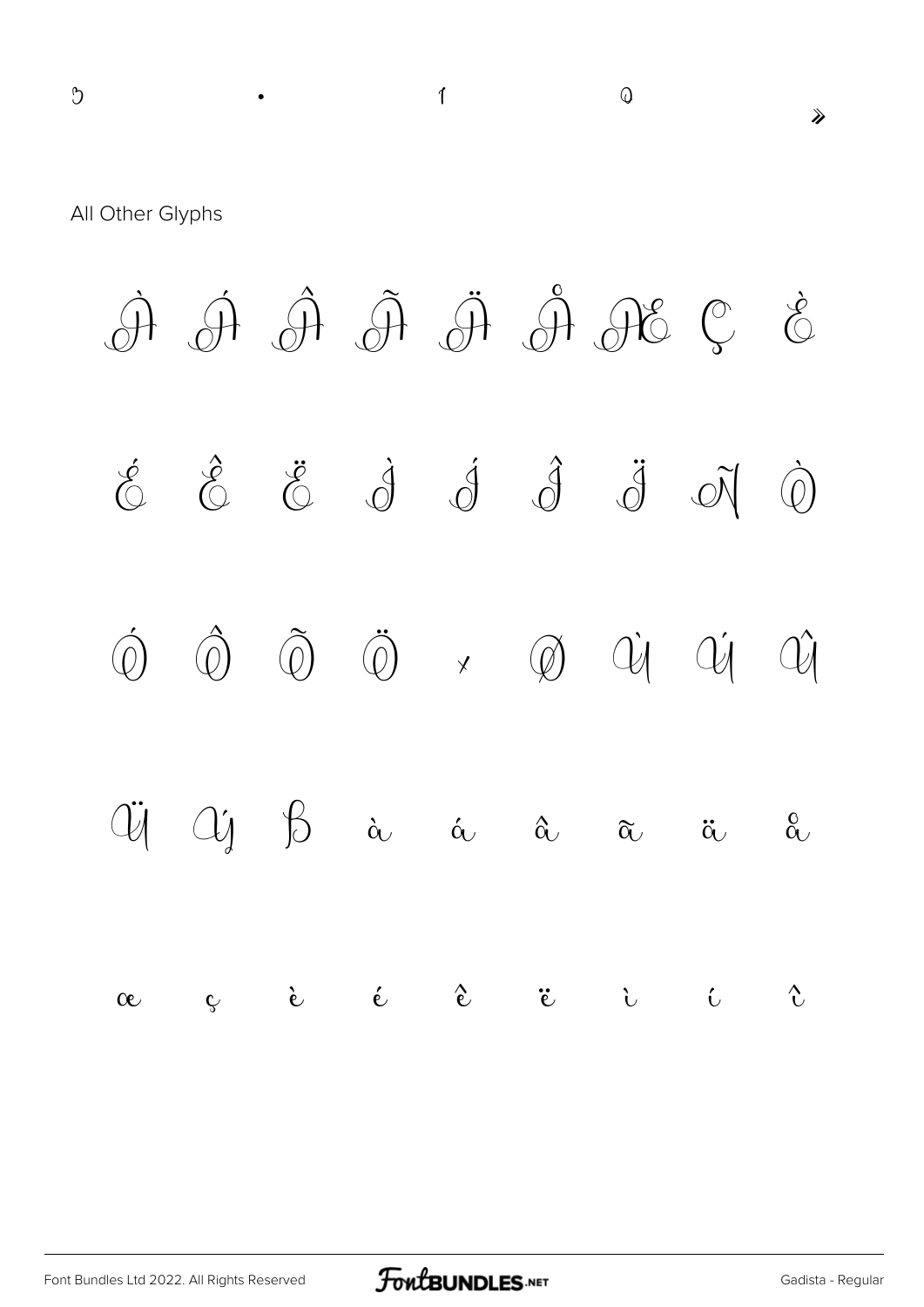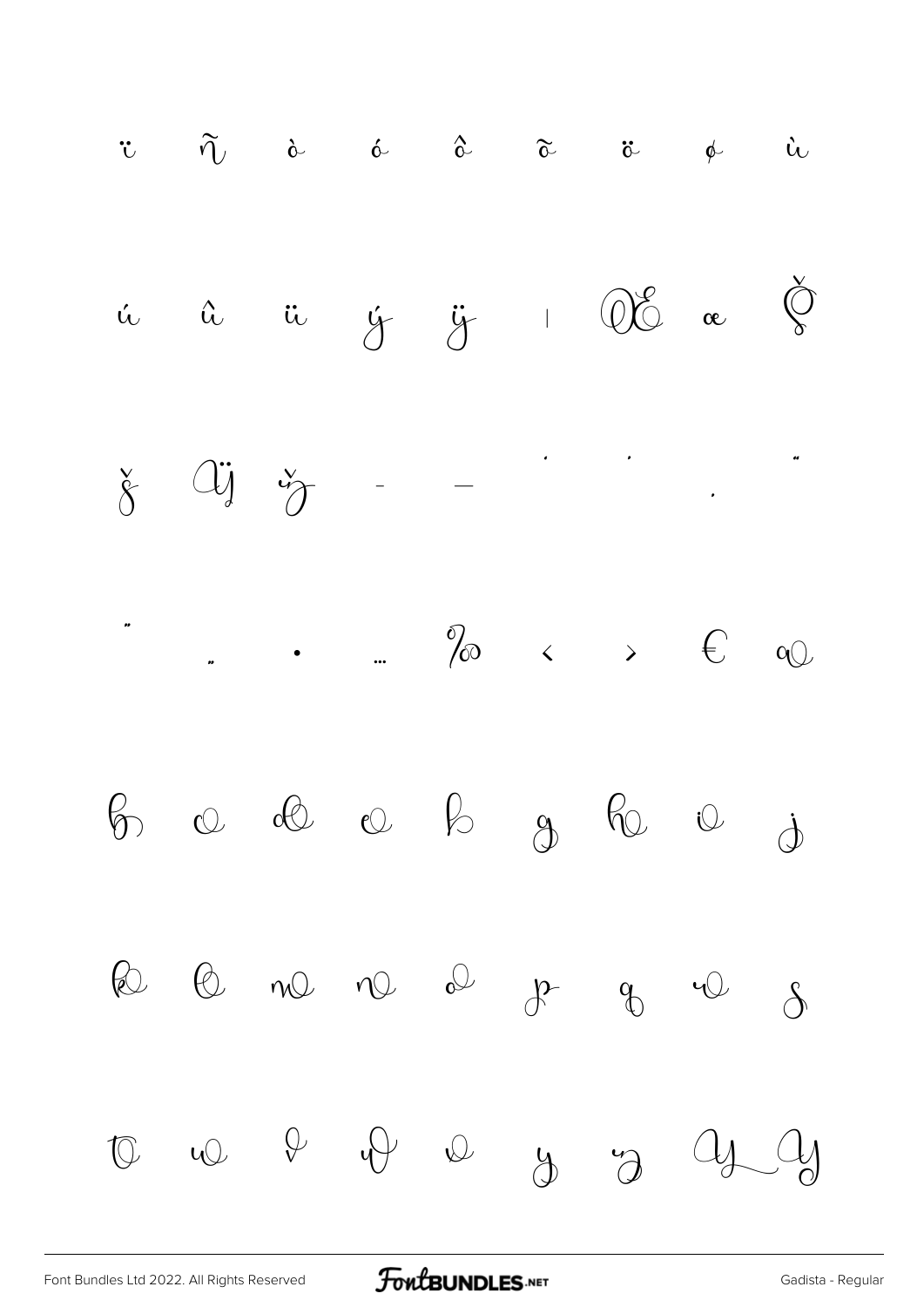ff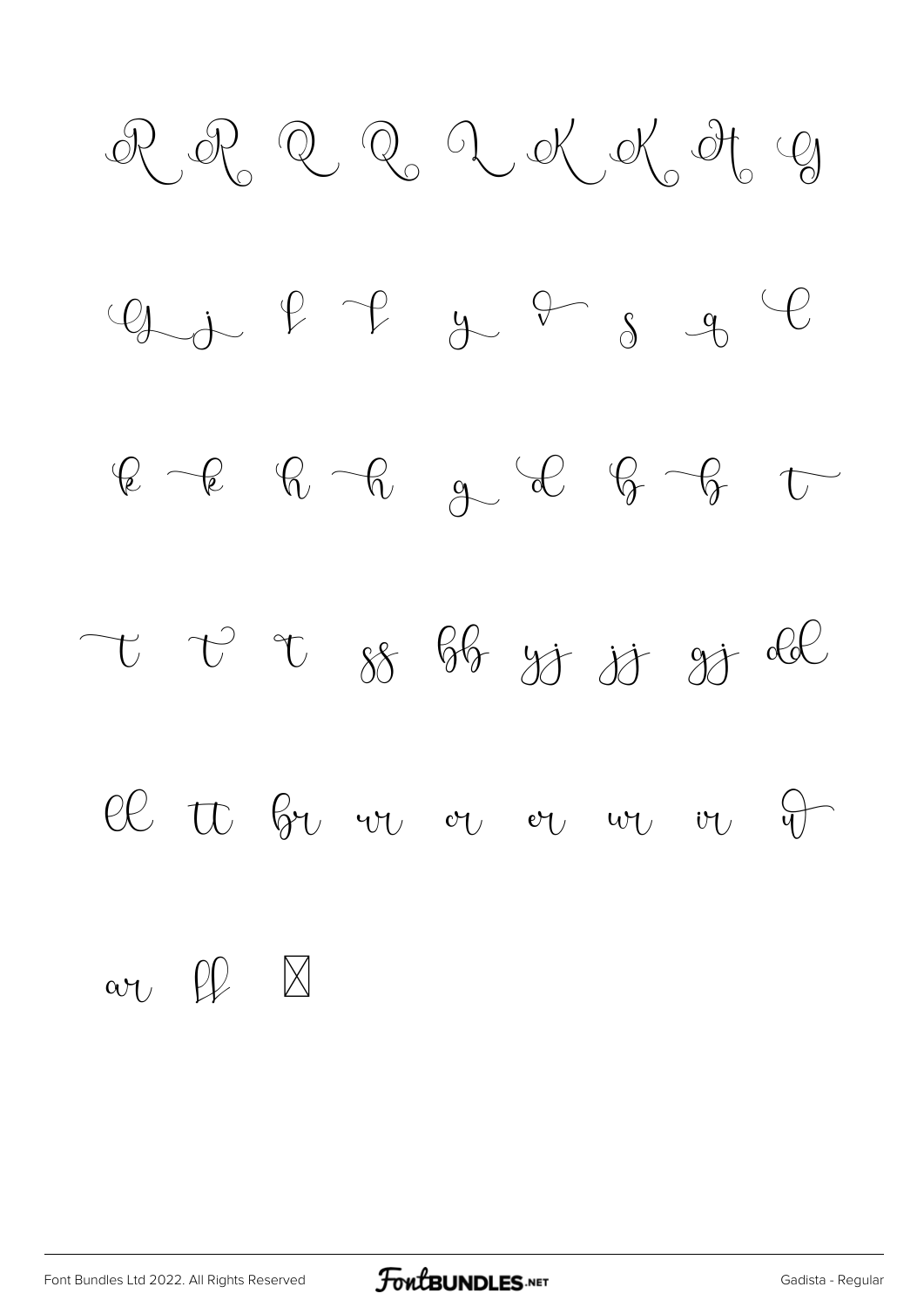### Boyfriend - Regular

**Uppercase Characters** 

A B C D S F G H J J N L M N 9 P Q R S TUVWX Y 3

Lowercase Characters

abcdefghijklmnopqrstuvwyz

**Numbers** 

### 6193456789

Punctuation and Symbols

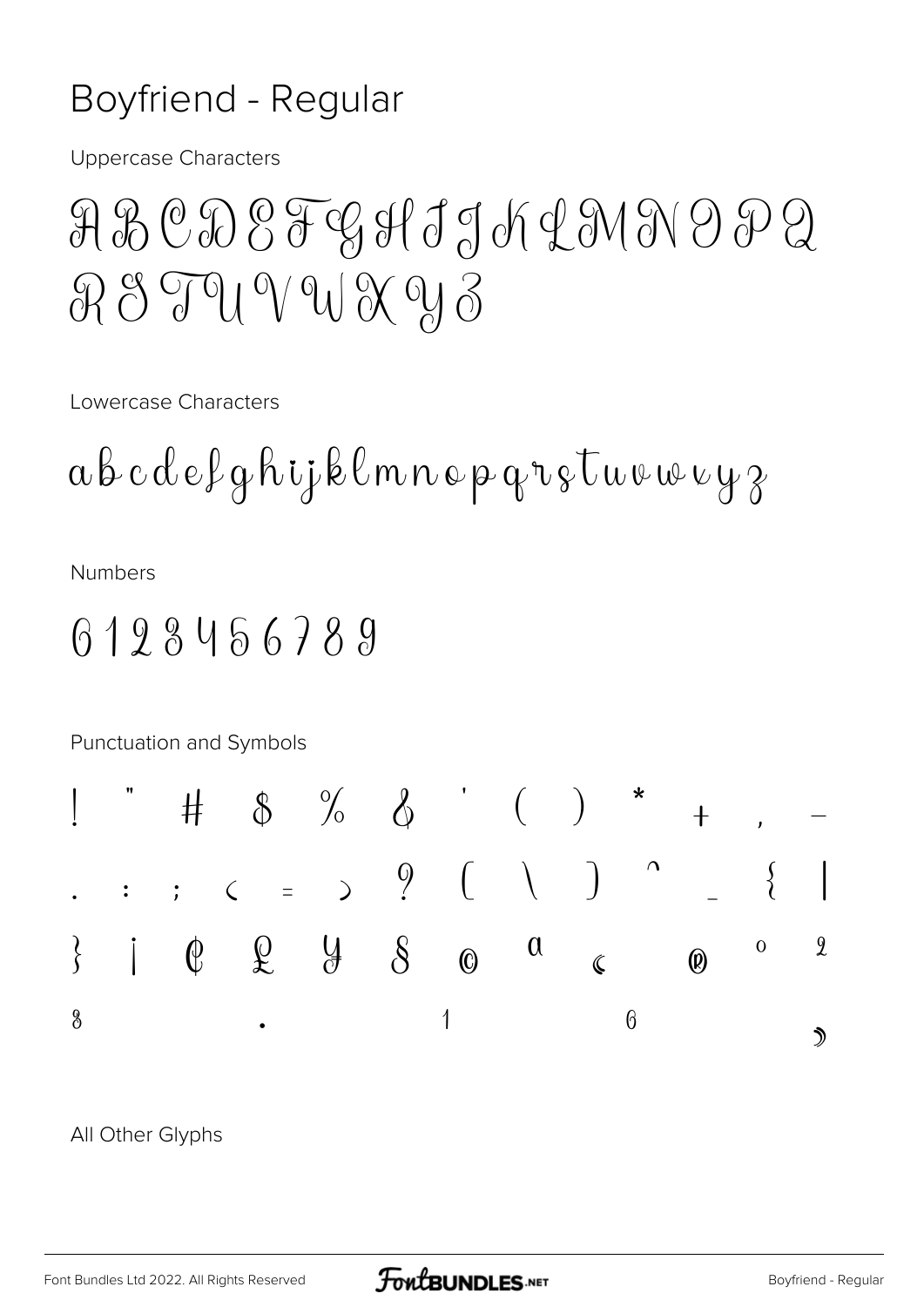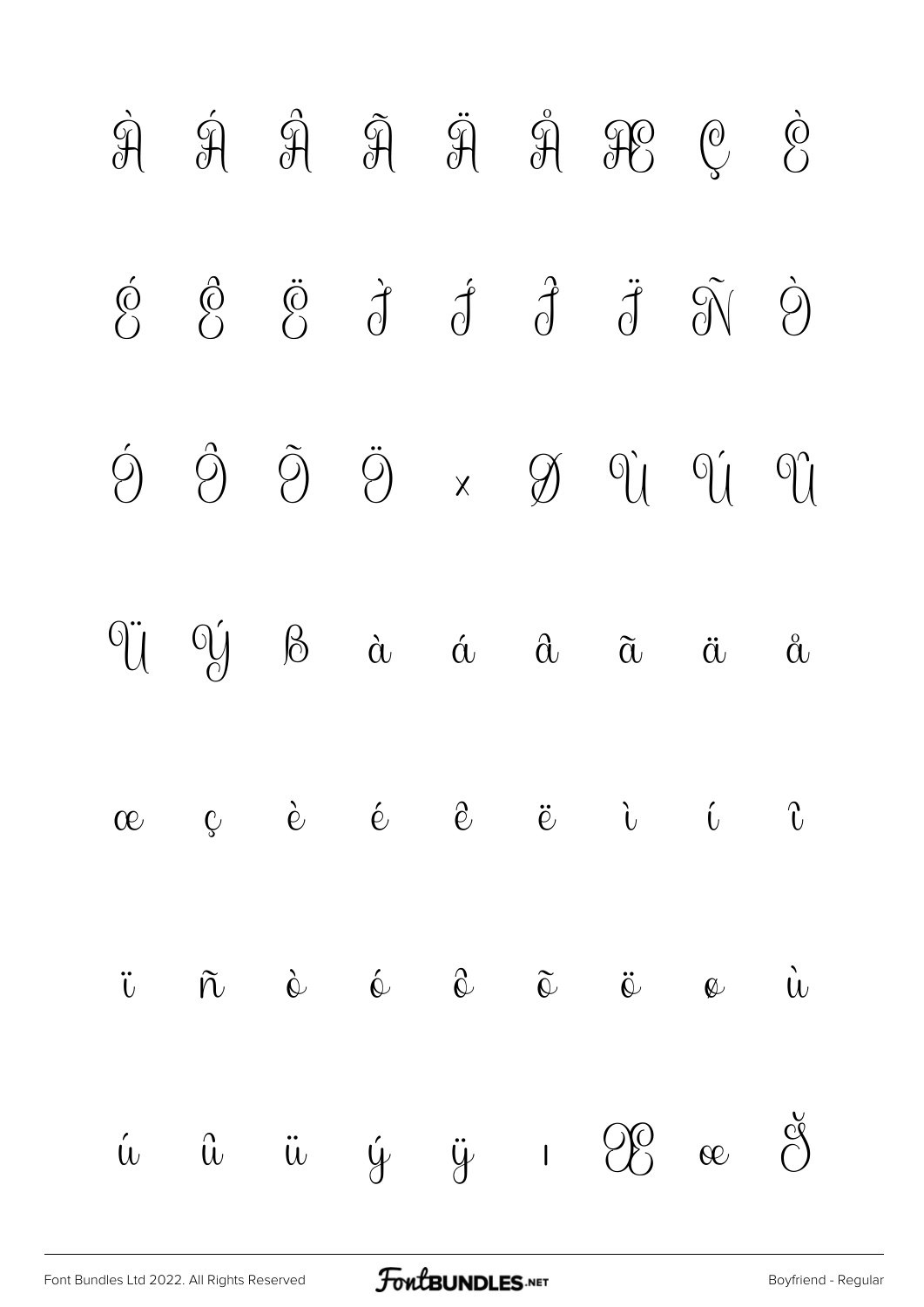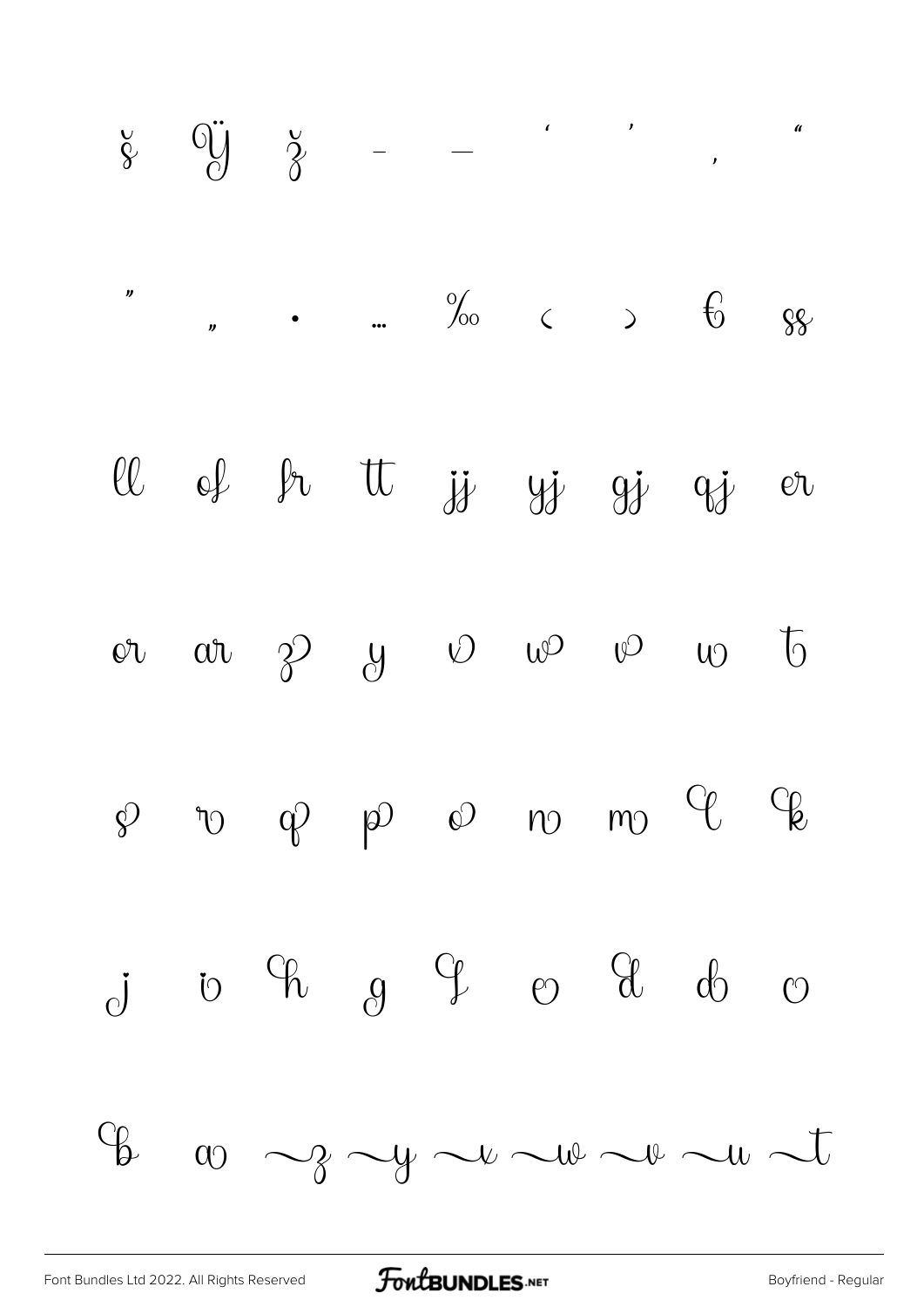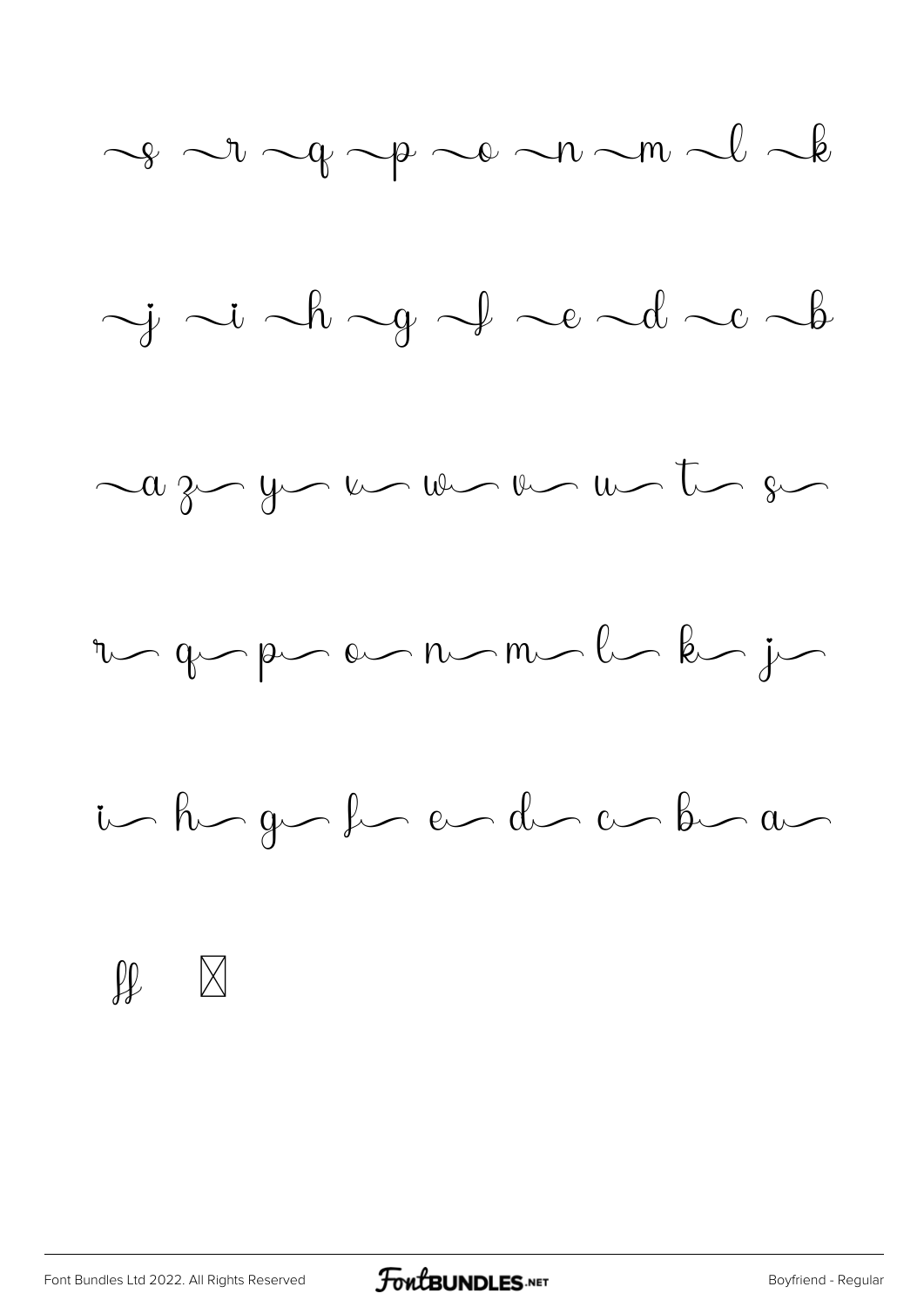#### Henittha - Regular

**Uppercase Characters** 

**Lowercase Characters** 

**Numbers** 

 $0123456789$ 

Punctuation and Symbols

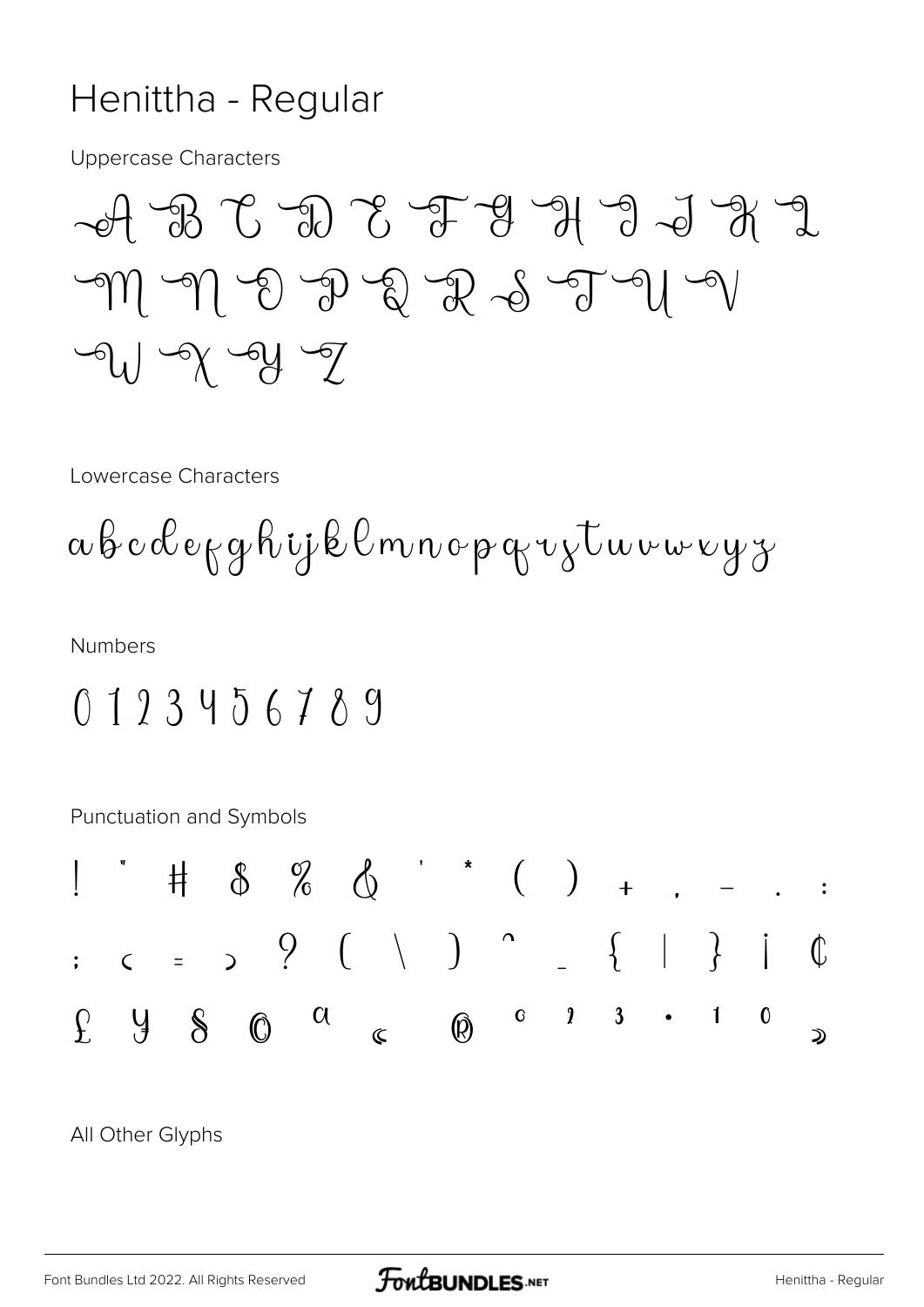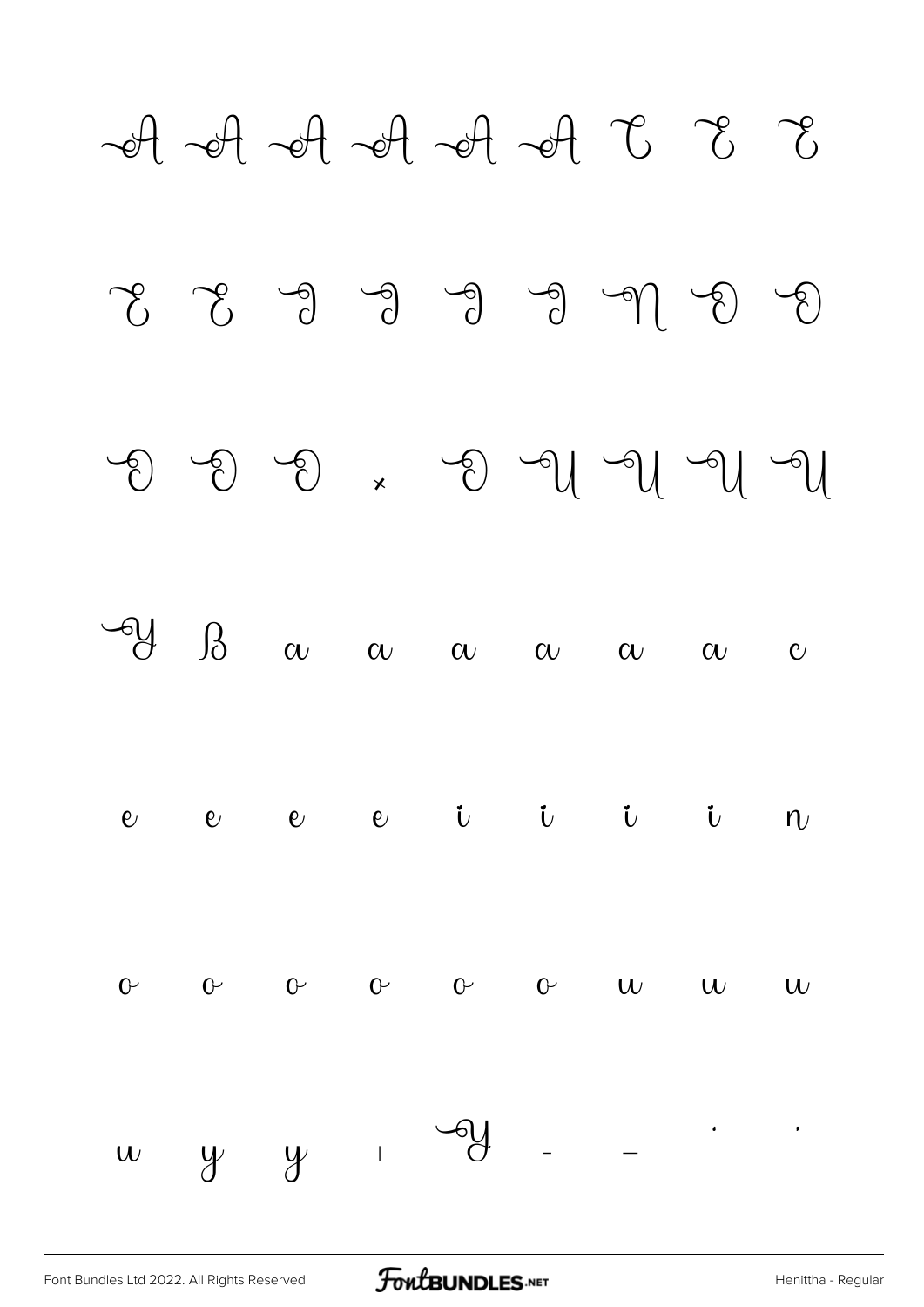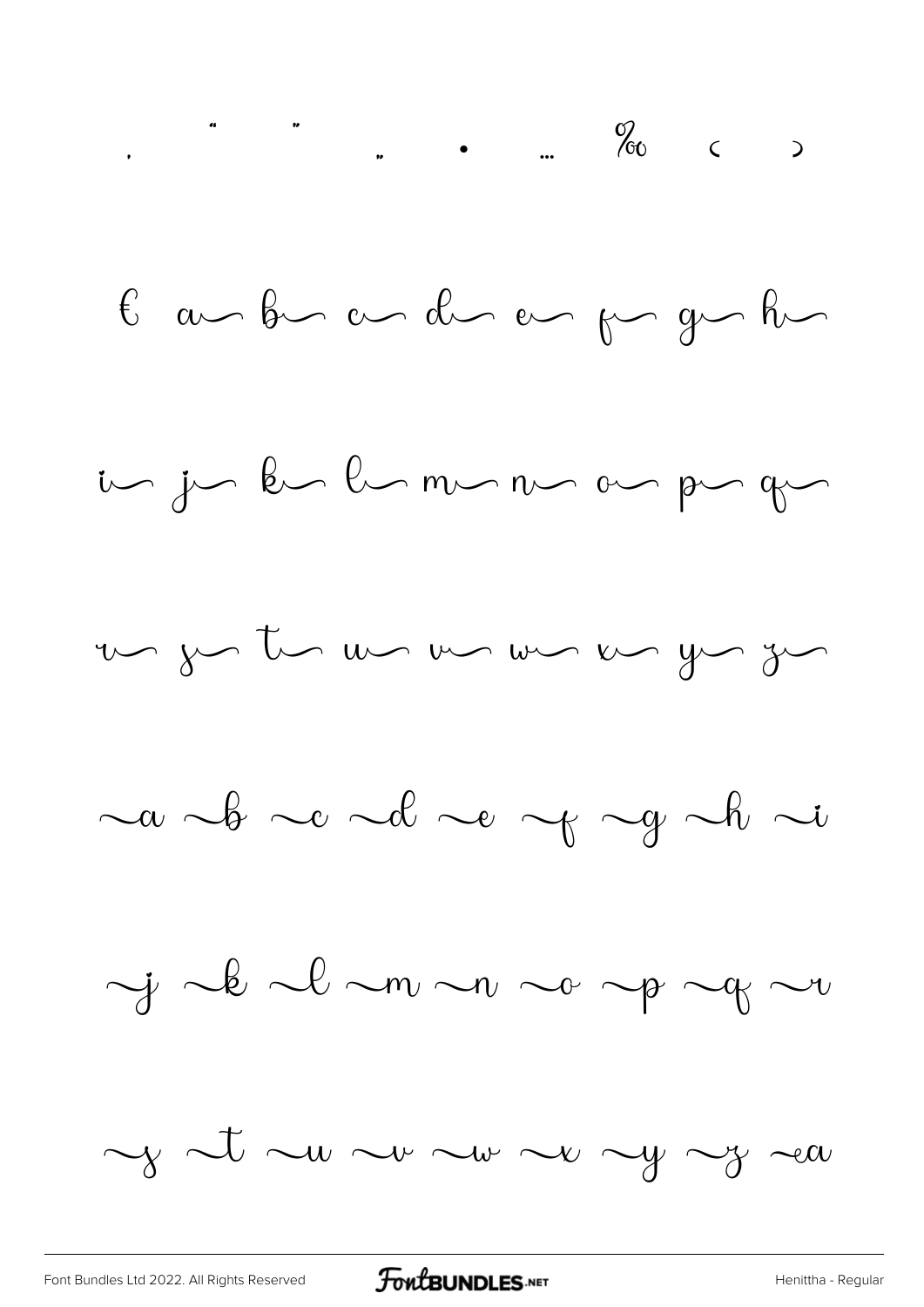





yy ji ss of oo or or or ar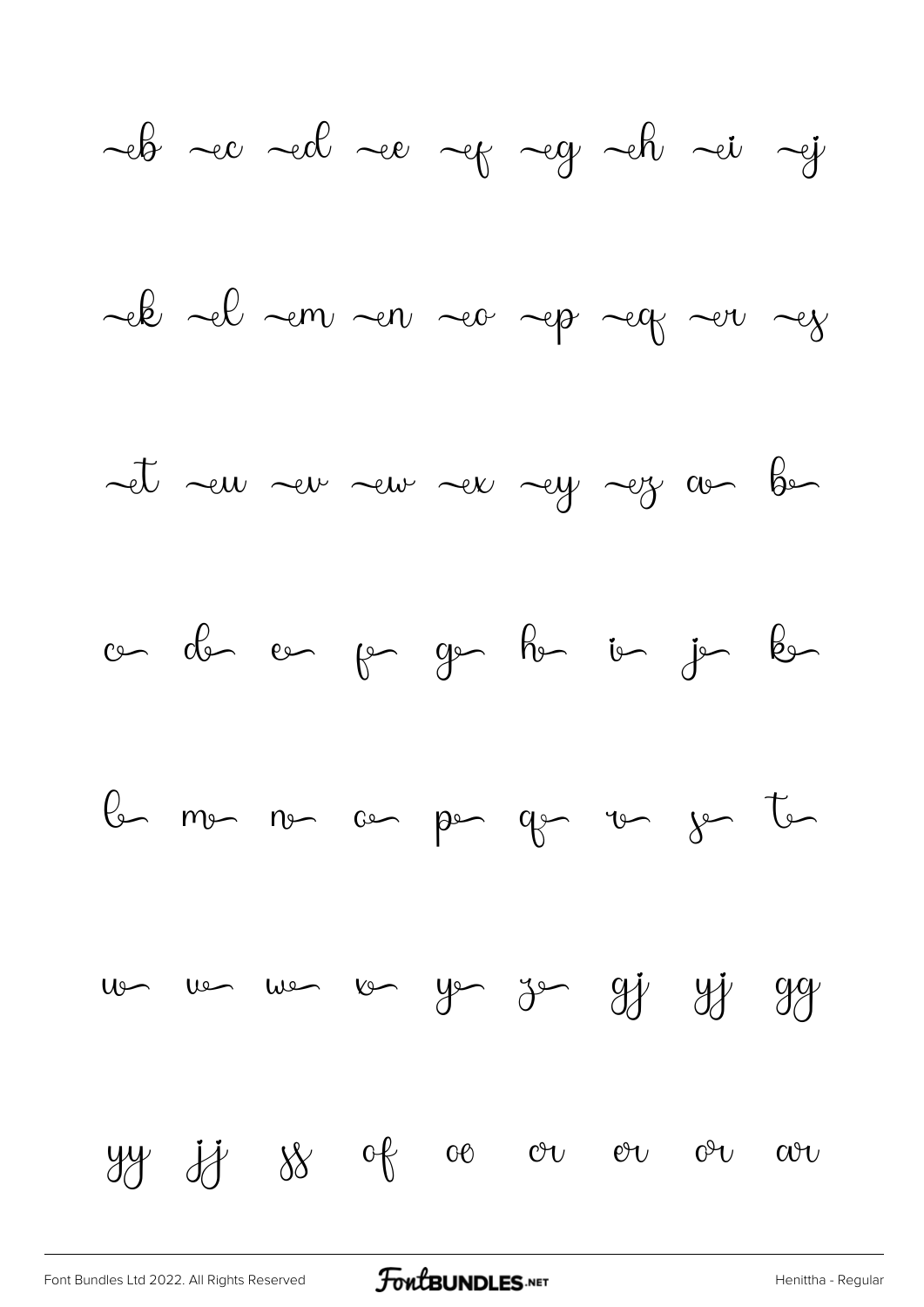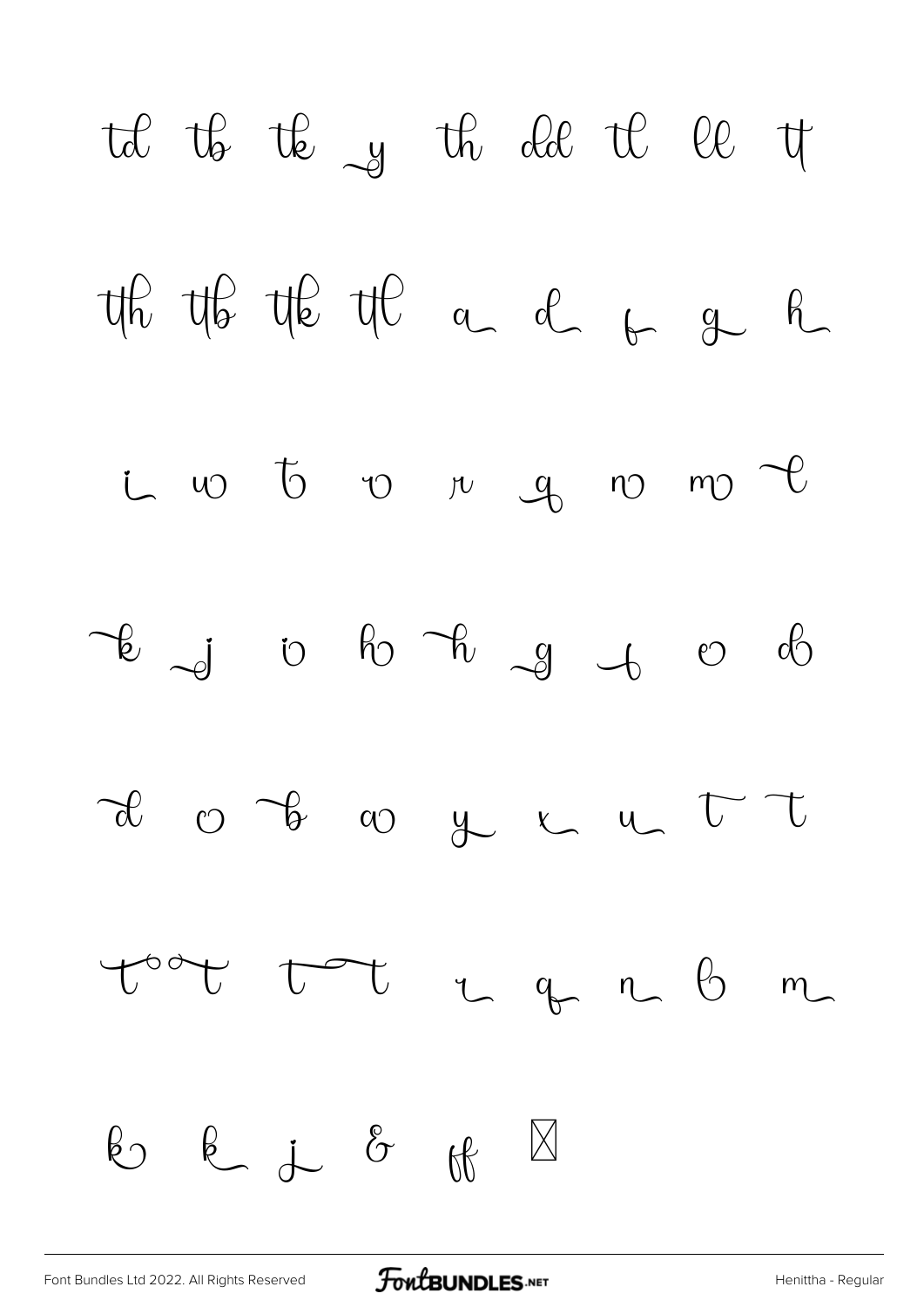### Abigail - Regular

**Uppercase Characters** 

 $\begin{array}{l} \mathbb{C}\mathcal{A} \text{ } \mathbb{C} \text{ } \mathbb{C} \text{ } \mathbb{C} \text{ } \mathbb{C} \text{ } \mathbb{C} \text{ } \mathbb{C} \text{ } \mathbb{C} \text{ } \mathbb{C} \text{ } \mathbb{C} \text{ } \mathbb{C} \text{ } \mathbb{C} \text{ } \mathbb{C} \text{ } \mathbb{C} \text{ } \mathbb{C} \text{ } \mathbb{C} \text{ } \mathbb{C} \text{ } \mathbb{C} \text{ } \mathbb{C} \text{ } \mathbb{C} \text{ } \mathbb{C} \text$  $\alpha \mathcal{A} \alpha \mathcal{A} \odot \mathcal{A} \alpha \mathcal{A} \odot \mathcal{A} \alpha \mathcal{A} \alpha \mathcal{A} \alpha \mathcal{A} \alpha \mathcal{A} \alpha \mathcal{A} \alpha \mathcal{A} \alpha \mathcal{A} \alpha \mathcal{A} \alpha \mathcal{A} \alpha \mathcal{A} \alpha \mathcal{A} \alpha \mathcal{A} \alpha \mathcal{A} \alpha \mathcal{A} \alpha \mathcal{A} \alpha \mathcal{A} \alpha \mathcal{A} \alpha \mathcal{A} \alpha \mathcal{A} \alpha \mathcal{A} \alpha \mathcal{A} \alpha \mathcal{A} \alpha$  $\mathbb{Q} \times \mathbb{Q} \times$ 

Lowercase Characters

a b c d e b g h ij h l m n o p g v x t u v  $WVYY$ 

Numbers

$$
0 1 2 3 4 5 6 7 8 9
$$

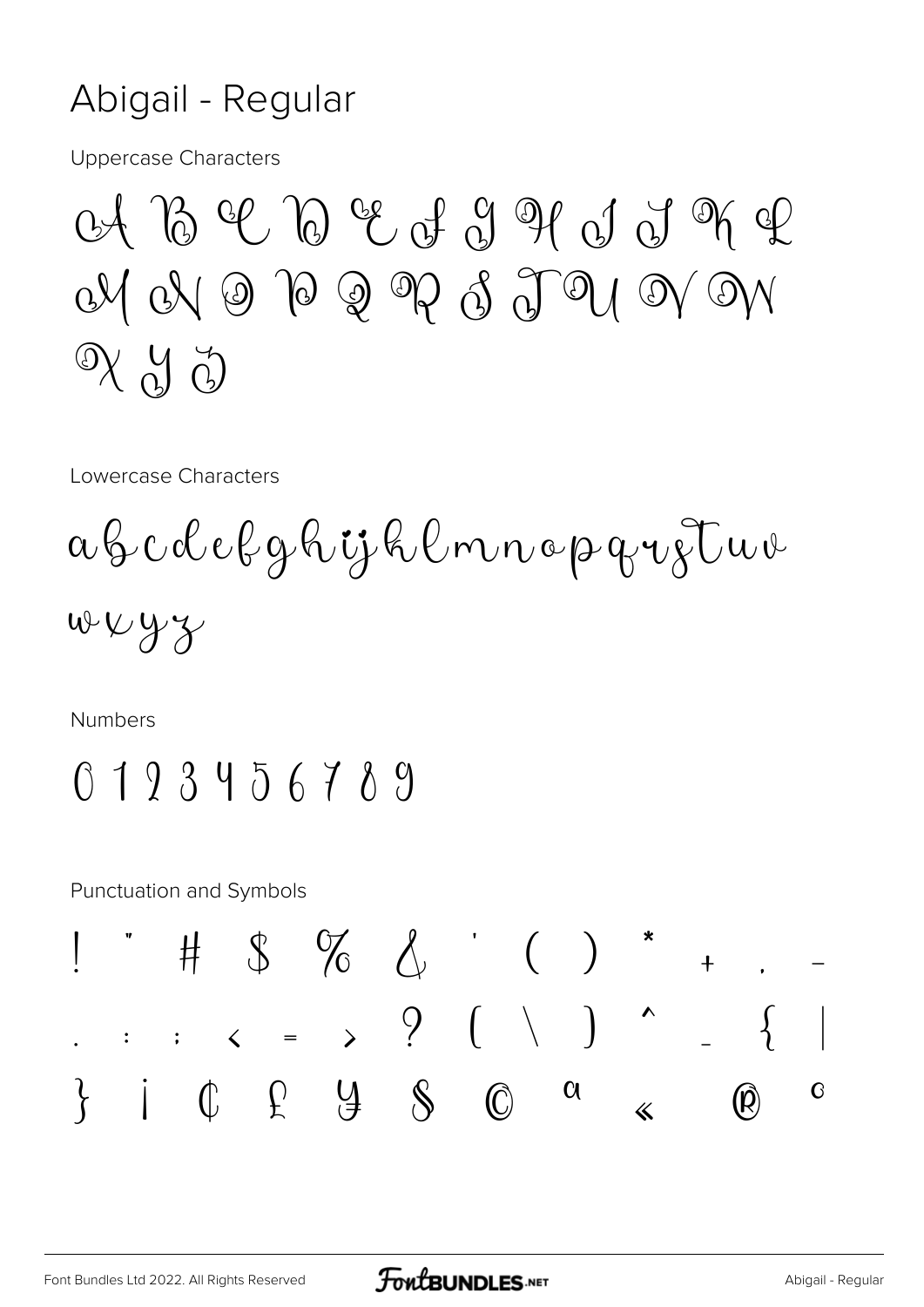$A$  of at of at  $A$  eq eq eq Ê Ë Ì Í Î Ï Ñ Ò Ó  $\odot$   $\odot$   $\odot$   $\odot$   $\odot$   $\odot$   $\odot$   $\odot$   $\odot$   $\odot$   $\odot$   $\odot$ Ý ß à á â ã ä å ç è é ê ë ì í î ï ñ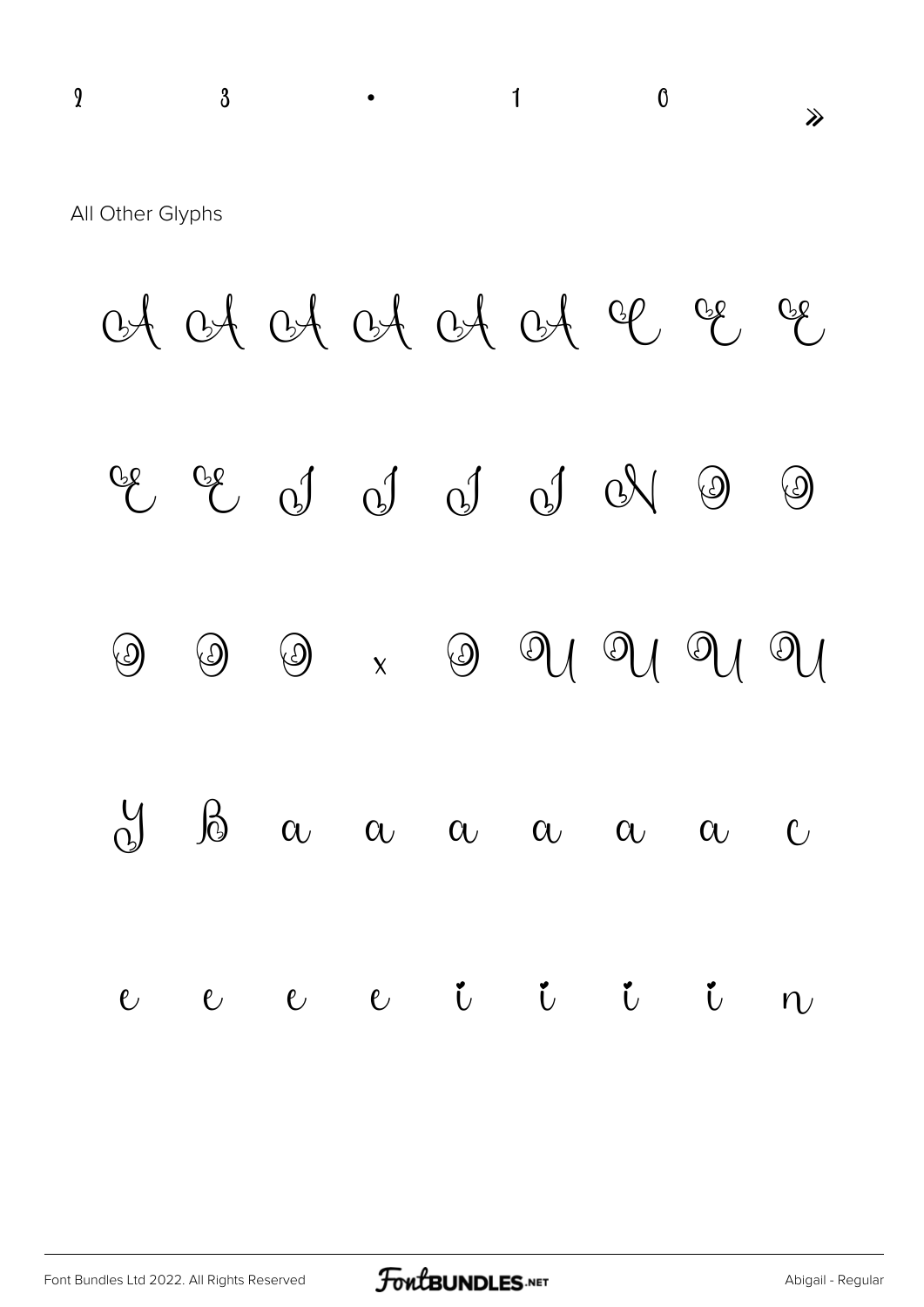$\omega$   $\omega$   $\omega$  $\alpha$   $\alpha$  $\mathbb{C}$  $\mathbb{\alpha}$  $\omega$  $\mathsf{U}$  $\frac{U}{Q}$  $\mathbf{r} = \left\{ \begin{array}{ll} 0 & \text{if} \ \mathbf{r} = \mathbf{r} \end{array} \right.$  $\overline{1}$  $\overline{u}$  $94$  $\begin{array}{ccc} a & & & v \\ & & & \end{array}$  $\frac{1}{2}$  .  $\frac{1}{2}$   $\frac{1}{2}$   $\frac{1}{2}$   $\frac{1}{2}$   $\frac{1}{2}$   $\frac{1}{2}$   $\frac{1}{2}$   $\frac{1}{2}$   $\frac{1}{2}$   $\frac{1}{2}$   $\frac{1}{2}$   $\frac{1}{2}$   $\frac{1}{2}$   $\frac{1}{2}$   $\frac{1}{2}$   $\frac{1}{2}$   $\frac{1}{2}$   $\frac{1}{2}$   $\frac{1}{2}$   $\frac{1}{2}$   $\frac{1}{2}$  $\left\langle \right\rangle$  $E$  and  $x$  and send  $\partial y$  and indjudhallen en Opreg  $\mathbb{Q}$  $\searrow \hspace{-0.12cm}\mathcal{O}_U$ Da Du De De De Dy Dz  $\bigcirc$ GaP G G C Geb G C G G G G G h G i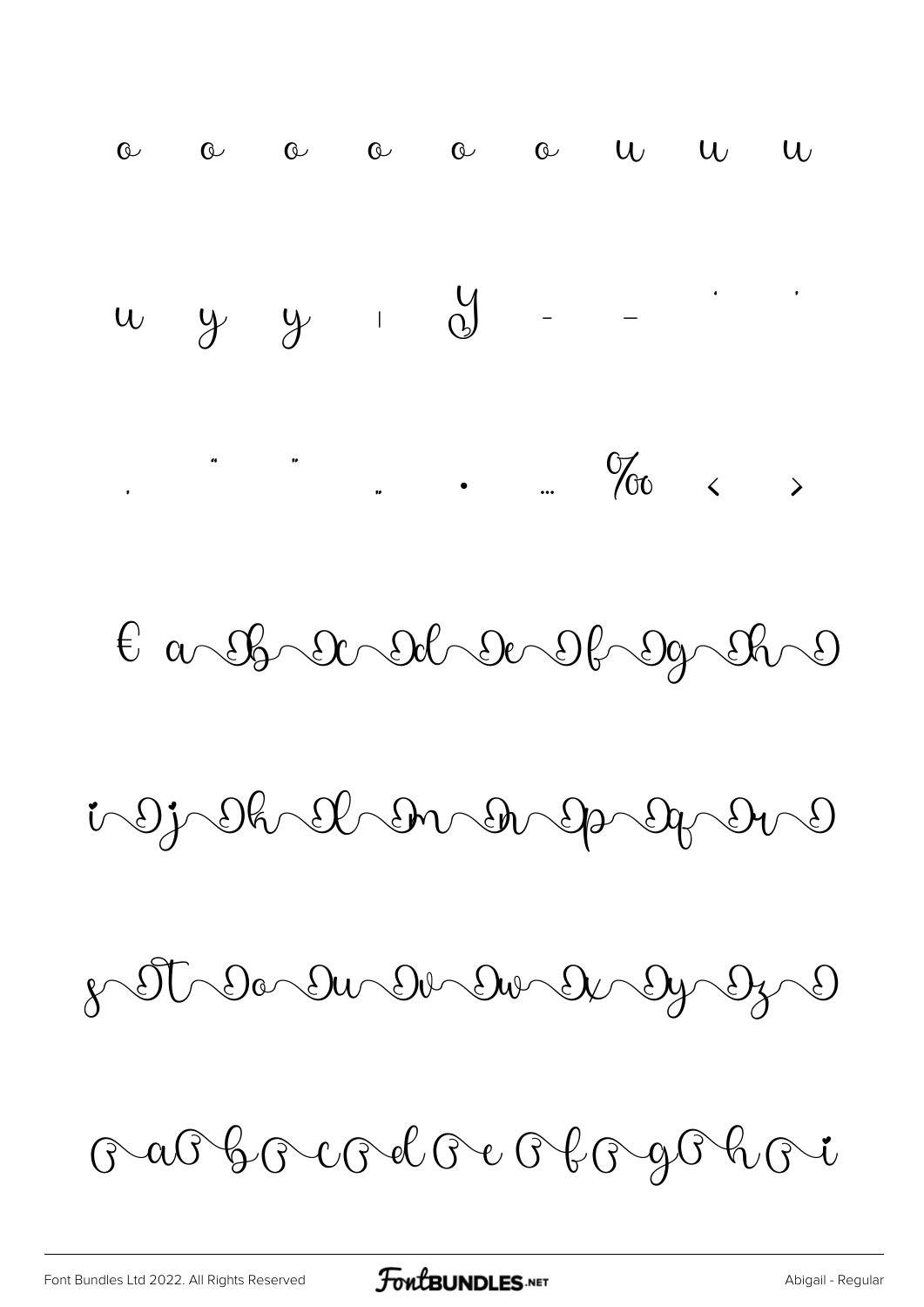j Ph BlBmBn B0BpB9B4 B TB WB WB WB XB yB you 2 bilalde la la la la lilje hillichachilo epilgila la ilulala la ly ly la 6 do g R R b no no no jo j del gg jj ll  $_{85}$  U yy bl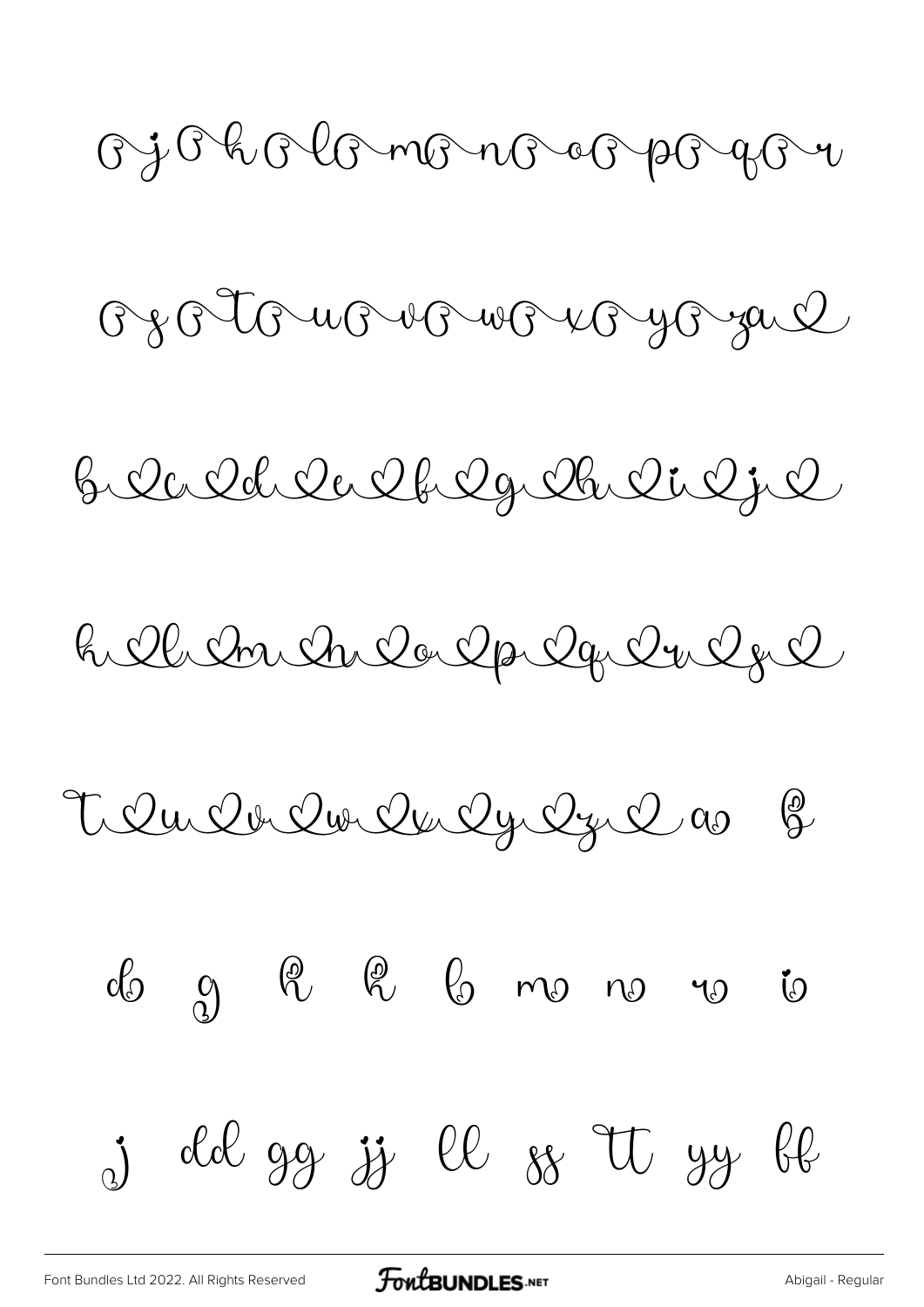

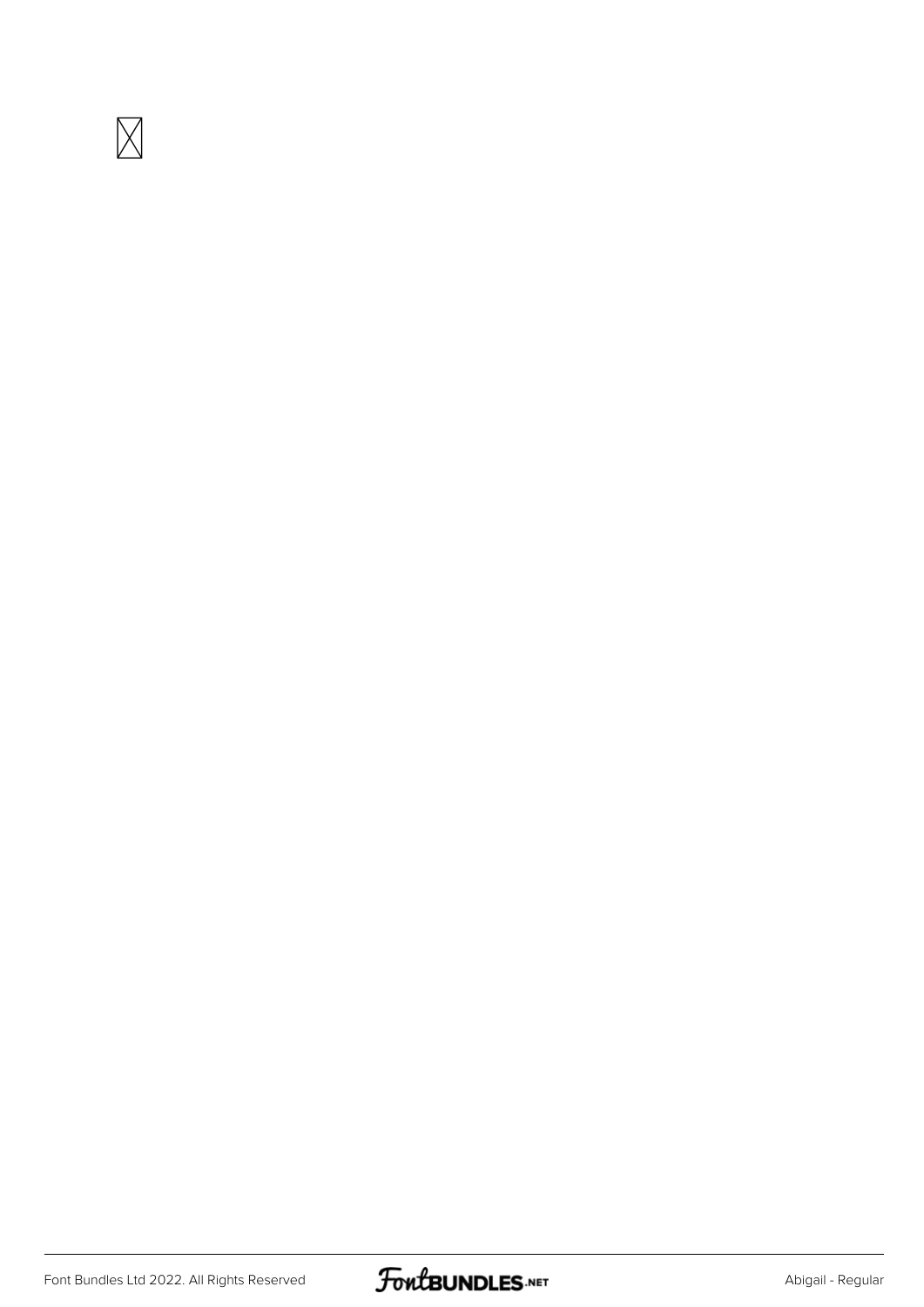#### Sunflower - Regular

**Uppercase Characters** 

 $(A \mathfrak{B} \mathfrak{C} \mathfrak{D}) \mathfrak{C} \mathfrak{T} \mathfrak{D} \mathfrak{A} \mathfrak{T} \mathfrak{D} \mathfrak{R} \mathfrak{C} U$  $\alpha \in \mathbb{R}$  of  $\alpha$  of  $\alpha$  of  $\alpha$  of  $\alpha$  of  $\alpha$  of  $\alpha$  $\int$ 

Lowercase Characters

abcdepghijklmnopqrxtuv  $wkyz$ 

**Numbers** 

### 6123456789

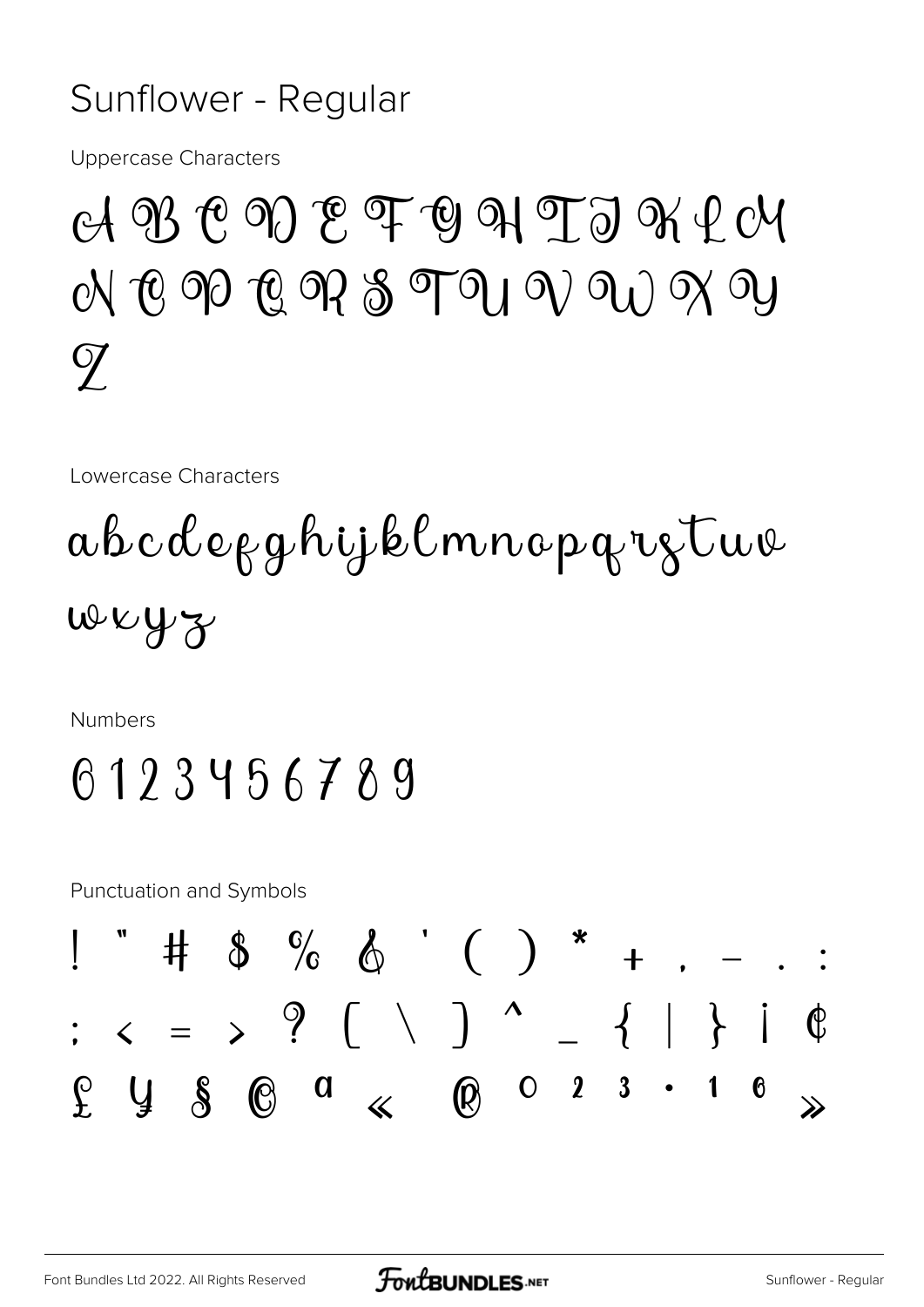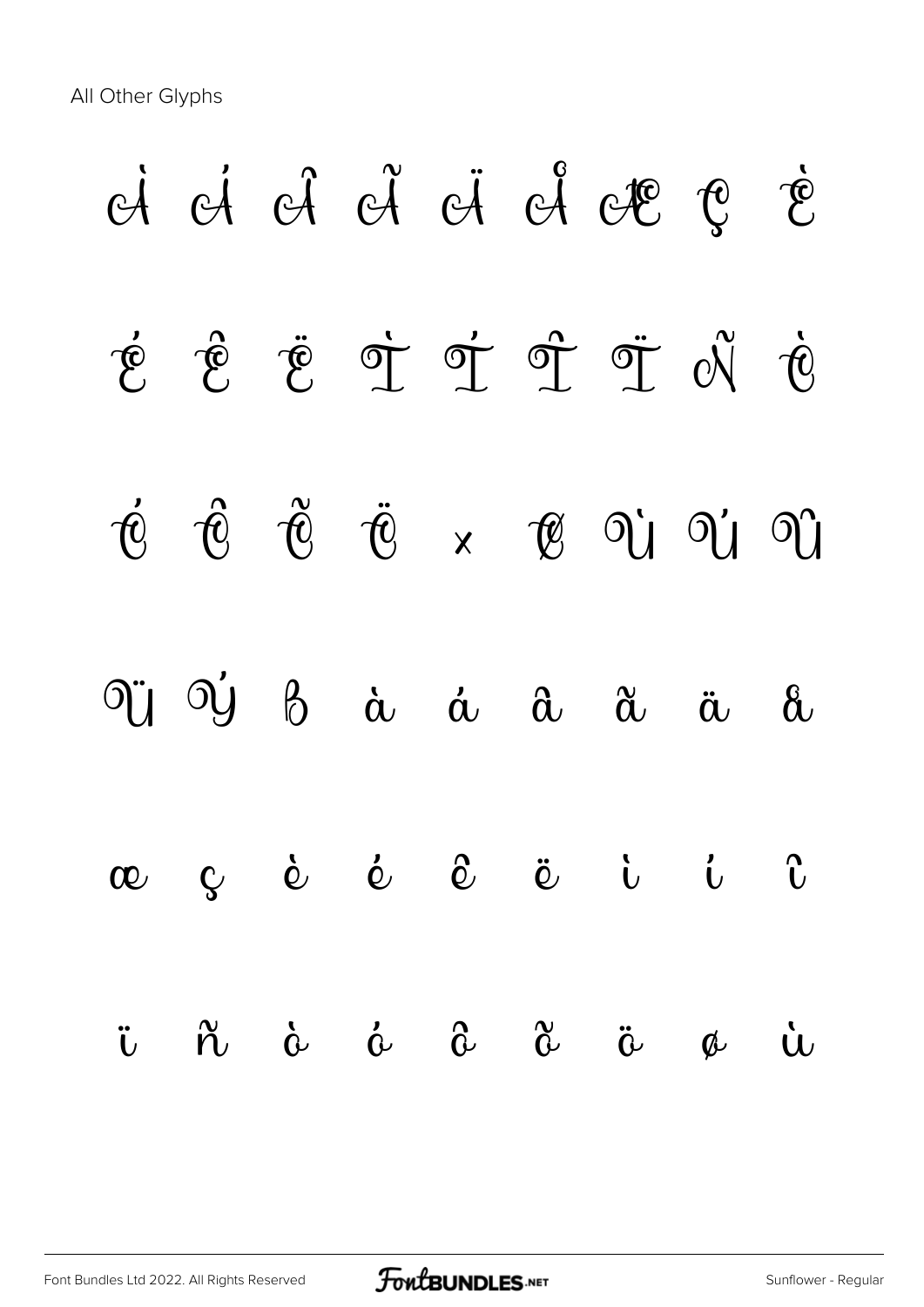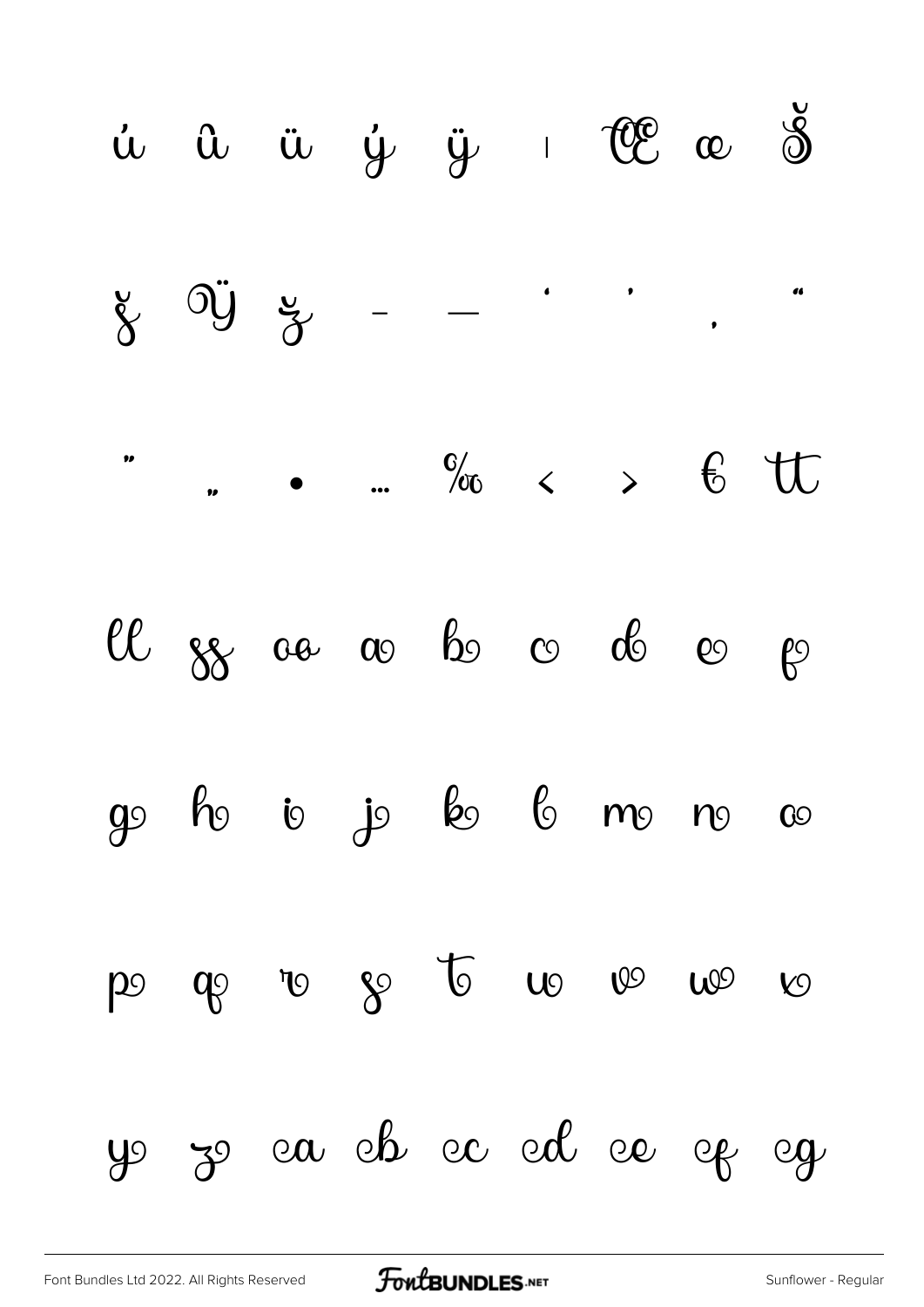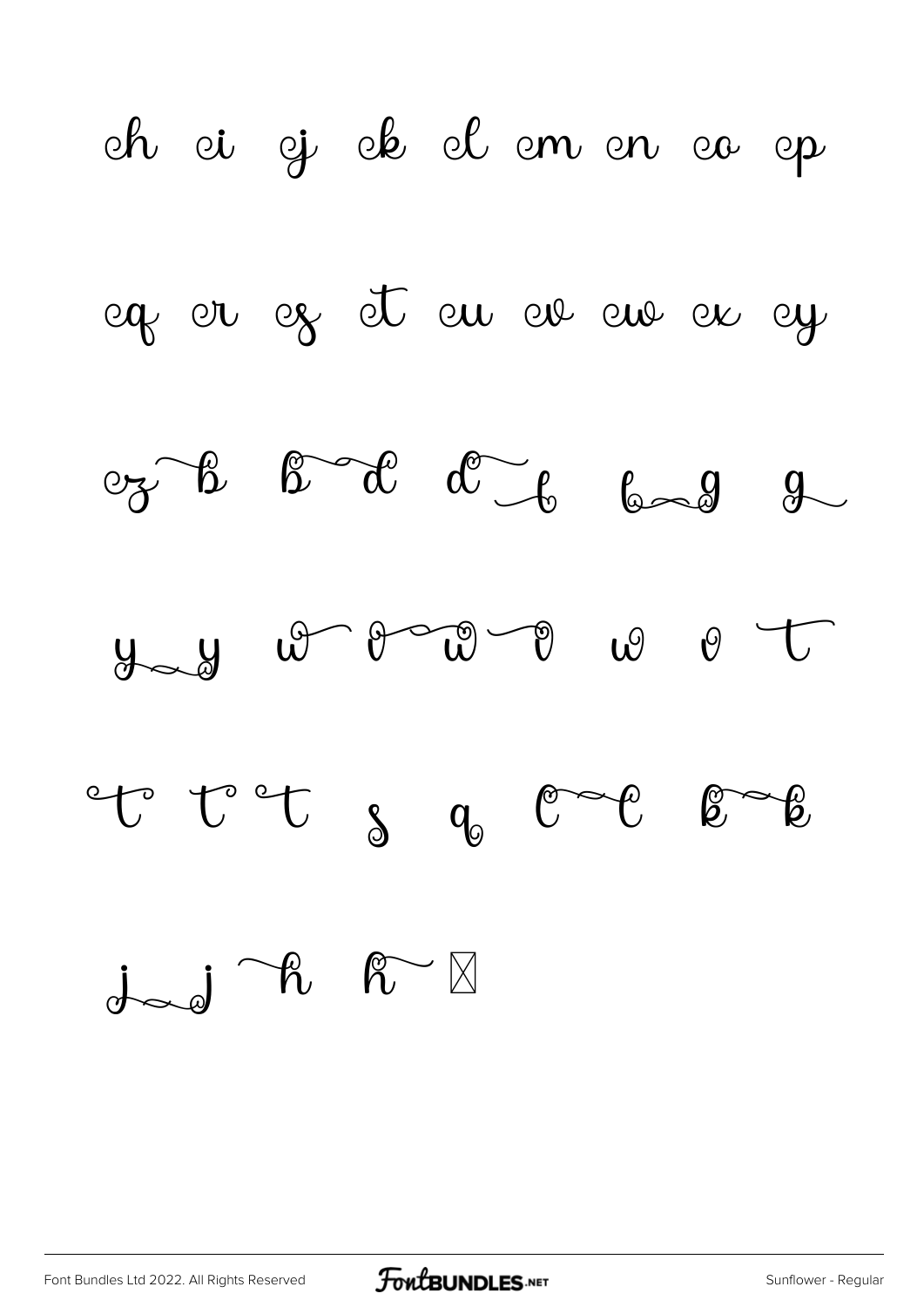### Gabriella - Regular

**Uppercase Characters** 

Lowercase Characters

Numbers

$$
0123456789
$$

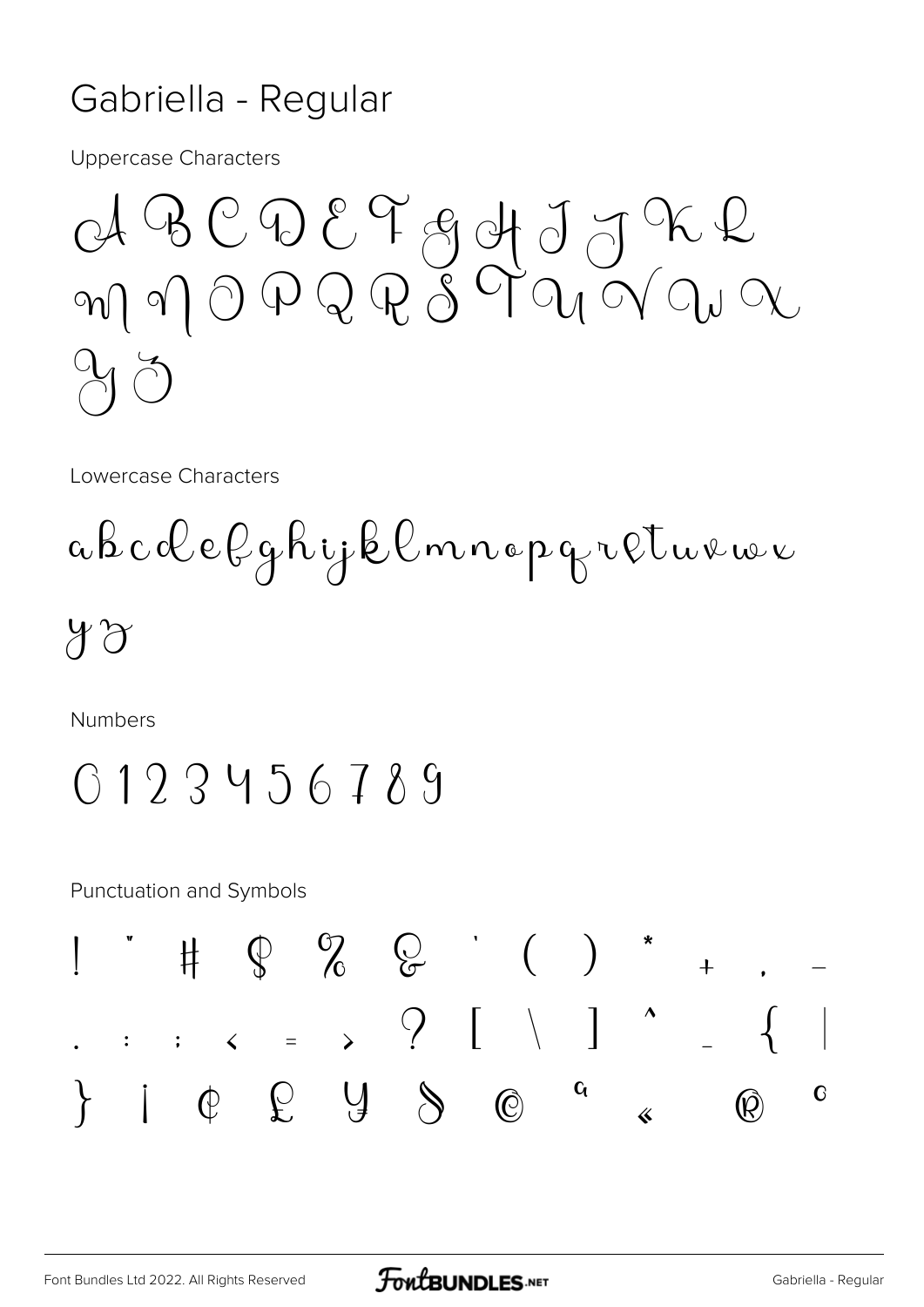d d d d d d d l c è  $\stackrel{\circ}{C}\stackrel{\circ}{C}\stackrel{\circ}{C}\stackrel{\circ}{J}\stackrel{\circ}{J}\stackrel{\circ}{J}\stackrel{\circ}{J}\stackrel{\circ}{J}$  $\hat{O}$  $\hat{O}$  $\hat{O}$  $\tilde{O}$  $\ddot{\odot}$  x  $\oslash$  $\alpha_1 \alpha_2 \alpha_3$  $\beta$  à á â  $\tilde{a}$  ä ä  $\alpha$  $\alpha$  $\dot{e}$  $\acute{e}$   $\acute{e}$   $\ddot{e}$   $\ddot{c}$  $\mathbf{\hat{S}}$  $\mathfrak{c}$  $\hat{c}$  $\infty$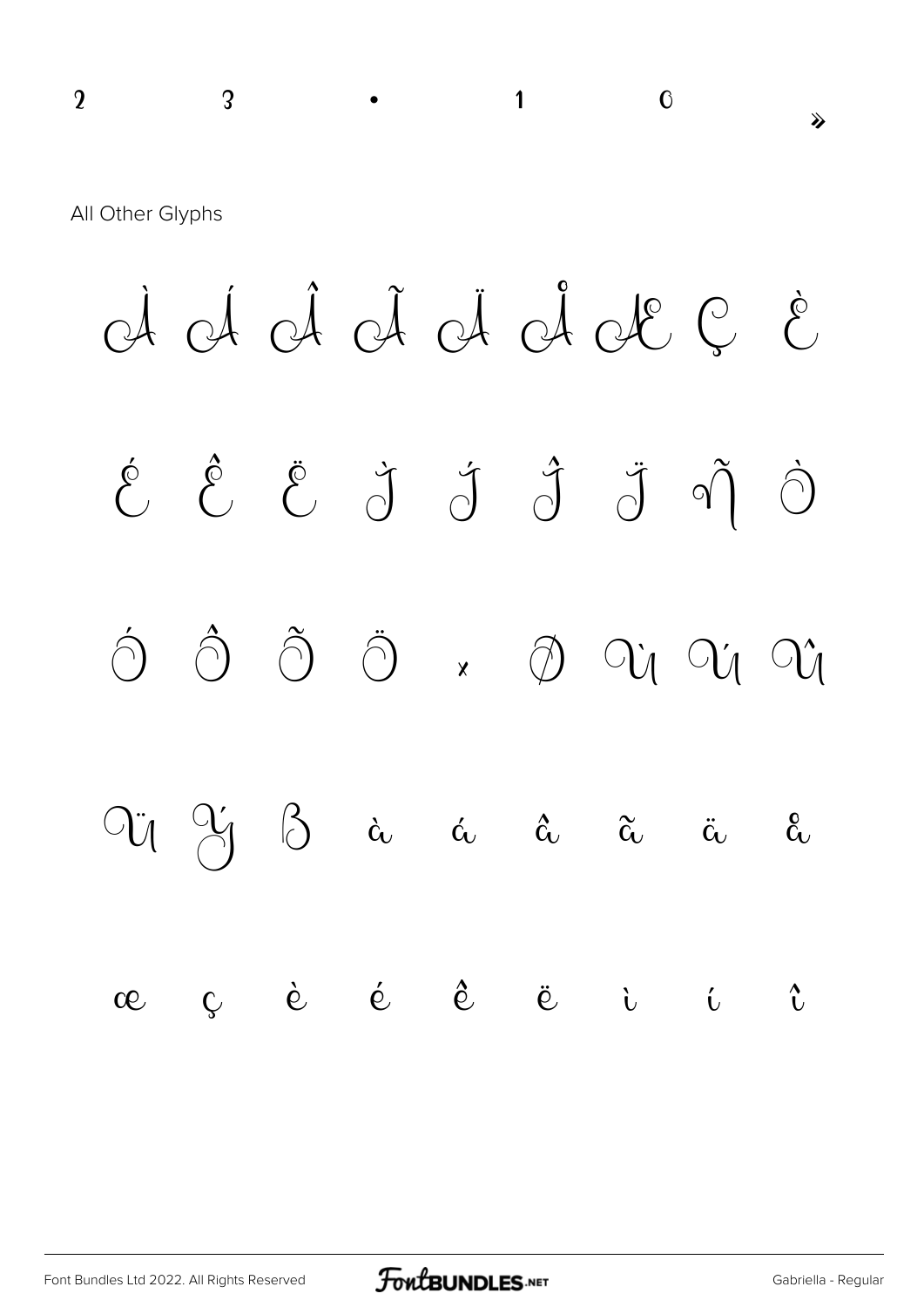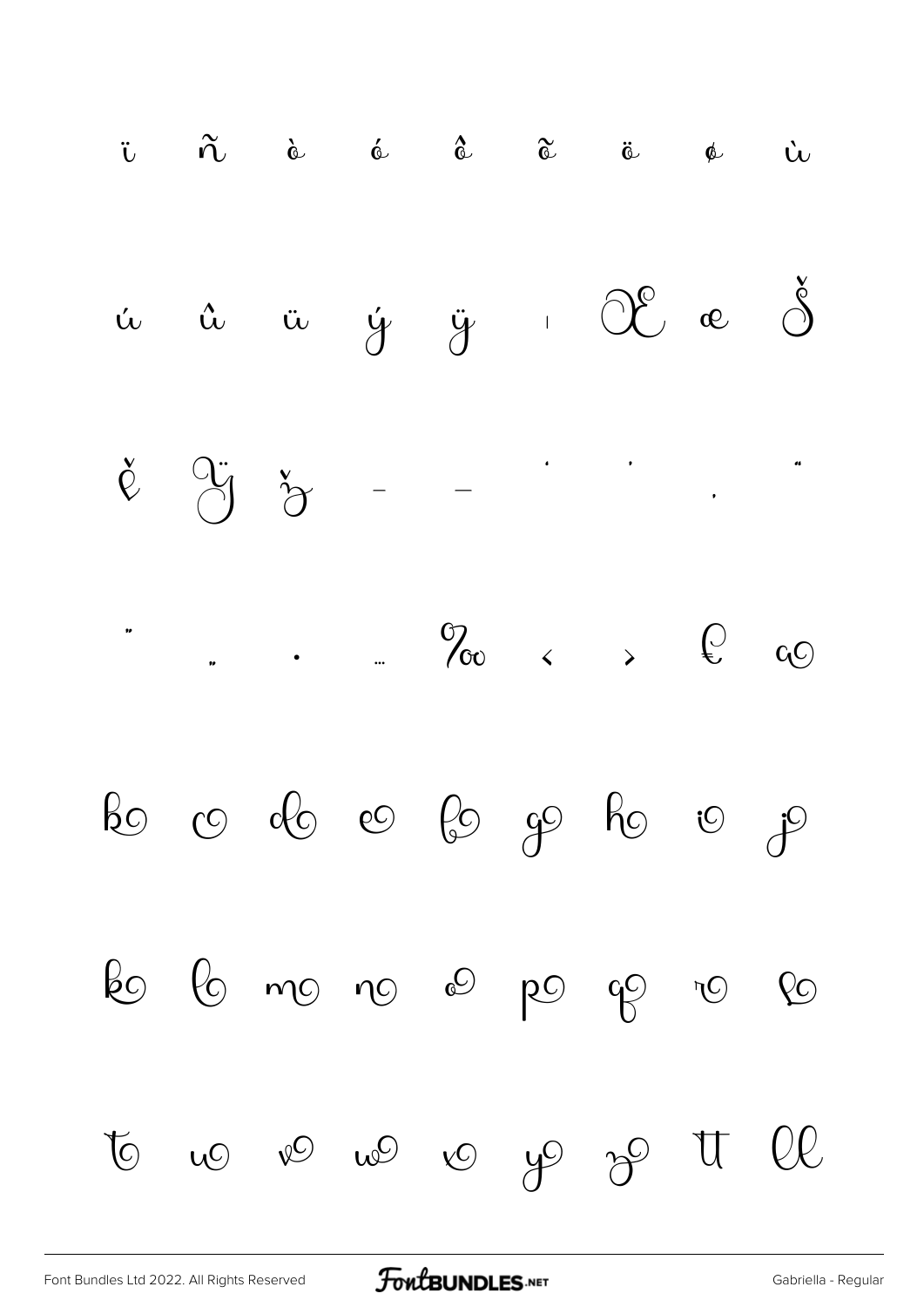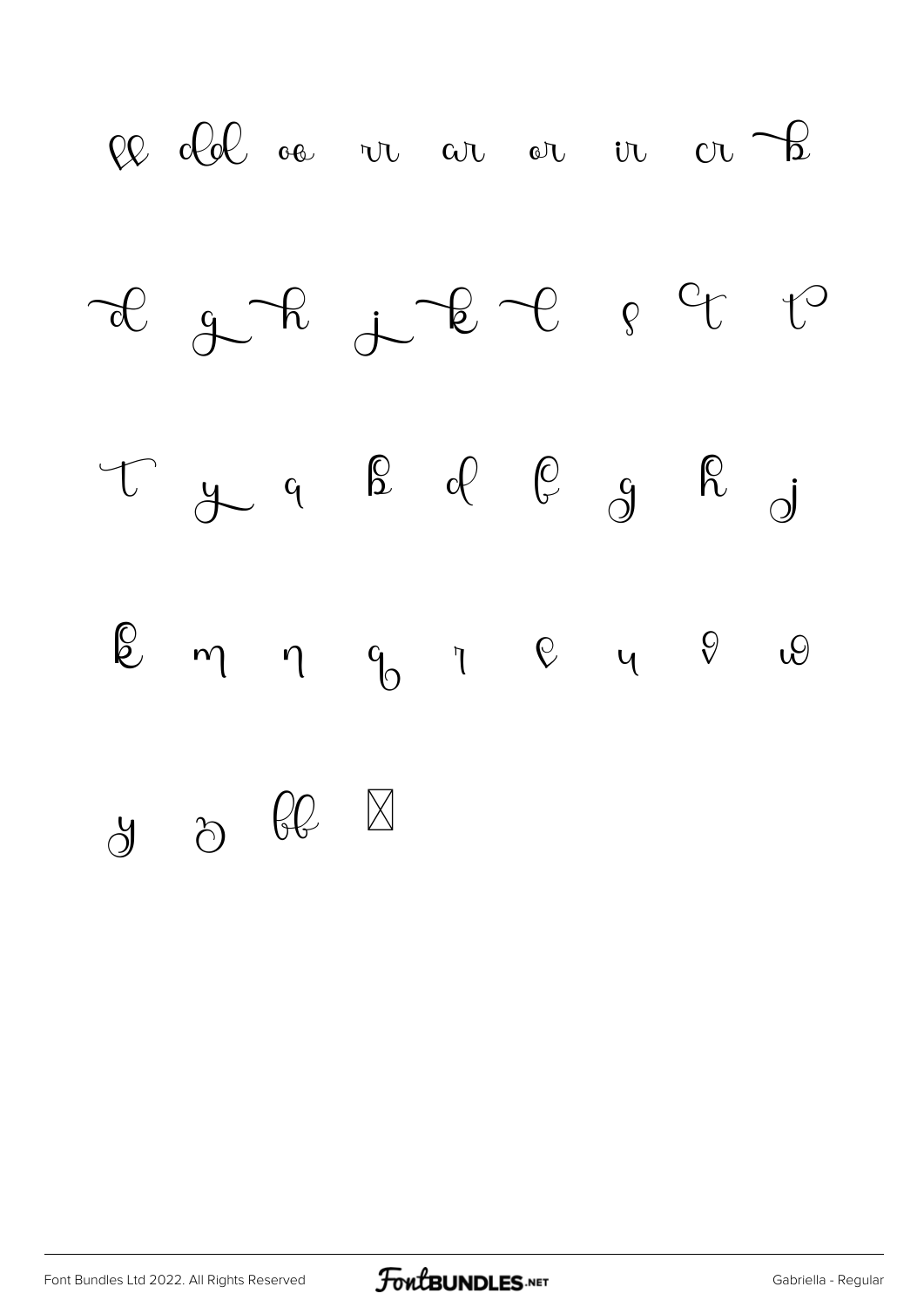### Storytelling - Regular

**Uppercase Characters** 

ABCOCFGHIJKLMMOD  $OPPTUVWYYZ$ 

Lowercase Characters

 $ab\,cd\,e\,d$ elghijklmnopqrj $\{a\}$ wwyz

**Numbers** 

 $0123456709$ 

Punctuation and Symbols

 $1'$  # \$ % & ' ( ) \* , .  $\begin{array}{cccccccccccccccccc} \{ & & \ell & & \mathit{f} & & \mathit{g} & & \mathit{g} & & \mathit{g} & & \mathit{g} & & \mathit{g} & & \mathit{g} & & \mathit{g} & & \mathit{g} & & \mathit{g} & & \mathit{g} & & \mathit{g} & & \mathit{g} & & \mathit{g} & & \mathit{g} & & \mathit{g} & & \mathit{g} & & \mathit{g} & & \mathit{g} & & \mathit{g} & & \mathit{g} & & \mathit{g} & & \mathit{g} & & \mathit{g} & & \mathit{g} & & \$  $\boldsymbol{\theta}$  $\boldsymbol{\mathcal{J}}$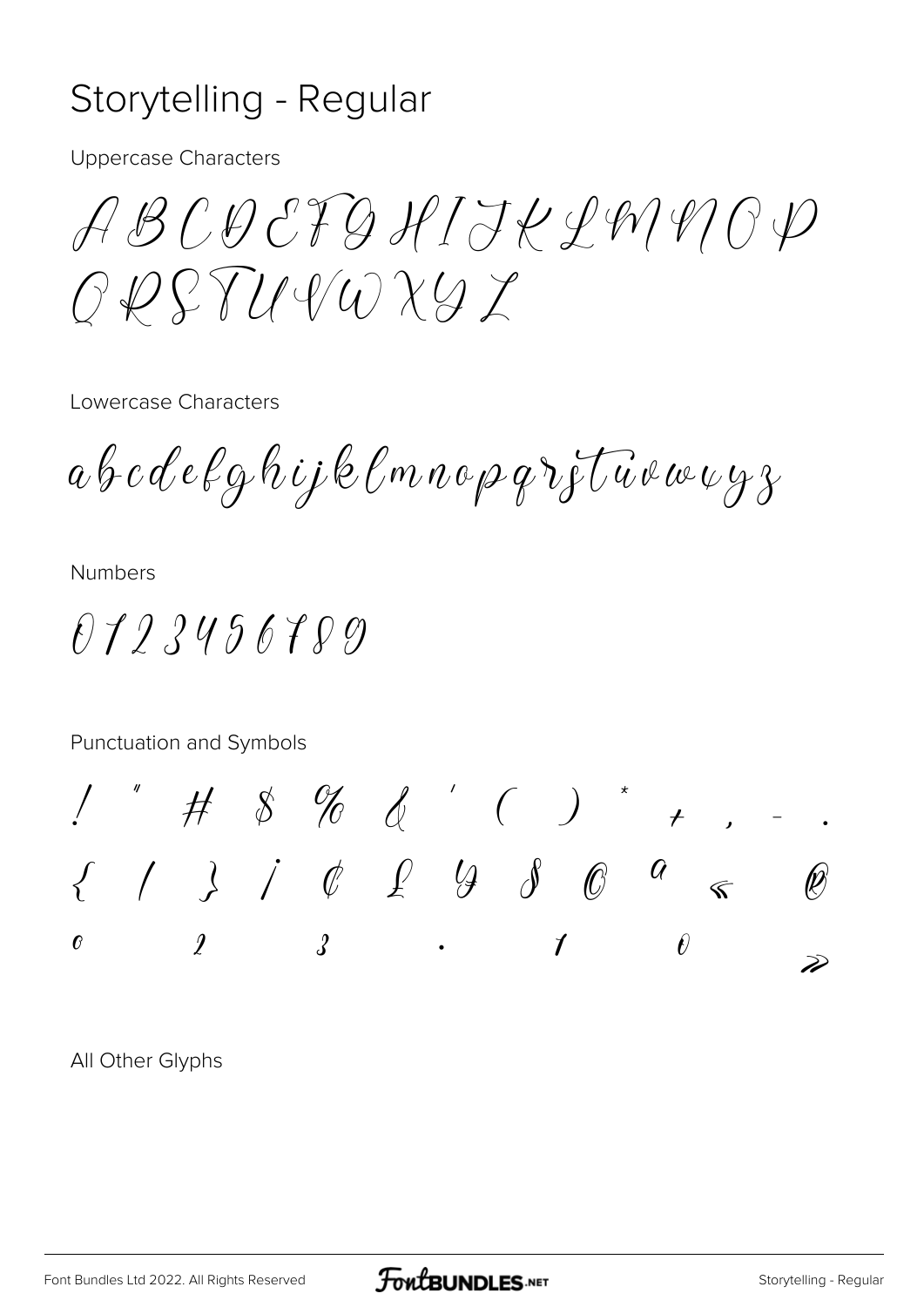À Á Â Ã Ä Å Æ Ç È É Ê Ë Ì Í Î Ï Ñ Ò Ó Ô Õ Ö × Ø Ù Ú Û  $\ddot{U}$   $\acute{Q}$   $\beta$   $\dot{a}$   $\acute{a}$   $\ddot{a}$   $\ddot{a}$   $\ddot{a}$   $\ddot{a}$  $\begin{array}{cccccccccccccccccc} \alpha & & \varrho & & \dot{e} & & \hat{e} & & \hat{e} & & \dot{e} & & \dot{c} & & \dot{c} & & \dot{c} & & \dot{c} & & \end{array}$  $\ddot{c}$   $\tilde{a}$   $\acute{a}$   $\tilde{c}$   $\tilde{a}$   $\tilde{c}$   $\tilde{a}$   $\tilde{a}$   $\tilde{a}$ ú û ü ý  $\ddot{y}$  ı  $\mathbb{C}$  æ  $\ddot{\mathcal{S}}$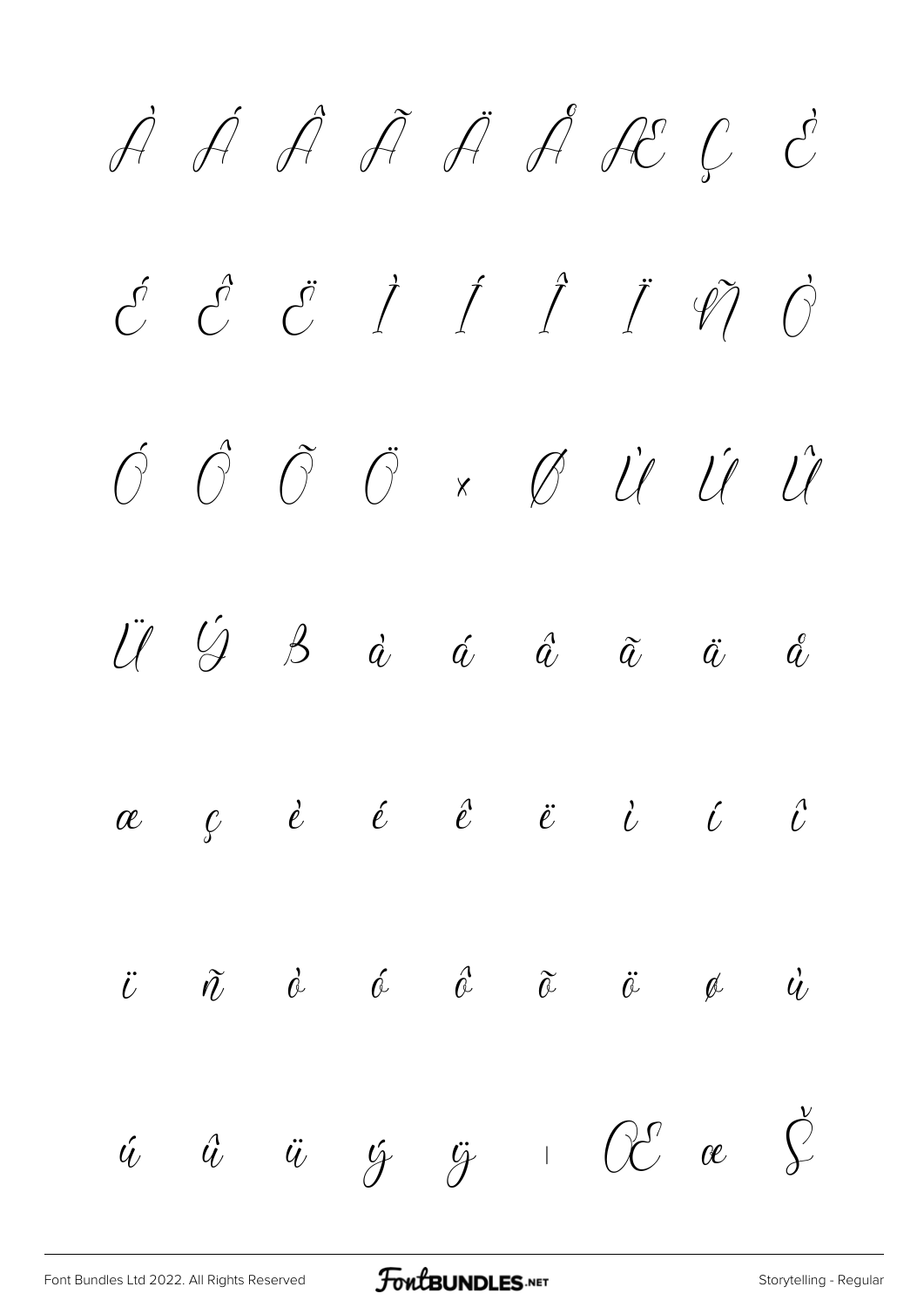$\oint d\theta = \frac{1}{2}$  .  $\frac{1}{2}$  .  $\frac{1}{2}$  (1)  $\frac{1}{2}$  .  $\frac{1}{2}$  (1)  $\frac{1}{2}$  .  $\frac{1}{2}$  .  $\frac{1}{2}$  .  $\frac{1}{2}$  .  $\frac{1}{2}$  $\begin{array}{ccccccccc} \text{r} & \text{r} & \text{r} & \text{r} & \text{r} & \text{r} & \text{r} & \text{r} & \text{r} & \text{r} & \text{r} & \text{r} & \text{r} & \text{r} & \text{r} & \text{r} & \text{r} & \text{r} & \text{r} & \text{r} & \text{r} & \text{r} & \text{r} & \text{r} & \text{r} & \text{r} & \text{r} & \text{r} & \text{r} & \text{r} & \text{r} & \text{r} & \text{r} & \text{r} & \text{r} & \$  $\omega$   $\omega$   $\omega$   $\omega$   $\omega$   $\omega$   $\omega$   $\omega$ concorde éguide Acedechig 8 g  $w$ une untrend groen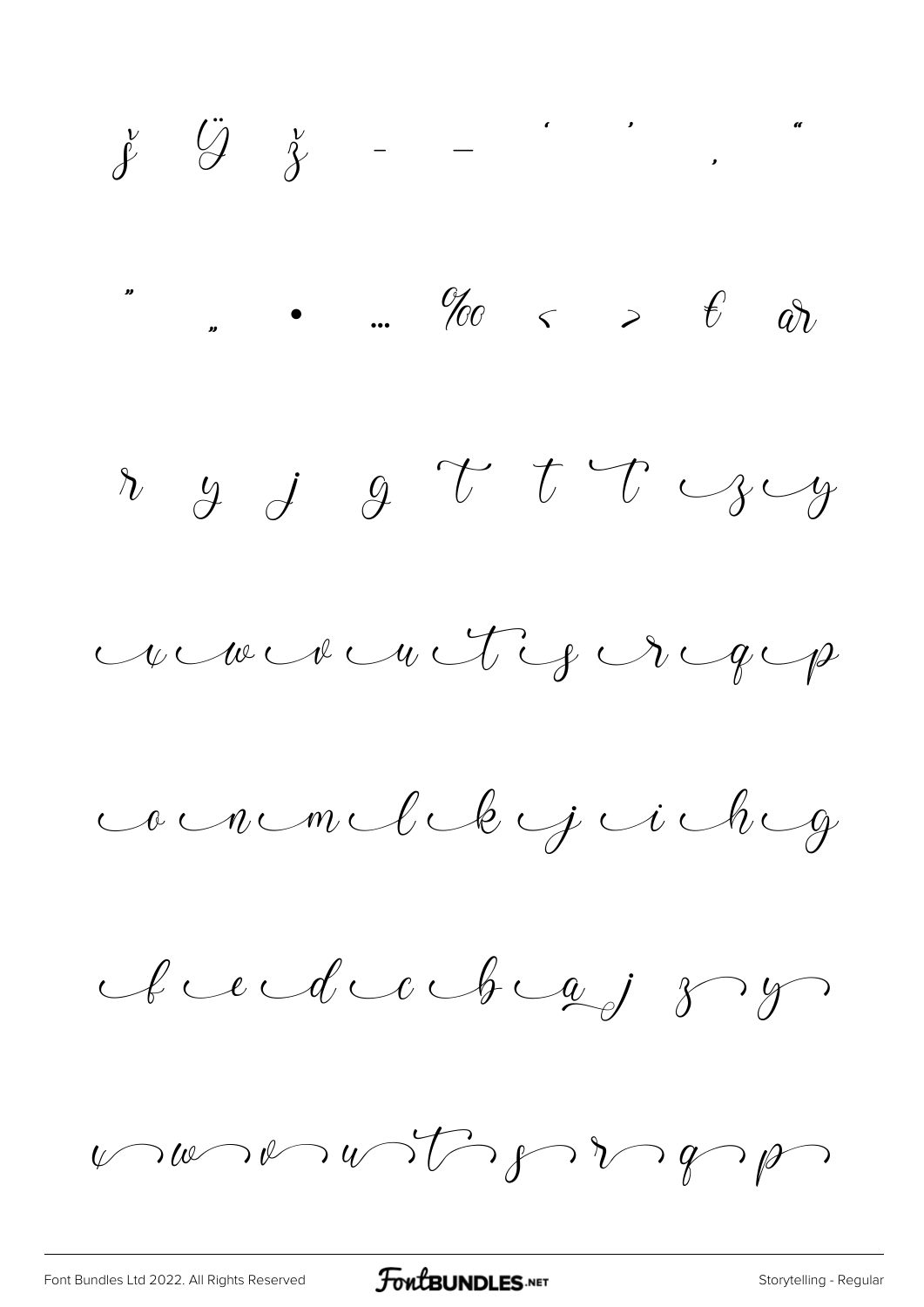$\epsilon$  on  $\epsilon$  of  $\epsilon$ 

 $\kappa$  order of a g y  $\ell$ 

 $\begin{array}{ccccccccccccc} \textbf{C} & \textbf{C} & \textbf{C} & \textbf{C} & \textbf{C} & \textbf{C} & \textbf{C} & \textbf{C} & \textbf{C} & \textbf{C} & \textbf{C} & \textbf{C} & \textbf{C} & \textbf{C} & \textbf{C} & \textbf{C} & \textbf{C} & \textbf{C} & \textbf{C} & \textbf{C} & \textbf{C} & \textbf{C} & \textbf{C} & \textbf{C} & \textbf{C} & \textbf{C} & \textbf{C} & \textbf{C} & \textbf{C} & \textbf{C} &$ 

It ll oa of we ve yj jj br

 $\begin{array}{ccccccccc}\n\mathcal{G}_3 & \mathcal{O} & \mathcal{G}_2 & \mathcal{O} & \mathcal{G}_3 & \mathcal{O} & \mathcal{G}_4 & \mathcal{G}_5 & \mathcal{G}_6 & \mathcal{G}_7 & \mathcal{G}_8 & \mathcal{G}_8 & \mathcal{G}_9 & \mathcal{G}_9 & \mathcal{G}_9 & \mathcal{G}_9 & \mathcal{G}_9 & \mathcal{G}_9 & \mathcal{G}_9 & \mathcal{G}_9 & \mathcal{G}_9 & \mathcal{G}_9 & \mathcal{G}_9 & \mathcal{G}_9 & \mathcal{G}_9 & \mathcal{G}_9 & \mathcal{G$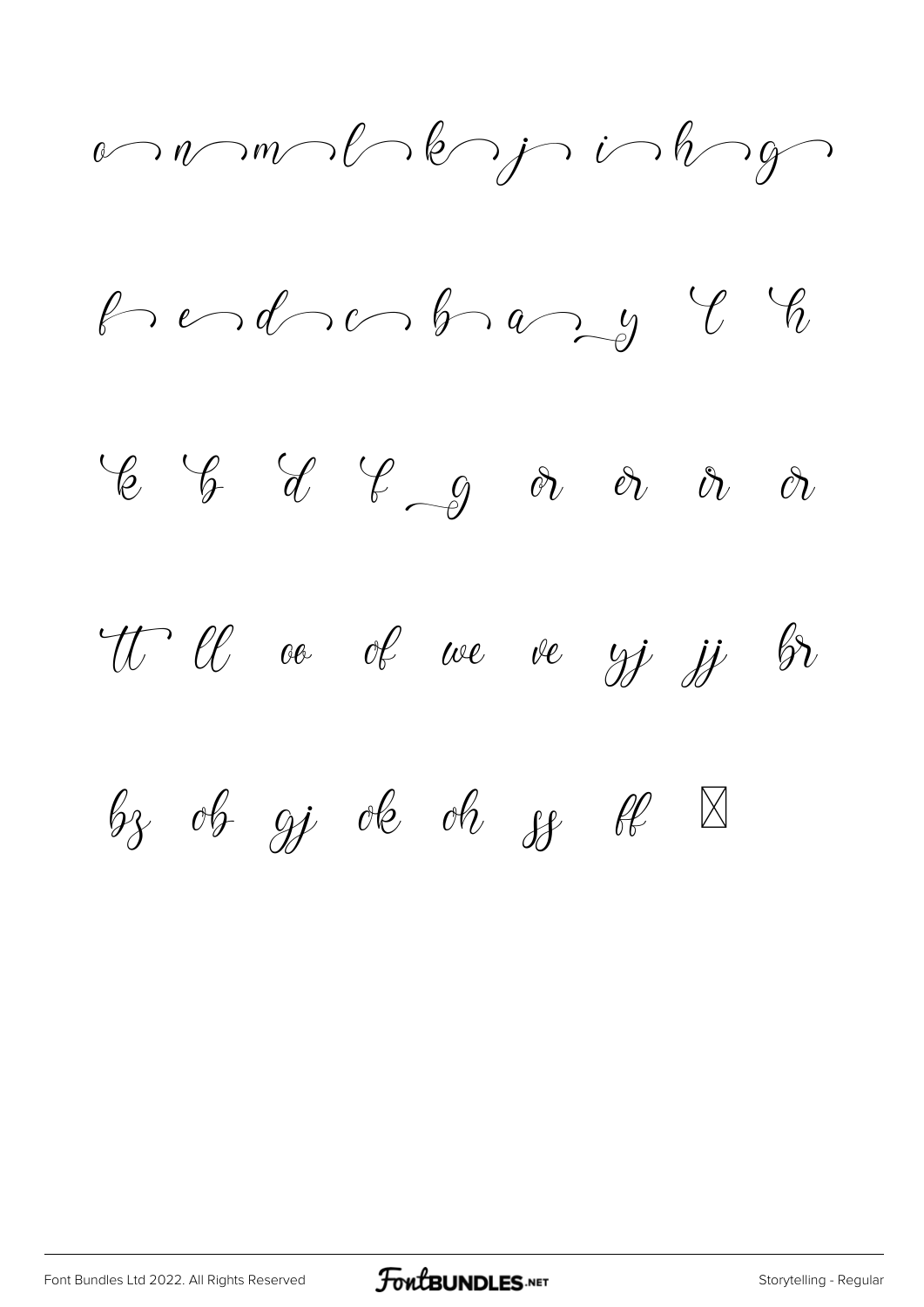#### Lemonade - Regular

**Uppercase Characters** 

# $ABCOEGAHJKEMNOPQR$  $STUUUKQ3$

Lowercase Characters

# abcdefghijklmnopqrçtuvw  $48$

**Numbers** 

## $0123456789$

Punctuation and Symbols

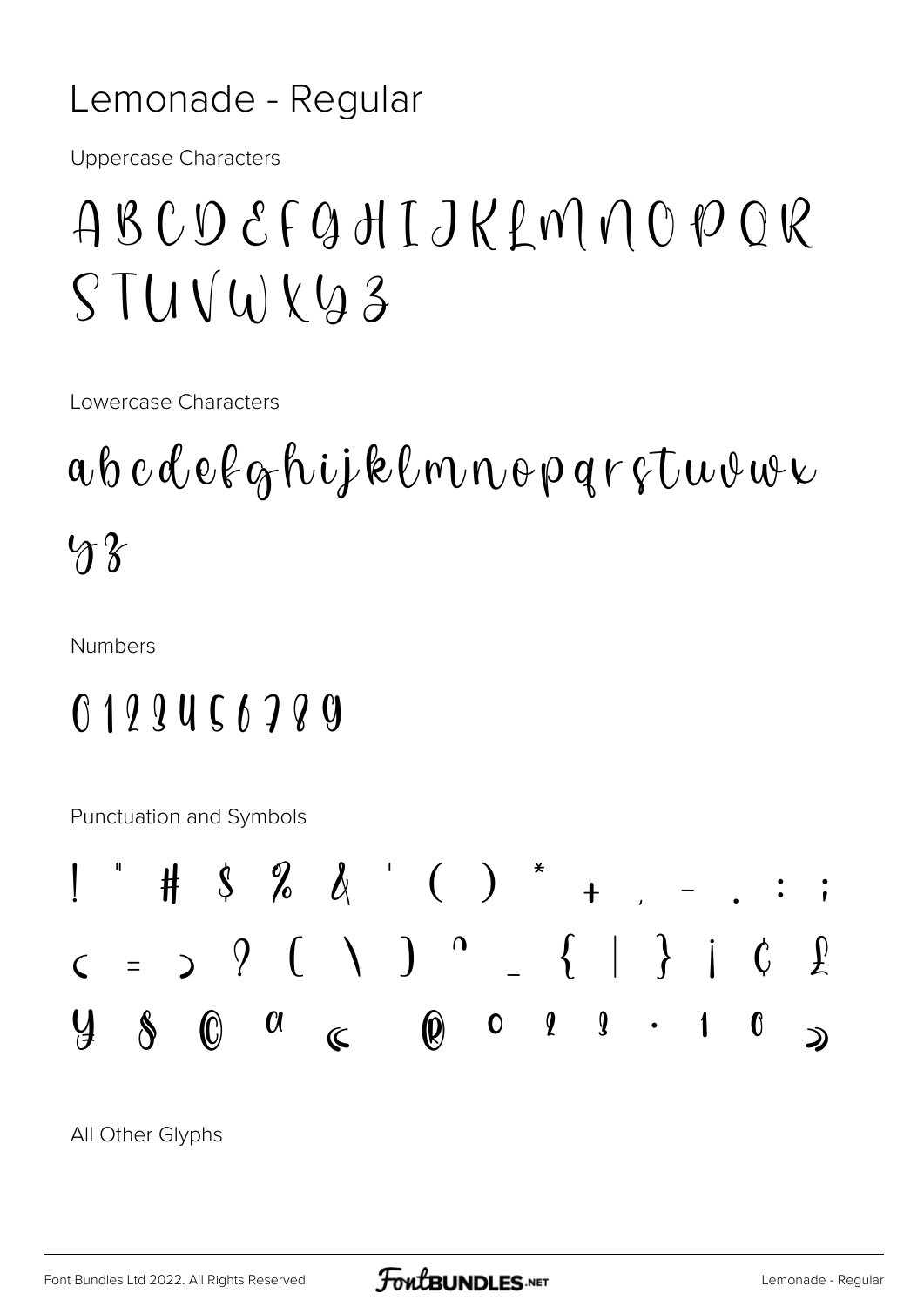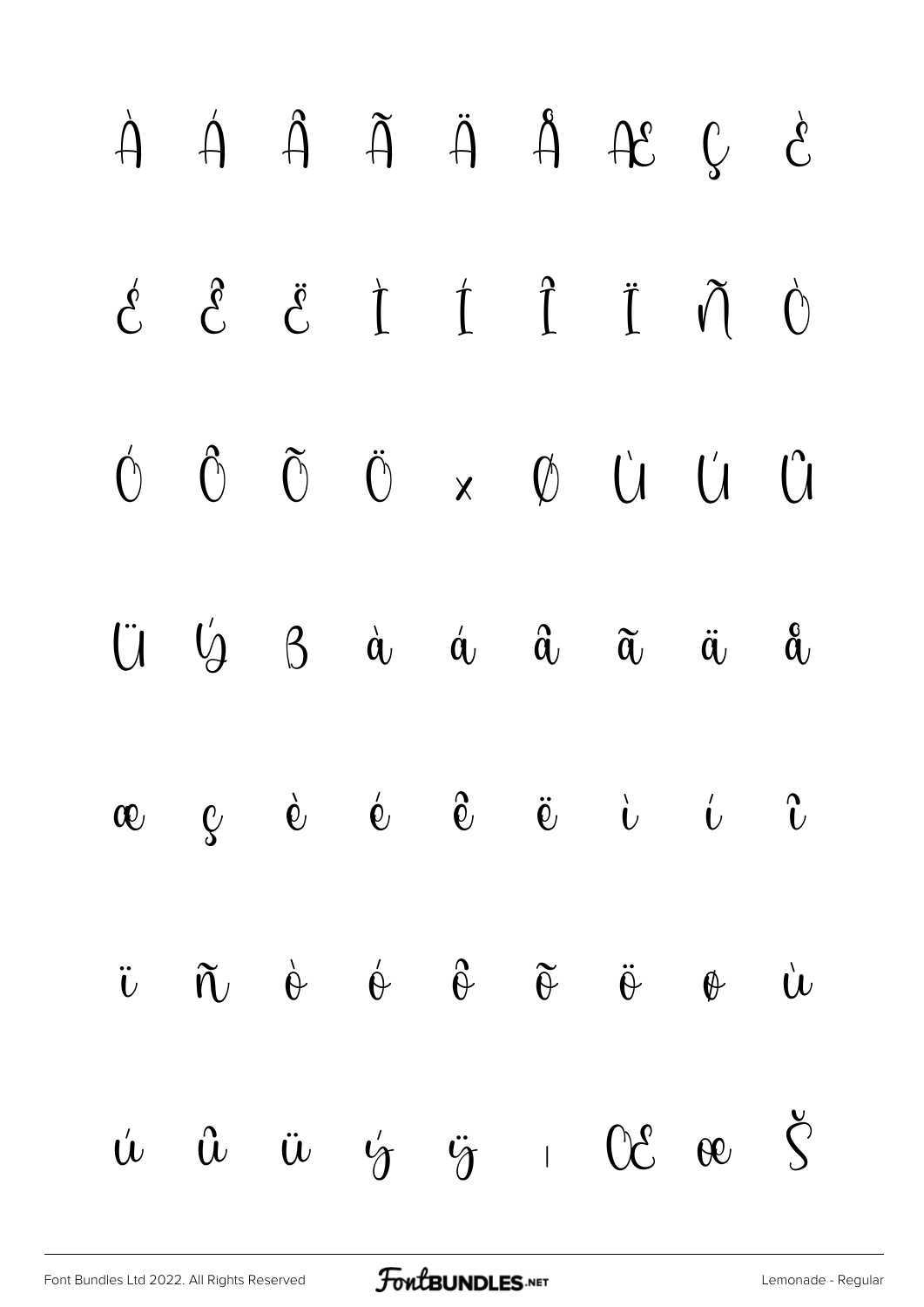## $\zeta$   $\zeta$   $\zeta$  $\frac{1}{\sqrt{2}}$  $\mathbf{I}$  $\therefore$  % c >  $\theta$  &  $\boldsymbol{y}$  $\boldsymbol{\mathcal{Y}}$ The  $w$  the the the  $j$  of  $\ell \in \mathbb{Z}$

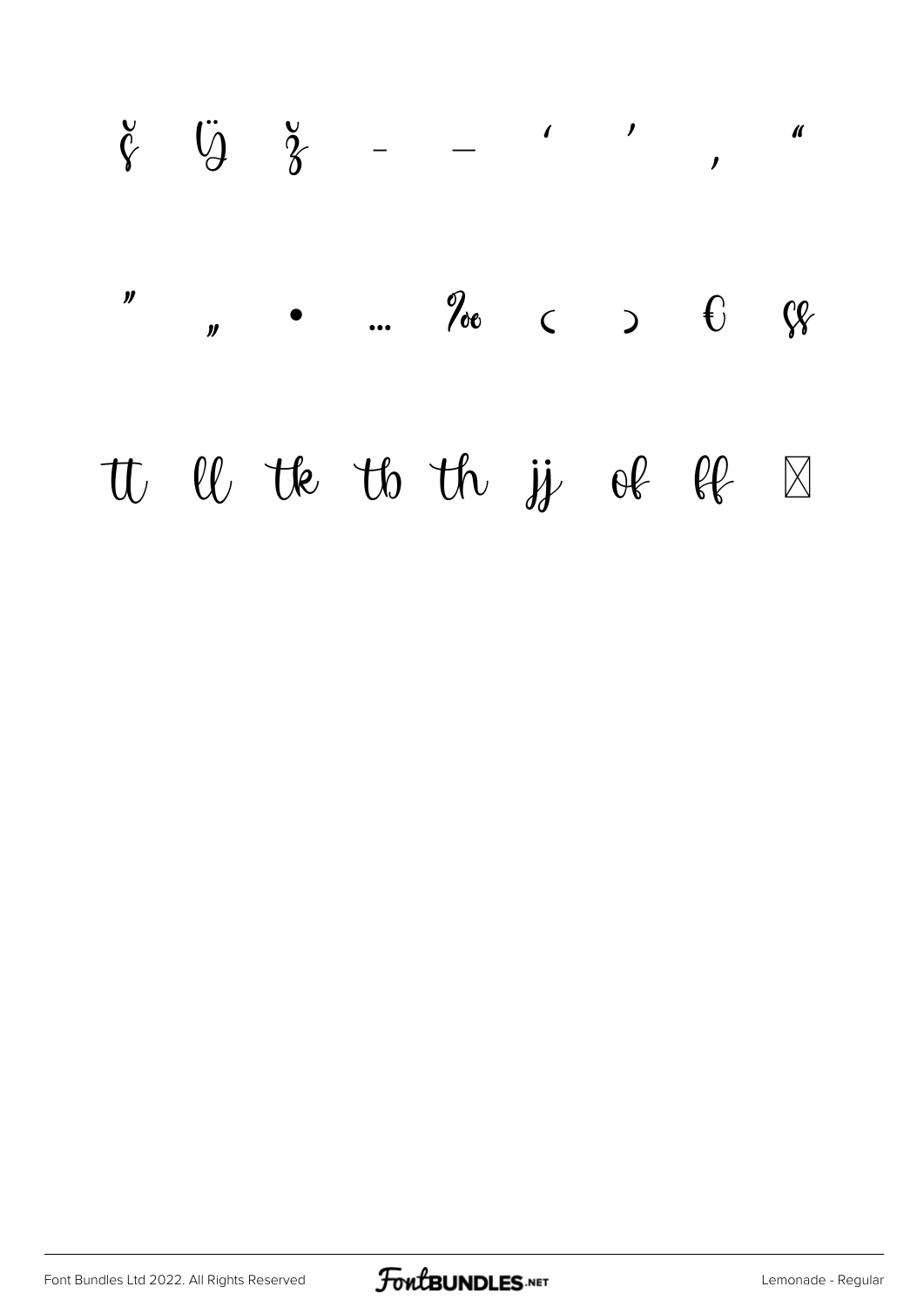### Dandellions - Regular

**Uppercase Characters** 

Lowercase Characters

**Numbers** 

## $0123456789$

Punctuation and Symbols

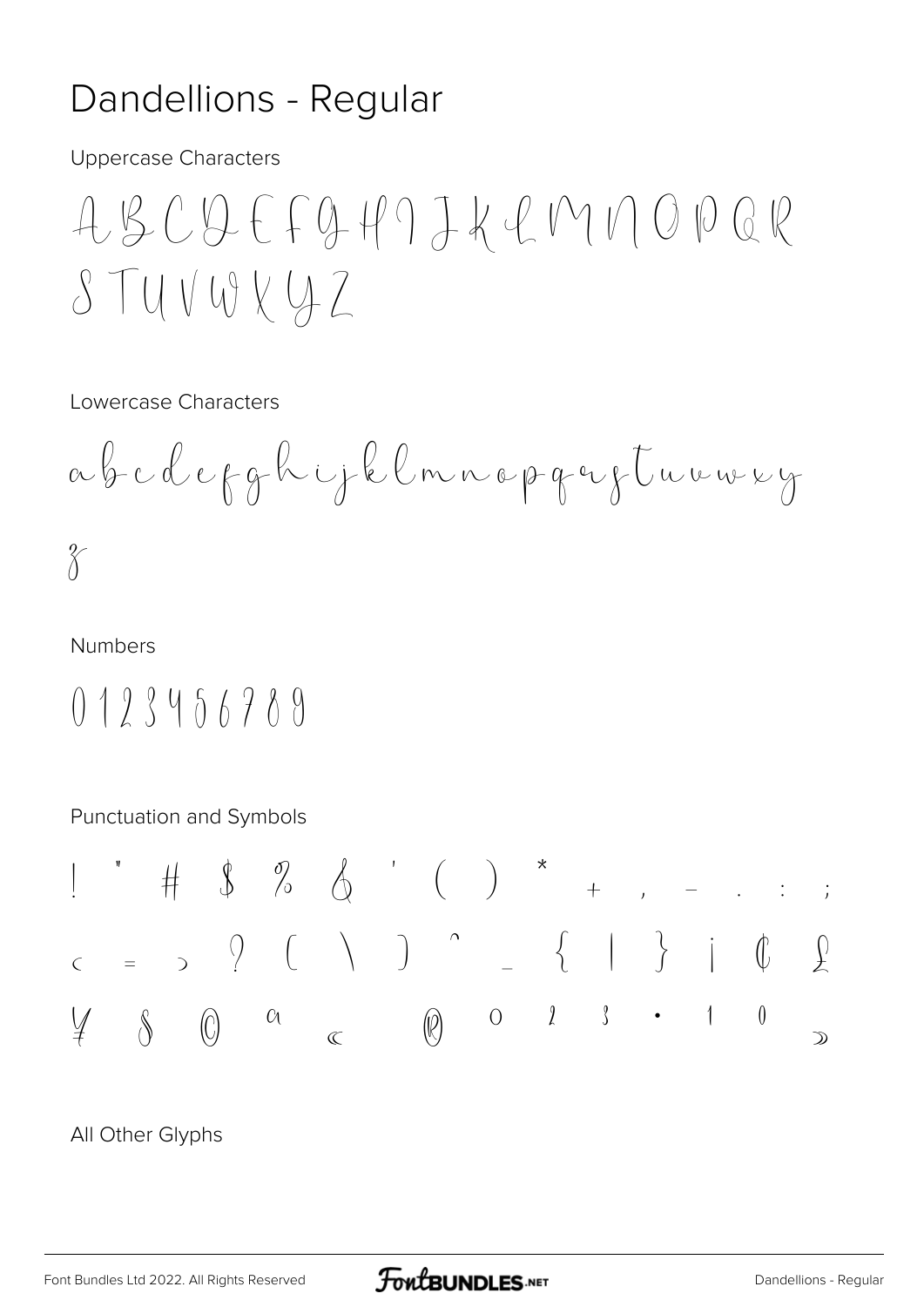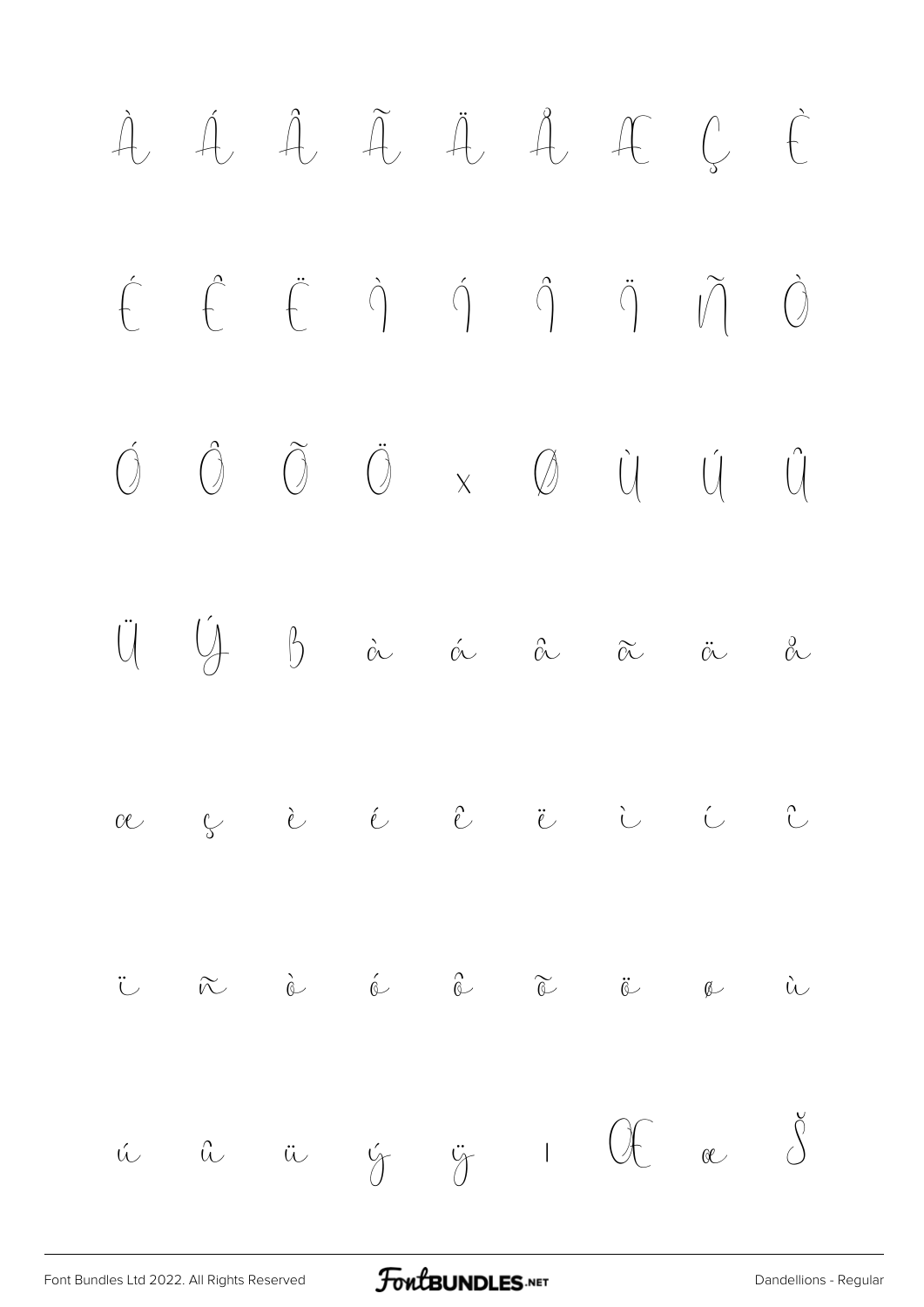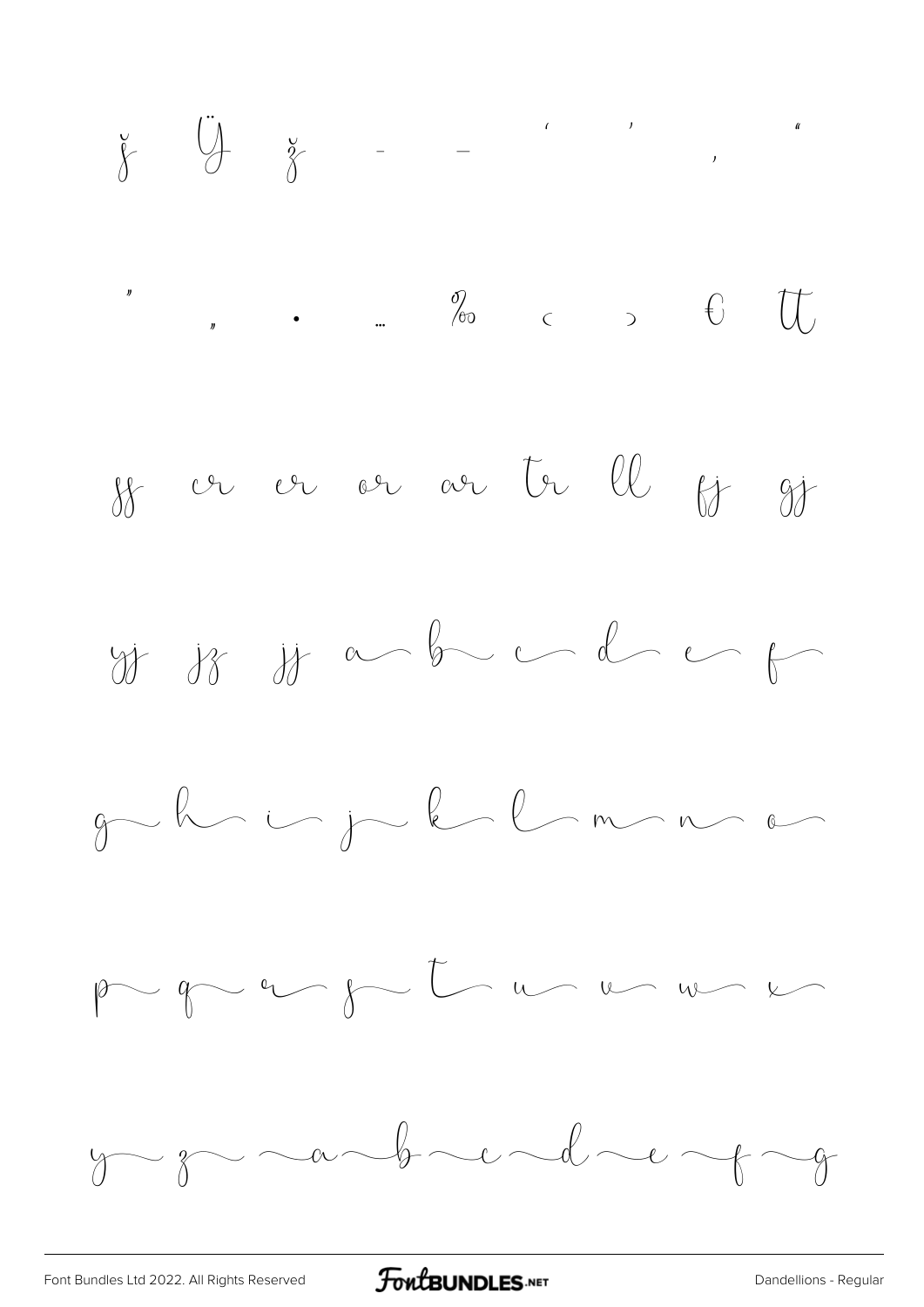





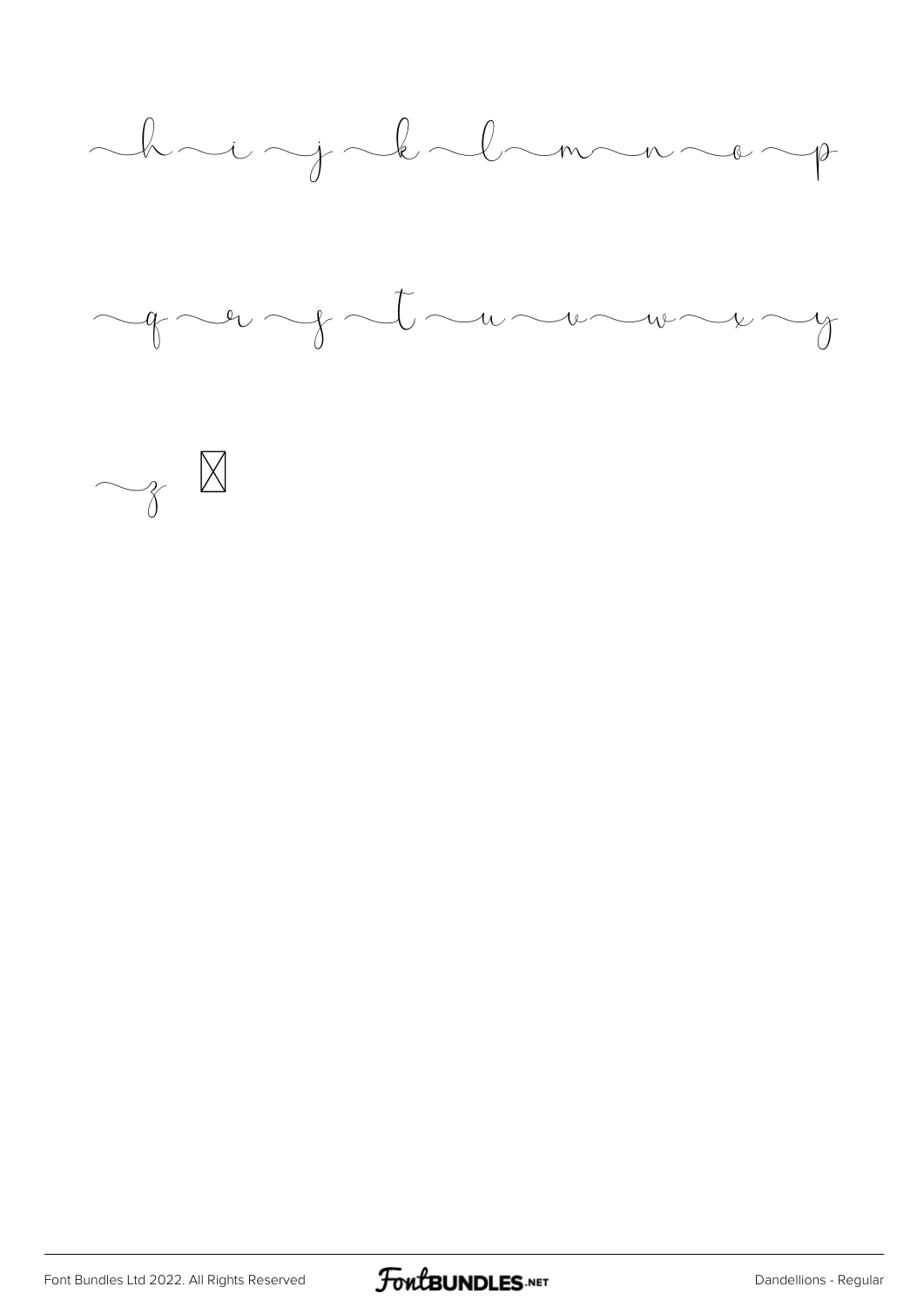#### Danette - Regular

**Uppercase Characters** 

$$
ABCDEPOHJJKLMMOPQROTUVWYZ
$$

Lowercase Characters

**Numbers** 

## 0123456789

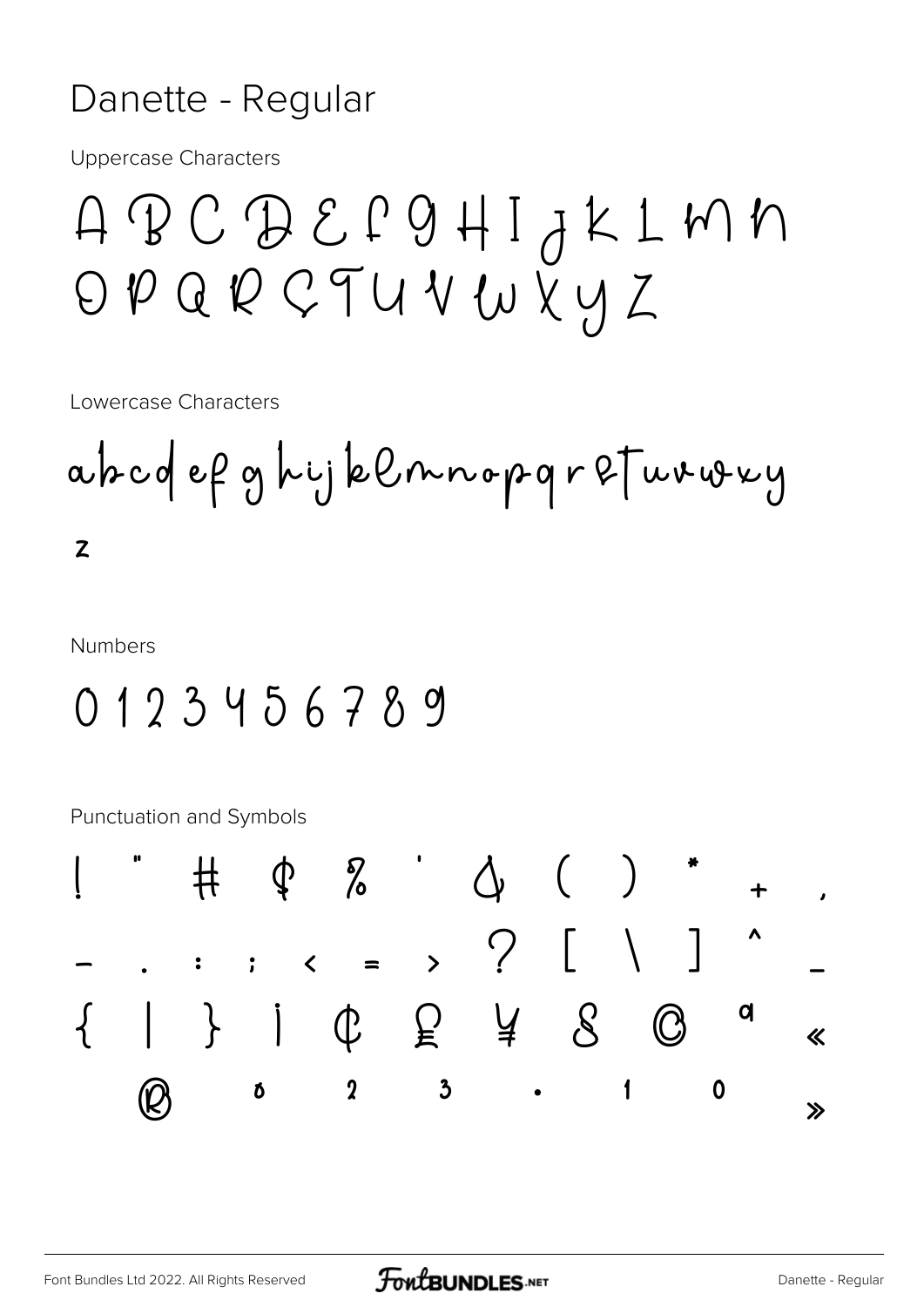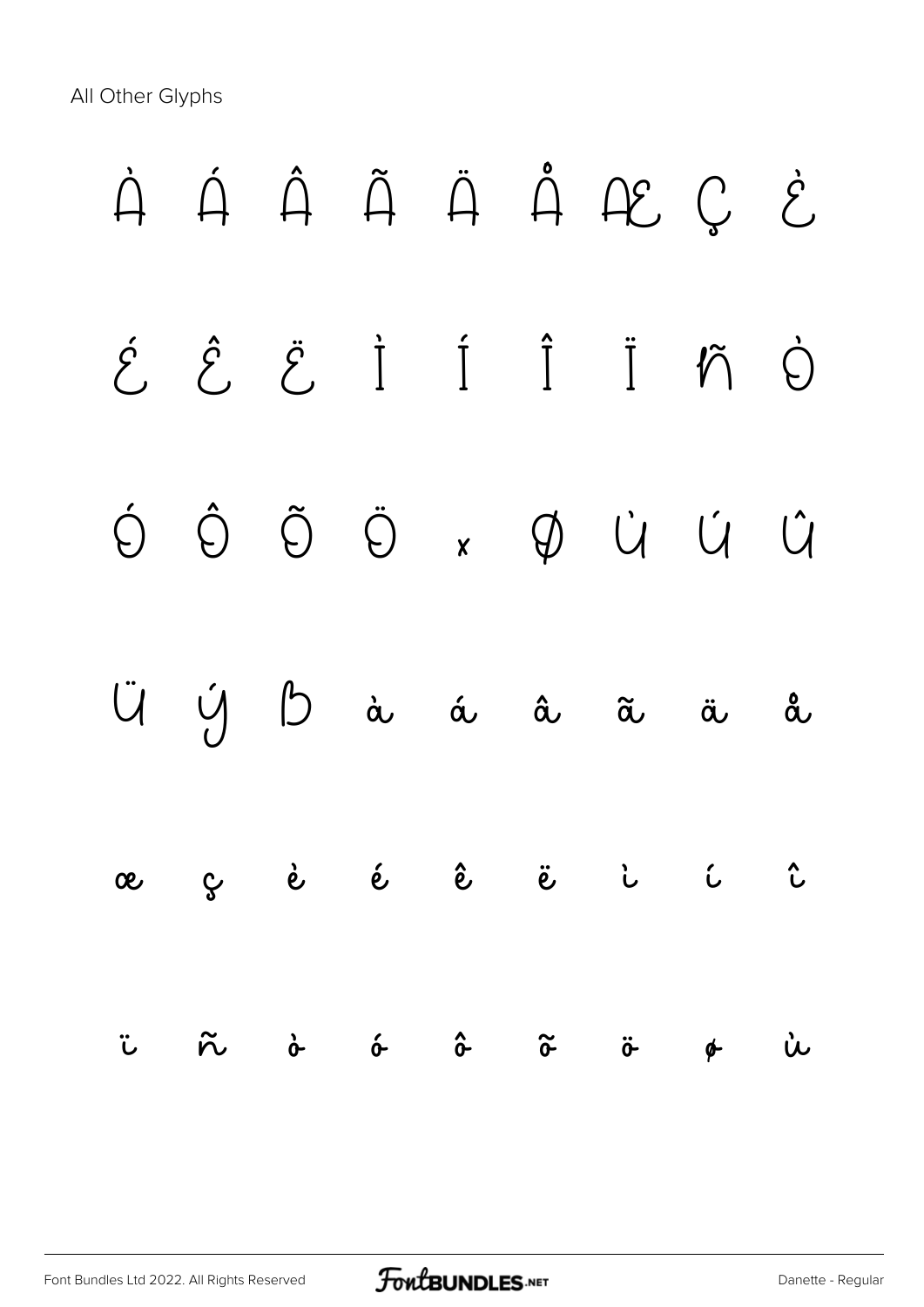

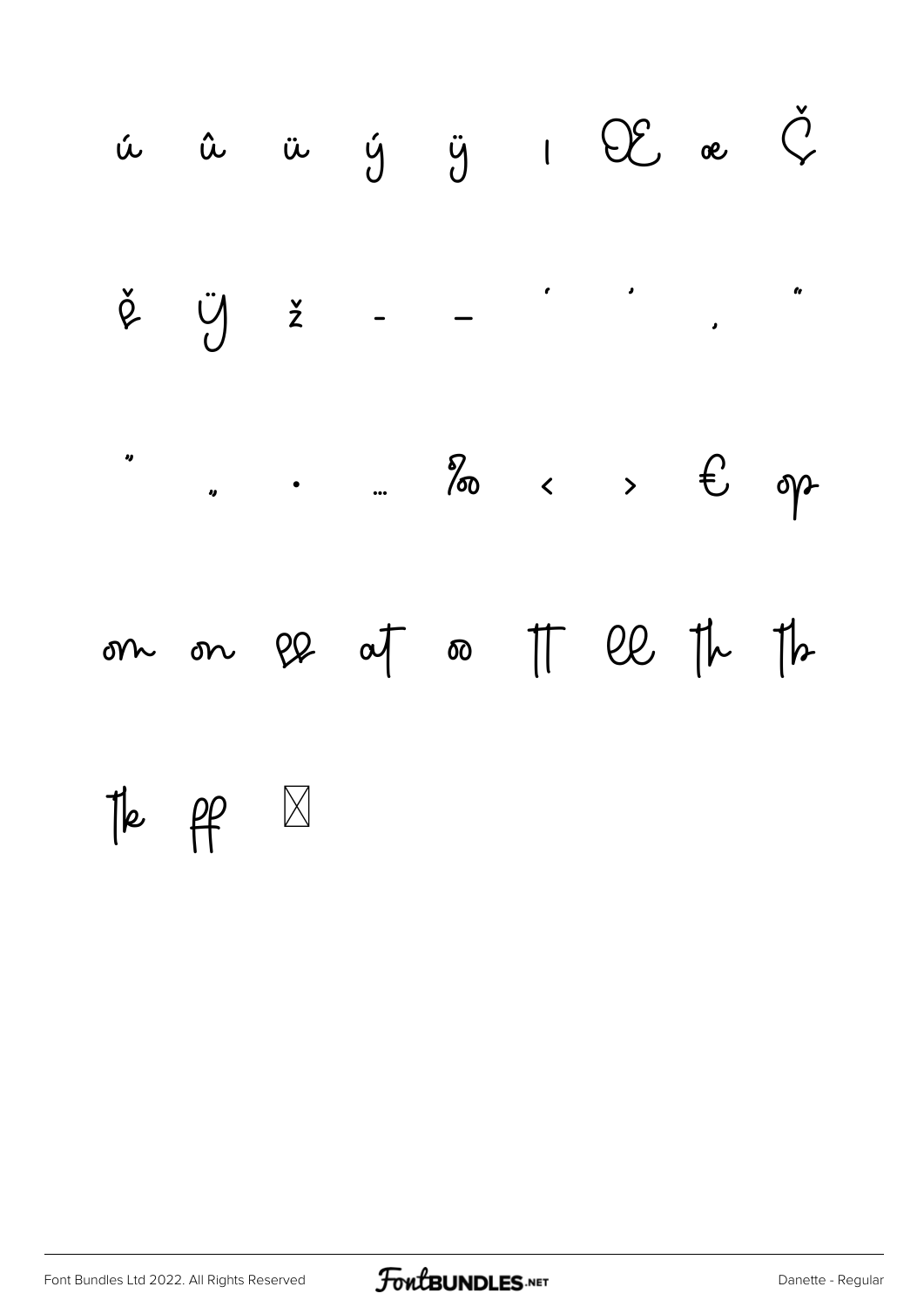### Holland - Regular

**Uppercase Characters** 

$$
\begin{array}{c} \mathcal{A} \mathcal{B} \mathcal{C} \mathcal{D} \mathcal{S} \mathcal{P} \mathcal{G} \mathcal{H} \mathcal{J} \mathcal{O} \mathcal{R} \mathcal{P} \mathcal{M} \\ \mathcal{A} \mathcal{D} \mathcal{D} \mathcal{P} \mathcal{Q} \mathcal{R} \mathcal{S} \mathcal{P} \mathcal{M} \mathcal{Q} \mathcal{Q} \mathcal{W} \end{array}
$$

Lowercase Characters

**Numbers** 

$$
Q 1 Q Q Q U 5 6 Q 8 Q
$$

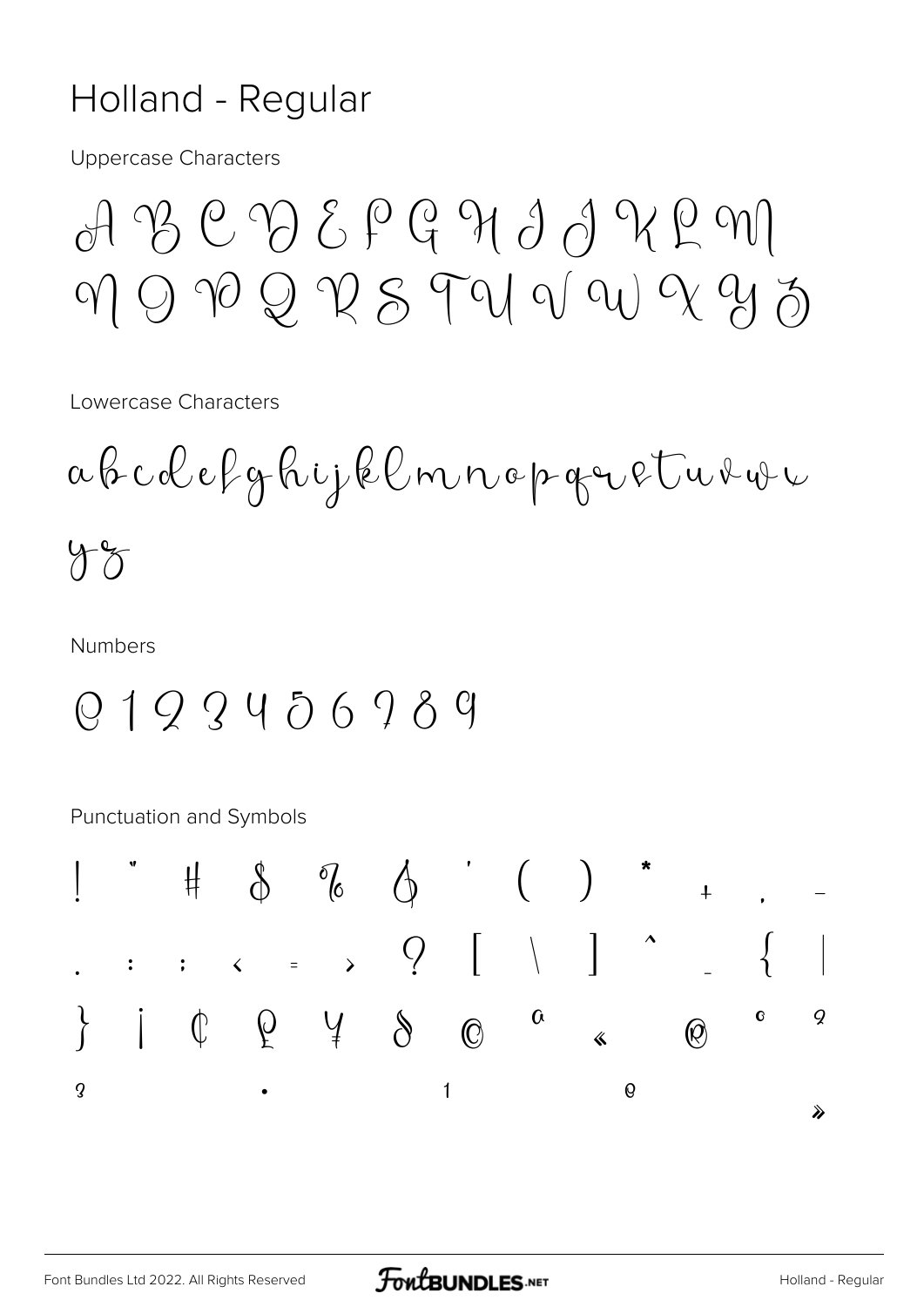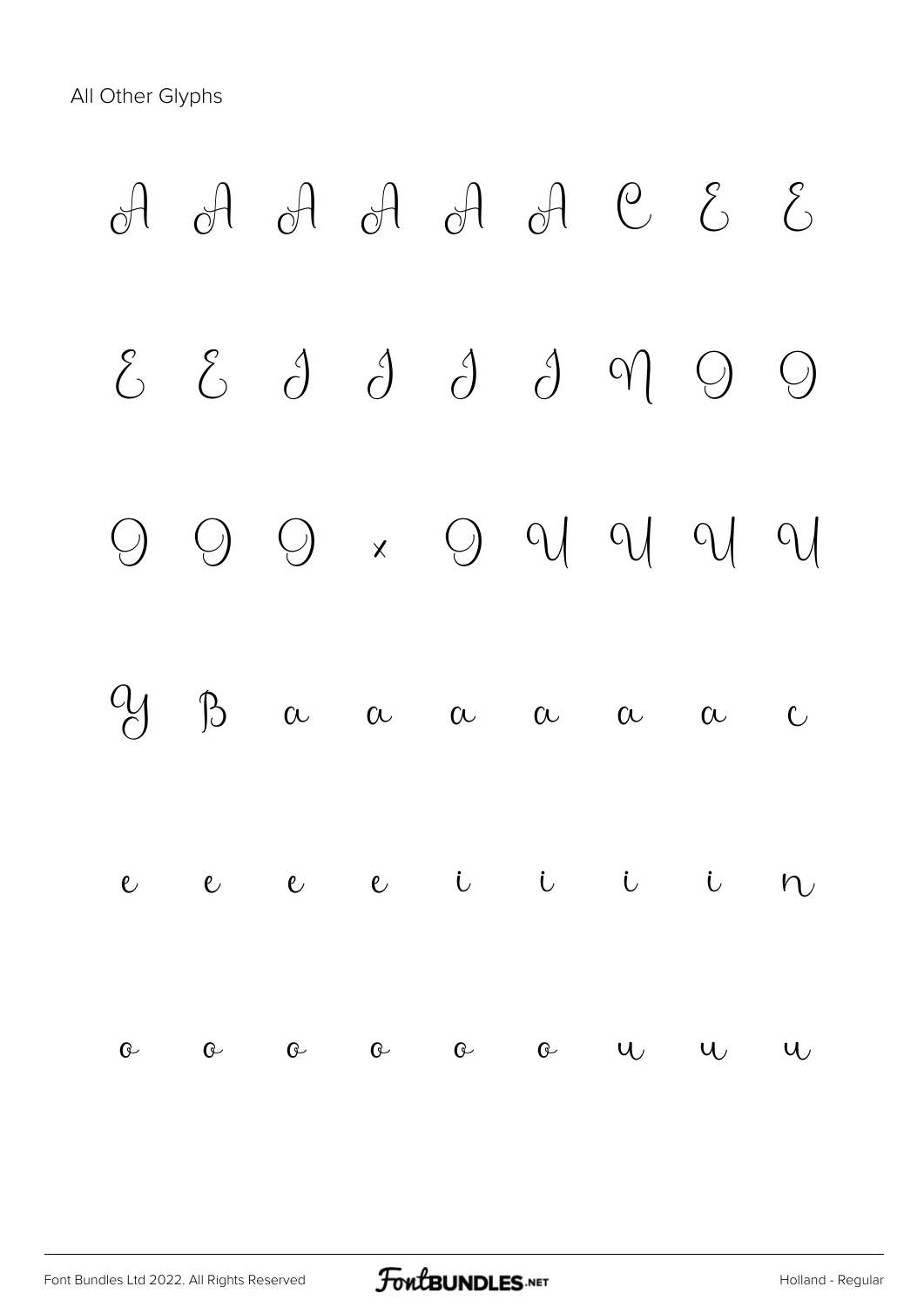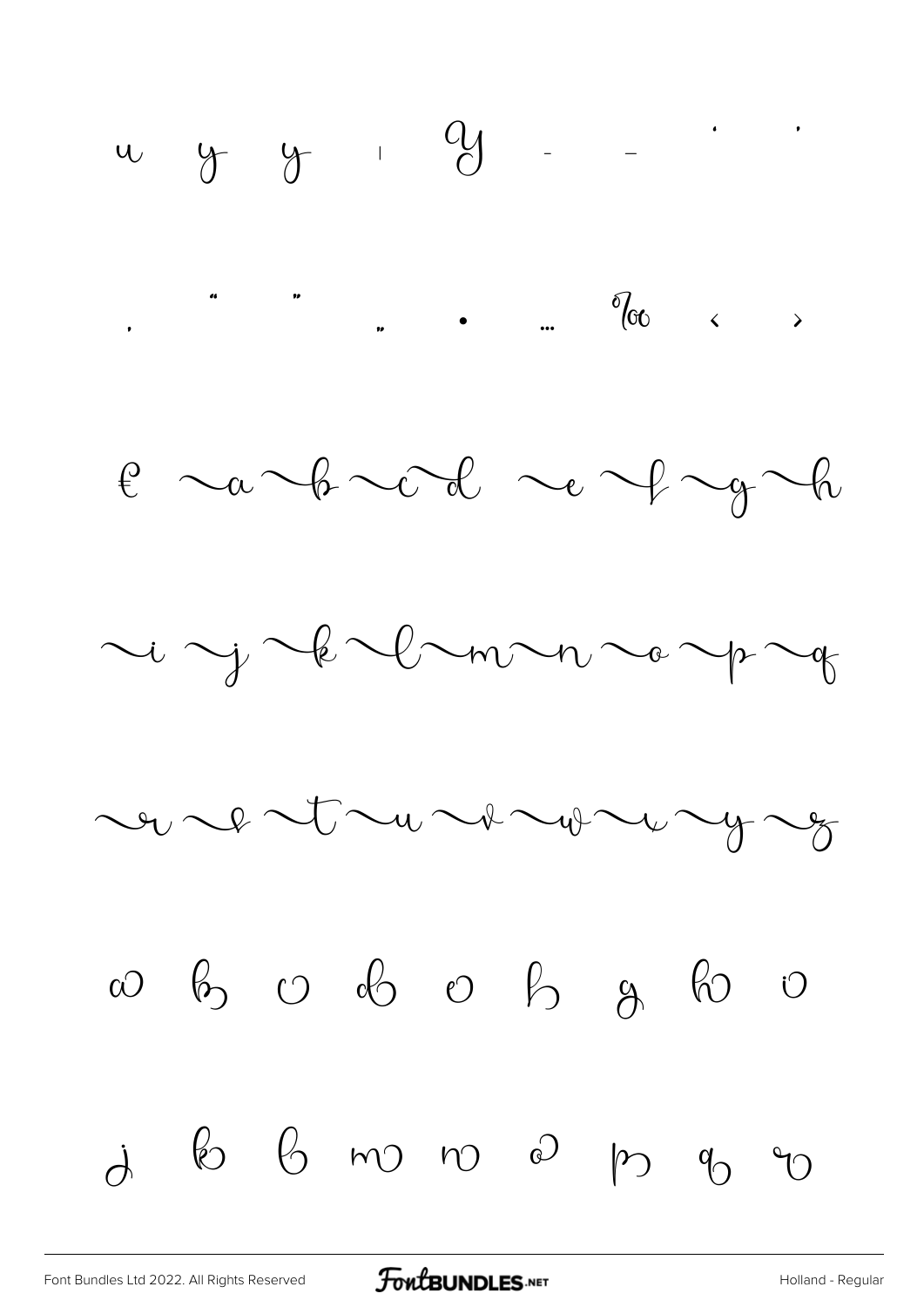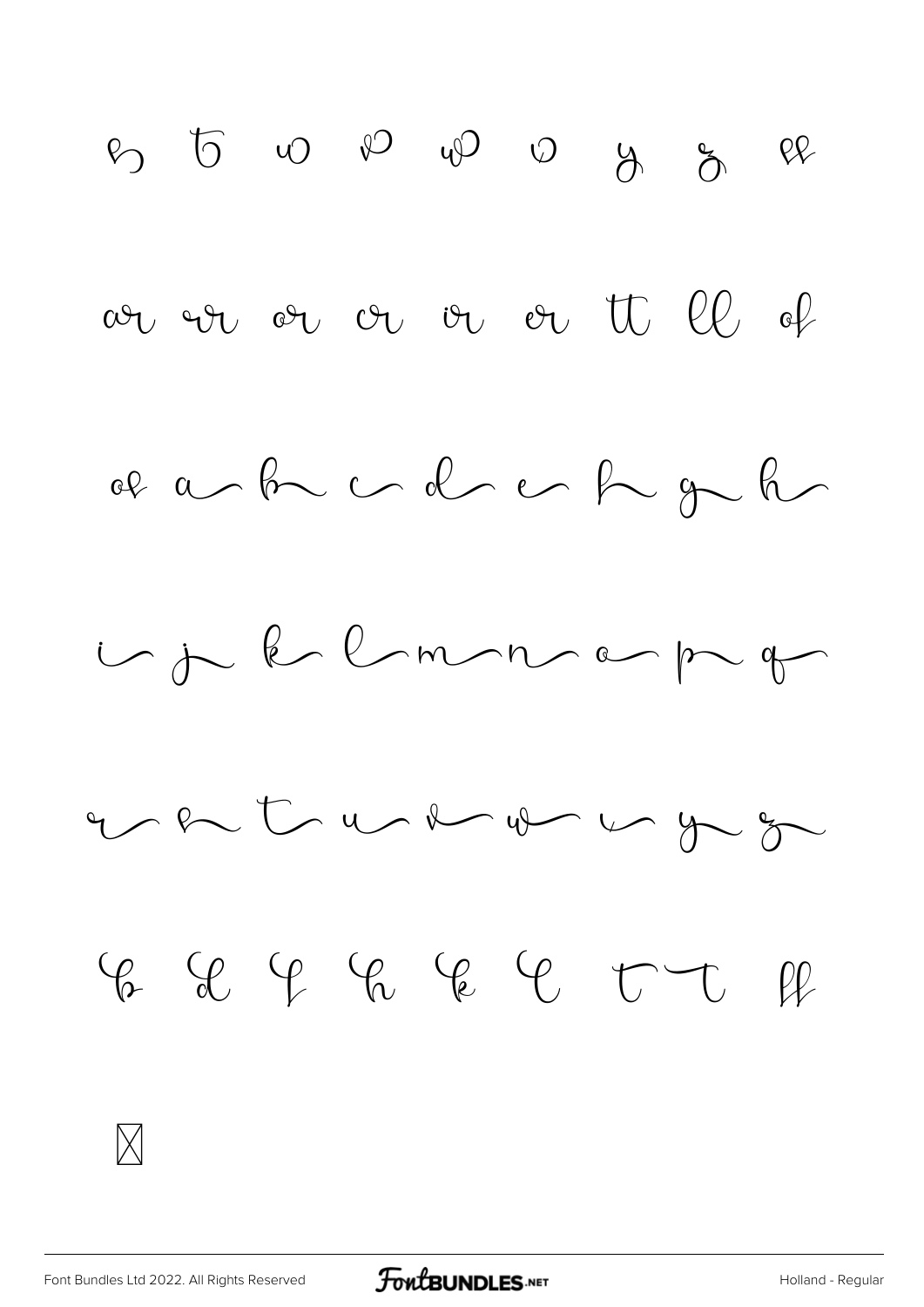### Historia - Regular

**Uppercase Characters** 

# $A B CO C F Q H U V C O O O Q S T$  $UUUX42$

Lowercase Characters

# abcdefghijklmnopqnstuv  $WV47$

**Numbers** 

## 0123456789

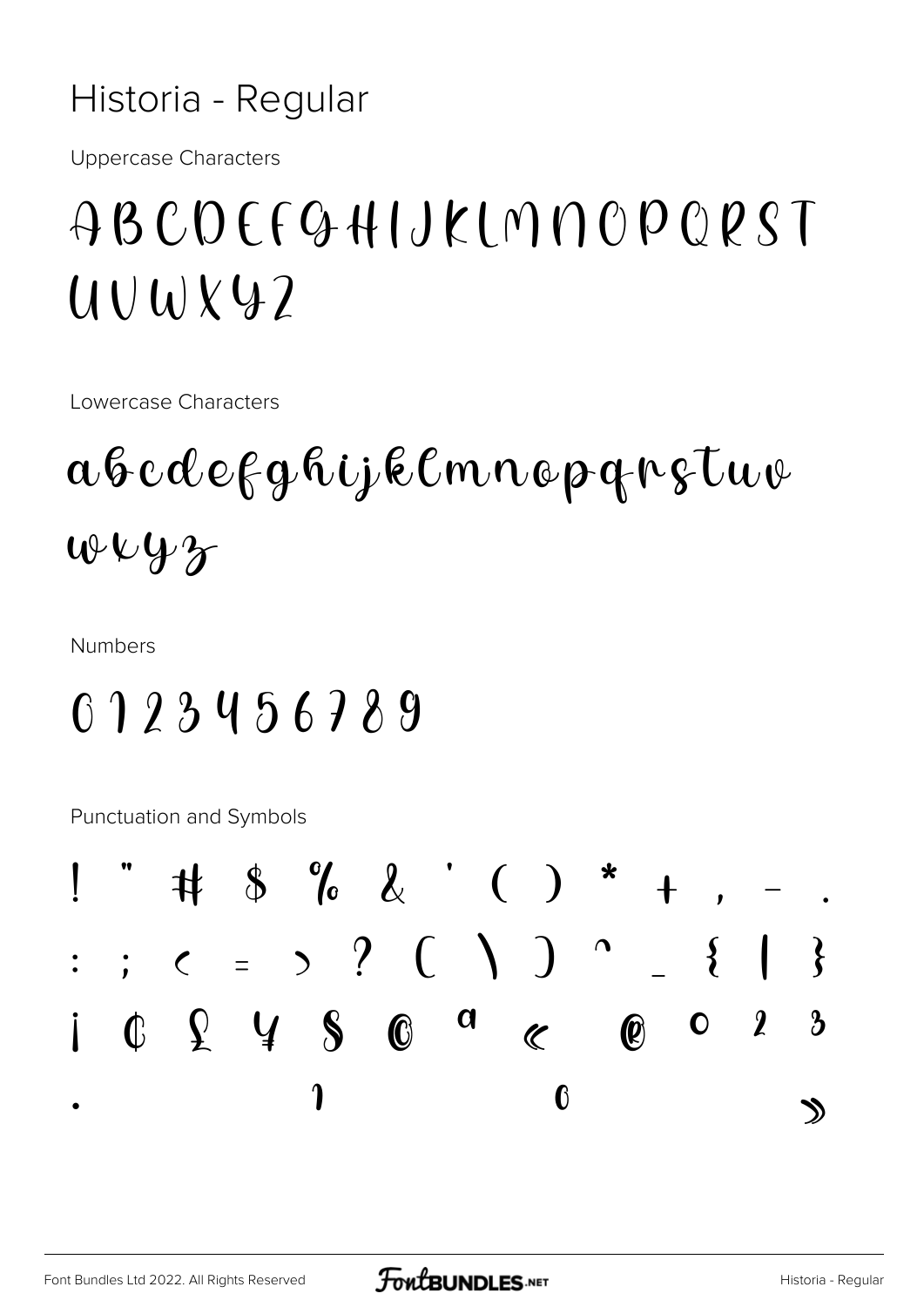# $\dot{A}$   $\dot{A}$   $\ddot{A}$   $\ddot{A}$   $\ddot{A}$   $\alpha$   $C$   $\dot{C}$ É Ê Ë Ì Í Î Ï Ñ Ò Ó Ô Õ Ö × Ø Ù Ú Û Ü Ý ß à á â ã ä å æ ç è é ê ë ì í î ï ñ ò ó ô õ ö ø ù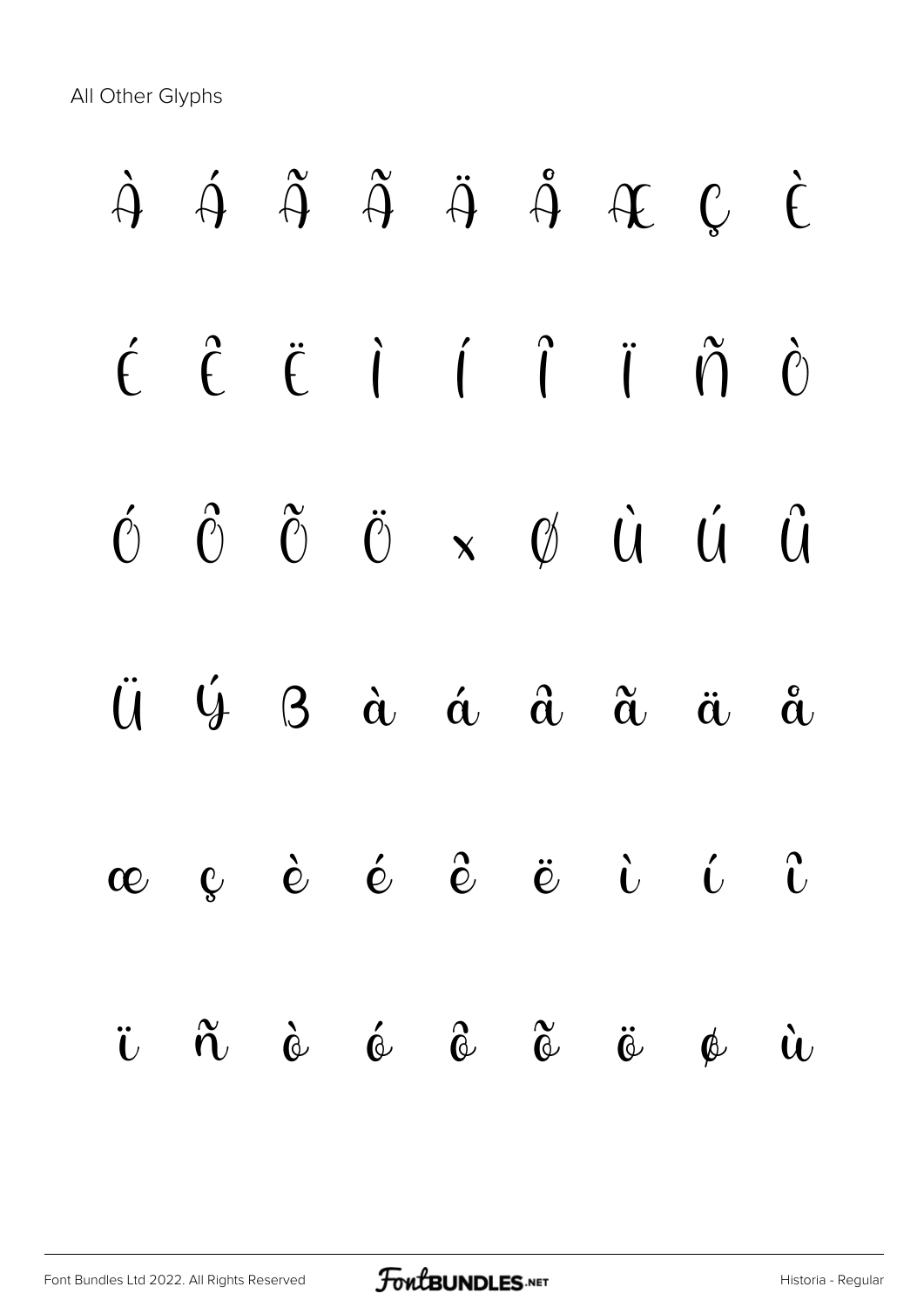



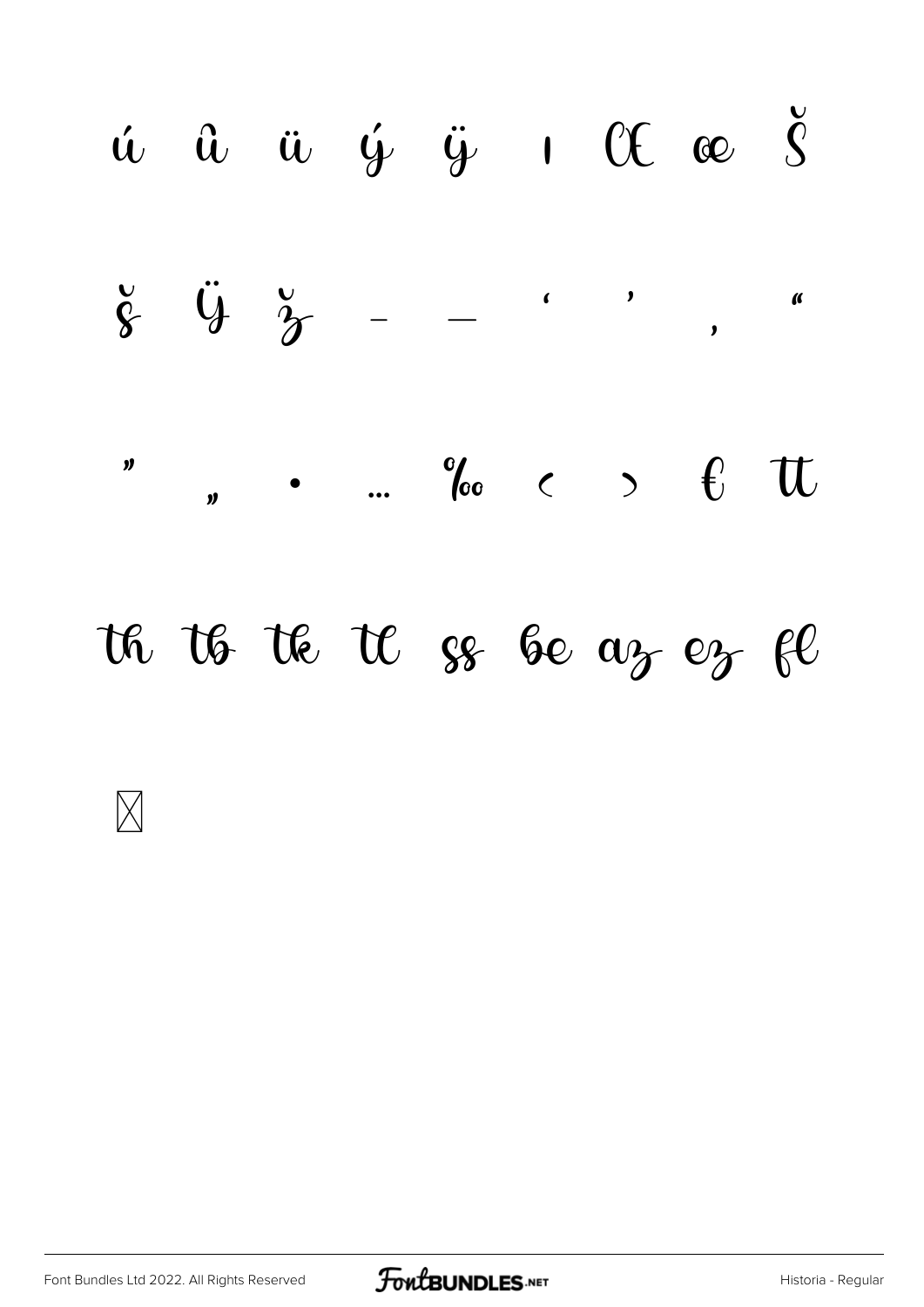### Callistha - Regular

**Uppercase Characters** 

 $A B C D E F G H I H H W O$  $PQQQQTQQQQQQQ$ 

Lowercase Characters

 $ab\cot\theta$  efghijk (mnopqr $\zeta$ tuvwy  $\mathcal{X}$ 

**Numbers** 

 $0123406709$ 

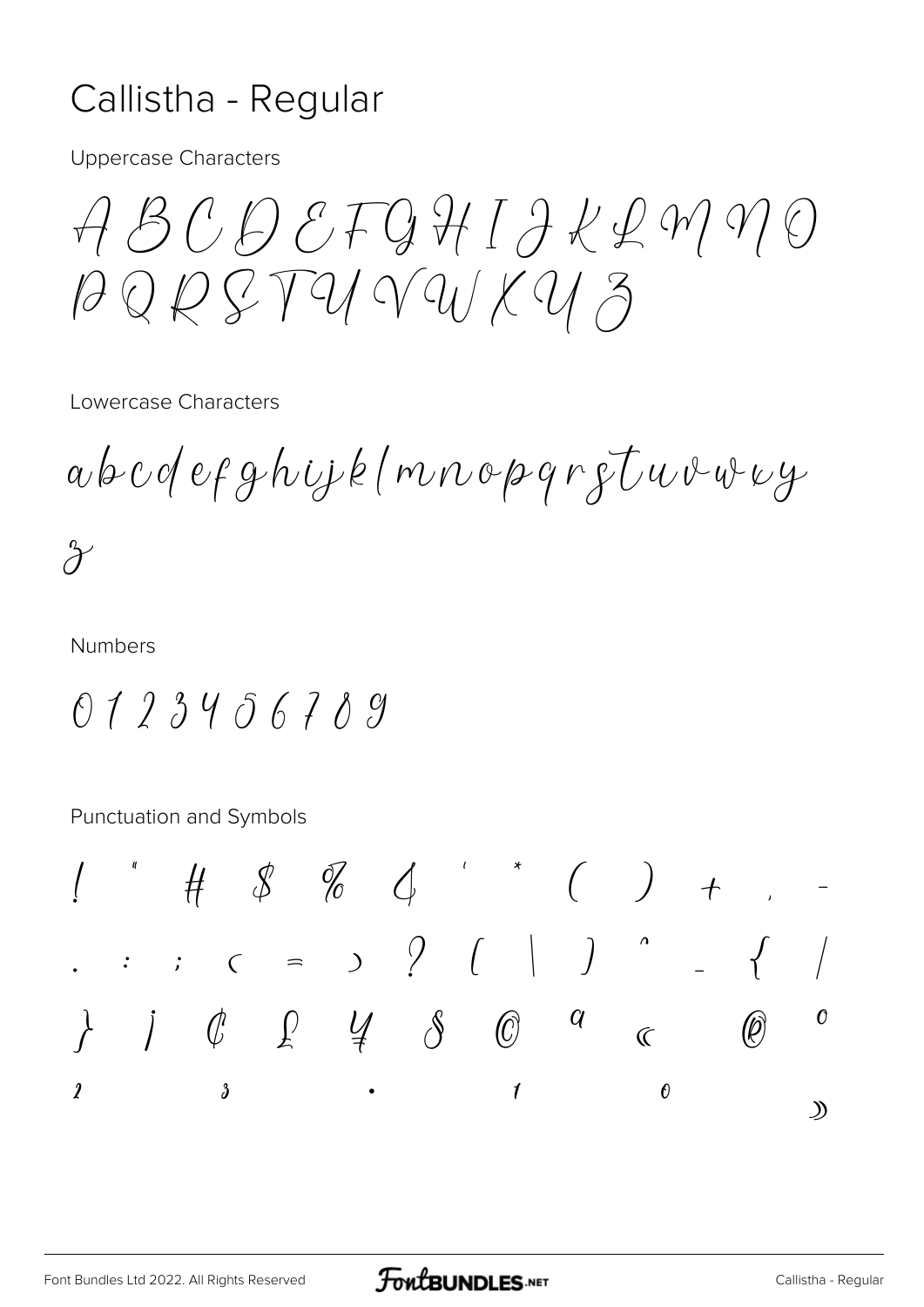À Á Â Ã Ä Å Ç È É Ê Ë Ì Í Î Ï Ñ Ò Ó Ô Õ Ö × Ø Ù Ú Û Ü  $\mathcal U$   $\beta$   $\alpha$   $\alpha$   $\alpha$   $\alpha$   $\alpha$   $\alpha$   $\alpha$  $e$   $e$   $e$   $e$   $i$   $i$   $i$   $i$   $n$ ò ó ô õ ö ø ù ú û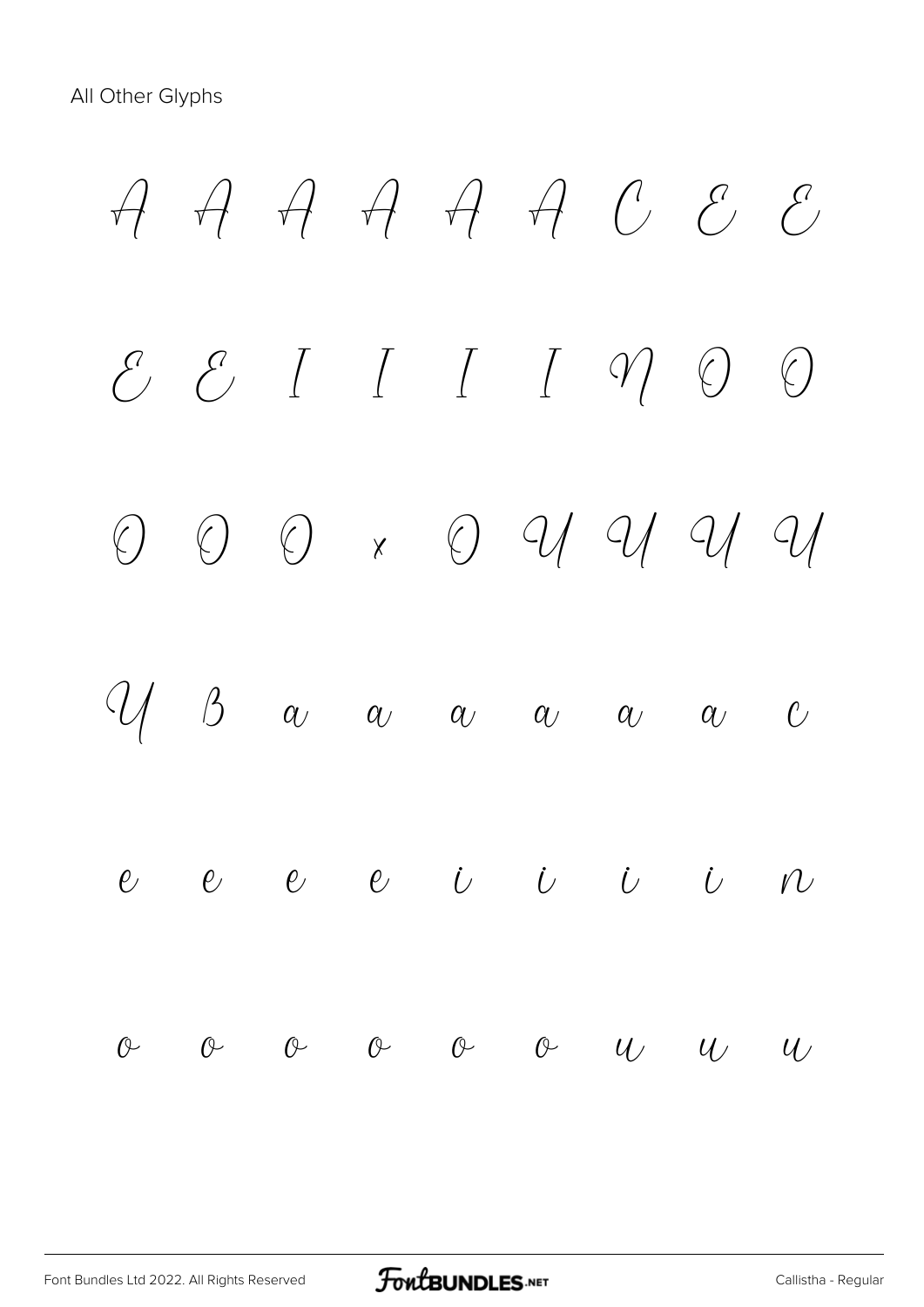w y y 1 U - - ' '  $\frac{1}{2}$  ,  $\frac{1}{2}$  ,  $\frac{1}{2}$  ,  $\frac{1}{2}$  ,  $\frac{1}{2}$  ,  $\frac{1}{2}$  ,  $\frac{1}{2}$  ,  $\frac{1}{2}$  ,  $\frac{1}{2}$  ,  $\frac{1}{2}$  ,  $\frac{1}{2}$  ,  $\frac{1}{2}$  ,  $\frac{1}{2}$  ,  $\frac{1}{2}$  ,  $\frac{1}{2}$  ,  $\frac{1}{2}$  ,  $\frac{1}{2}$  ,  $\frac{1}{2}$  ,  $\frac{1$ U th the y t k j g  $\mathcal{E}$  $g$  y c  $v$   $v$  a  $v$  t  $g$   $\rho$ on  $n-m$  b k  $j$  is  $h$  of  $g$  e c b a  $g$  we  $\infty$  $\overline{\mathit{O}}\mathit{U}$  $3i$  yi ji gi  $11$   $17$   $18$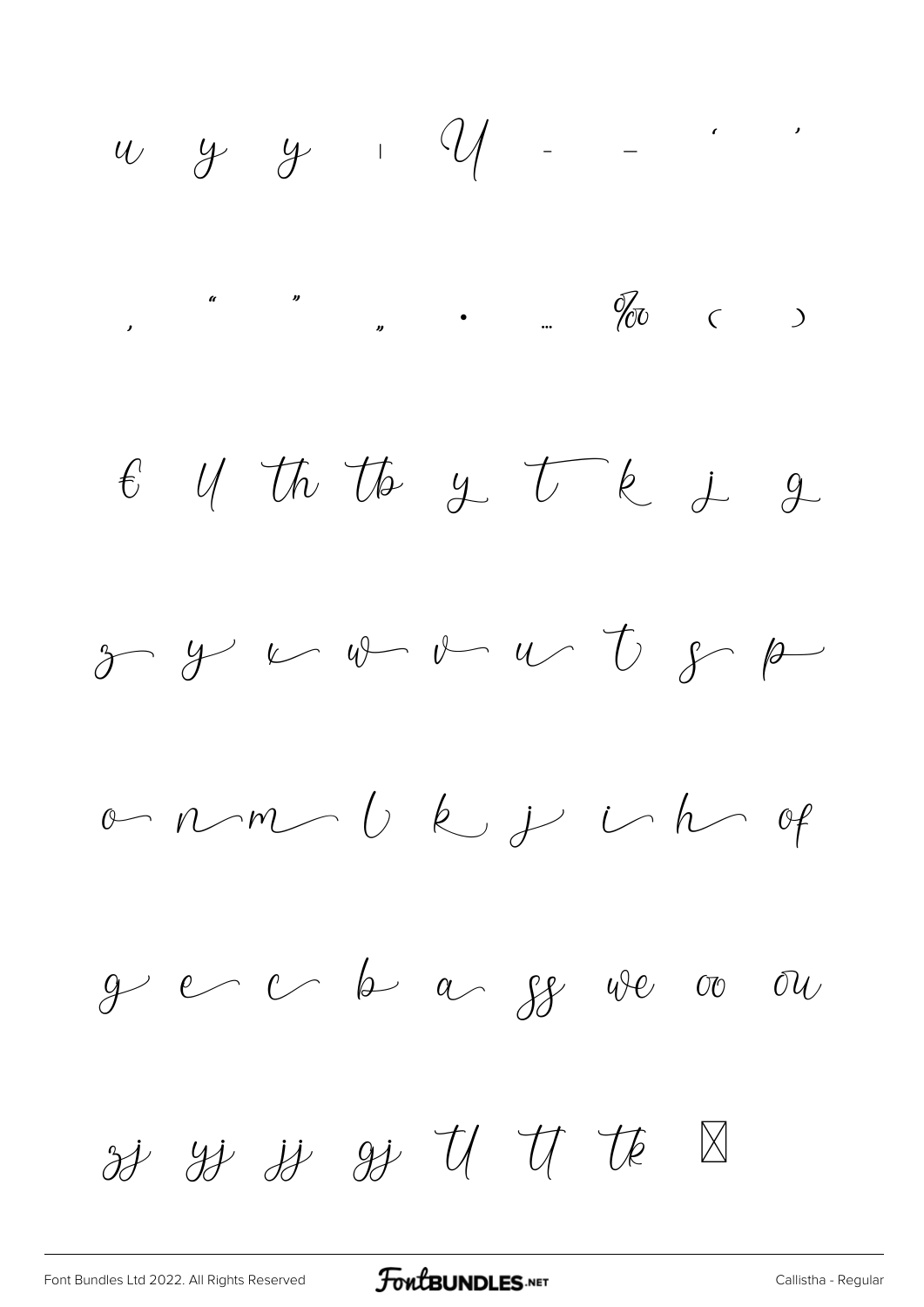### Sweet Pineapple - Regular

**Uppercase Characters** 

# ABCOEFQHIJKLMNOPQRGTU  $VWV43$

Lowercase Characters

## $\alpha$ b cdefghijk (mnop qr GTuvw $\iota$ y $\jmath$

**Numbers** 

## 0123456789

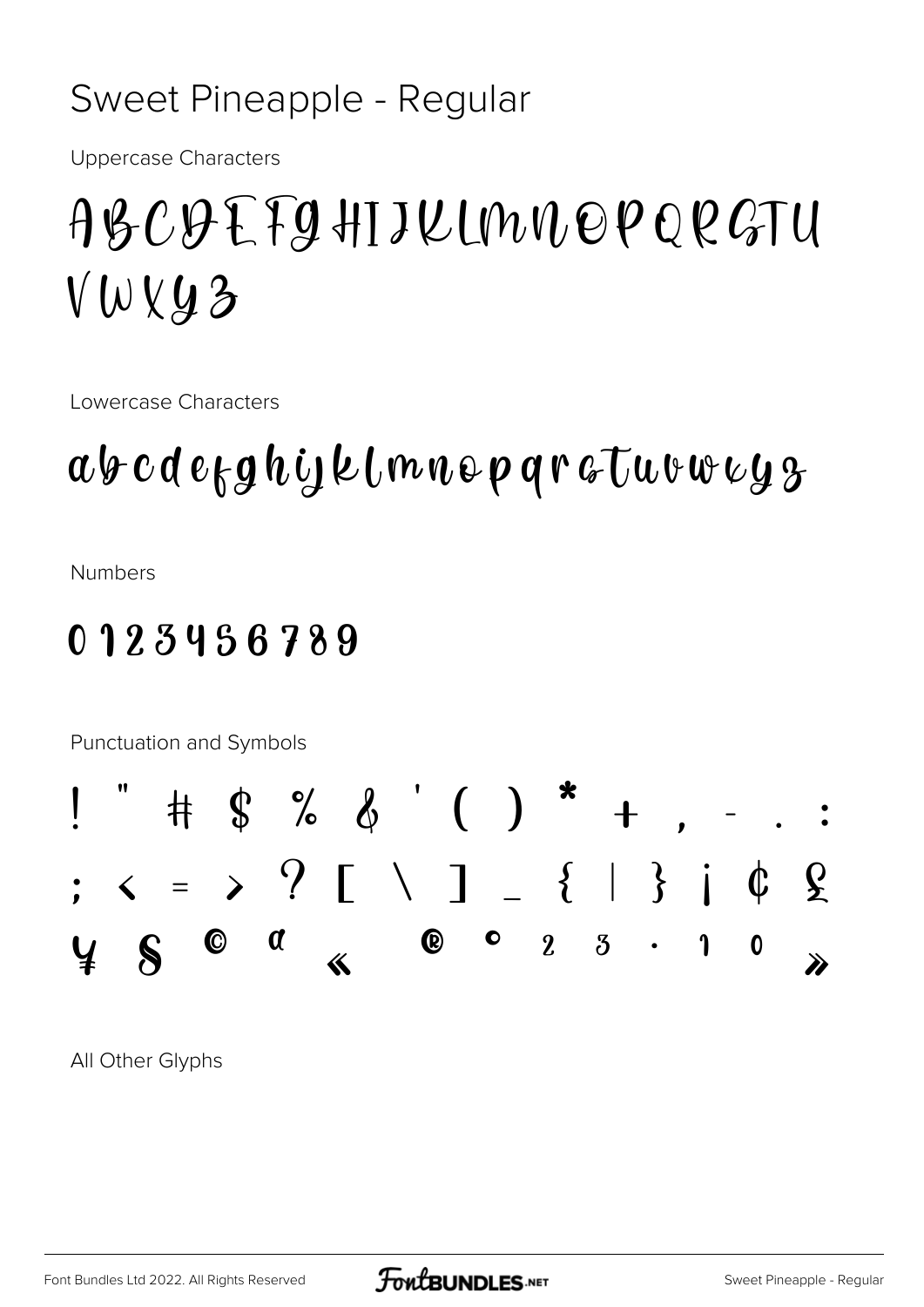# $\dot{A}$   $\dot{A}$   $\ddot{A}$   $\ddot{A}$   $\ddot{A}$   $\ddot{A}$   $\ddot{C}$   $\dot{C}$ É Ê Ë Ì Í Î Ï Ñ Ò  $\acute{\text e}$   $\acute{\text e}$   $\ddot{\text e}$   $\times$   $\cancel{\text e}$   $\dot{\text e}$   $\dot{\text e}$   $\acute{\text e}$   $\acute{\text e}$   $\ddot{\text e}$   $\ddot{\text e}$   $\ddot{\text e}$   $\ddot{\text e}$   $\ddot{\text e}$   $\ddot{\text e}$   $\ddot{\text e}$   $\ddot{\text e}$   $\ddot{\text e}$   $\ddot{\text e}$   $\ddot{\text e}$   $\ddot{\text e}$   $\ddot{\text e}$   $\ddot{\text e}$   $\dd$ Ü Ý ß à á â ã ä å æ ç è é ê ë ì í î ï ñ ò ó ô õ ö ø ù ú û ü ý ÿ  $\mathfrak{g}$  e  $\zeta$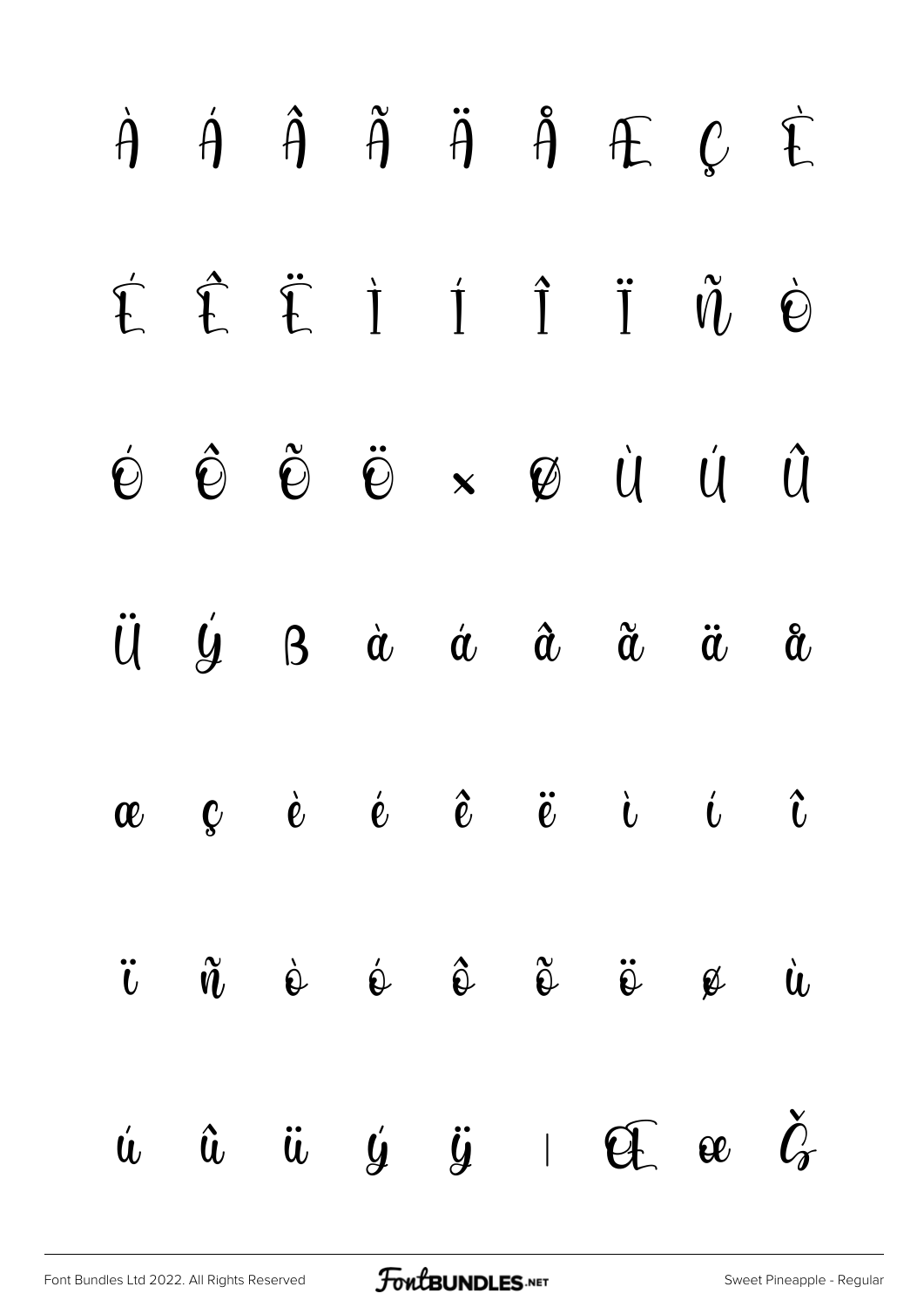|  |  | $\check{c}$ $\ddot{y}$ $\check{z}$ - $\ddot{z}$ , "           |  |  |
|--|--|---------------------------------------------------------------|--|--|
|  |  |                                                               |  |  |
|  |  | $\psi$ of $g$ $\omega$ $\tau$ $\upsilon$ $\omega$ or $\omega$ |  |  |
|  |  | be $u$ ve we $\overline{u}$ $\boxtimes$                       |  |  |

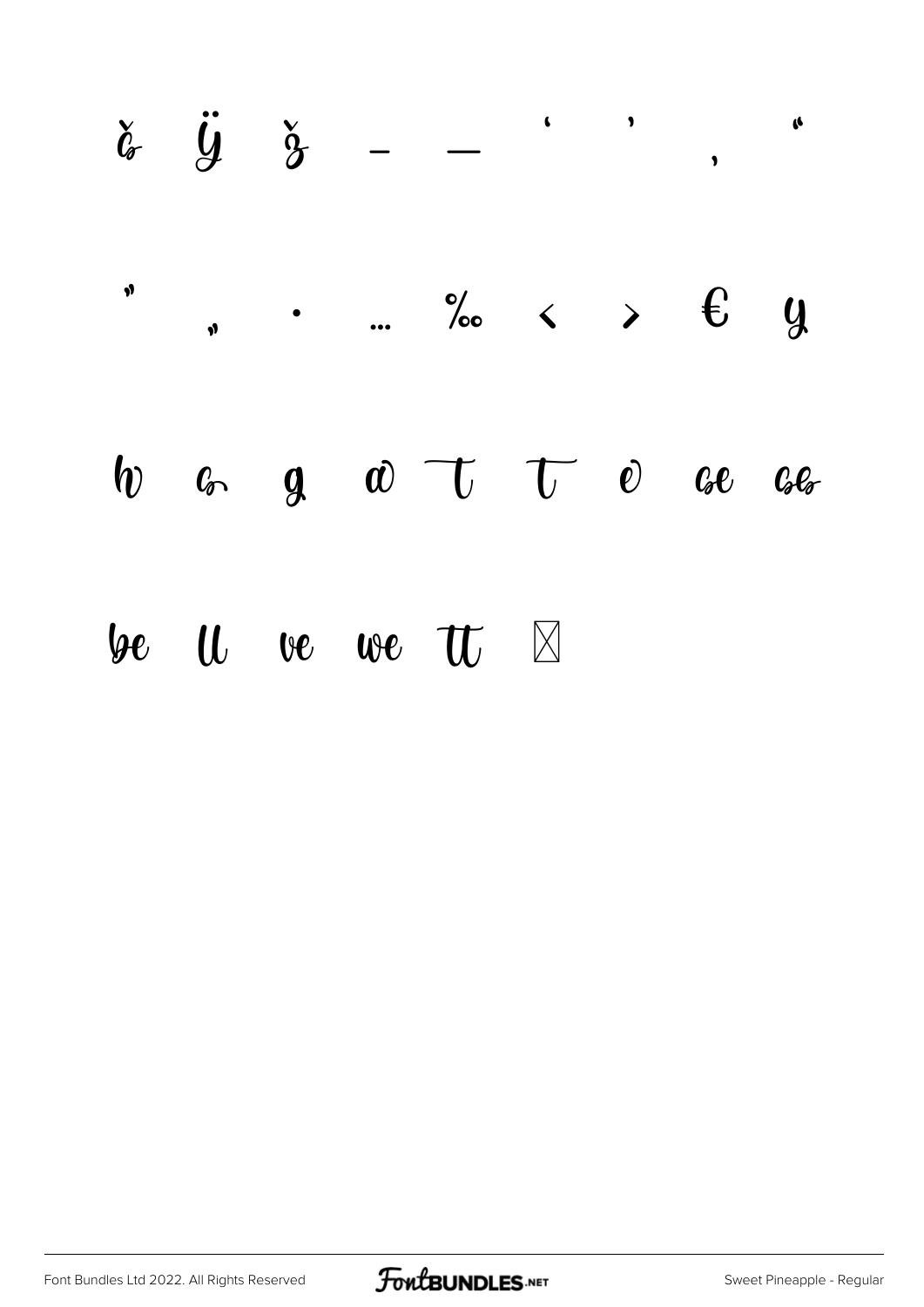### Holiday - Regular

**Uppercase Characters** 

# ABCQEFQHIJKLMNODQ  $RSTUUWXQZ$

Lowercase Characters

# abcdefghijklmnoparct  $uvuvuyg$

**Numbers** 

## 0123456789

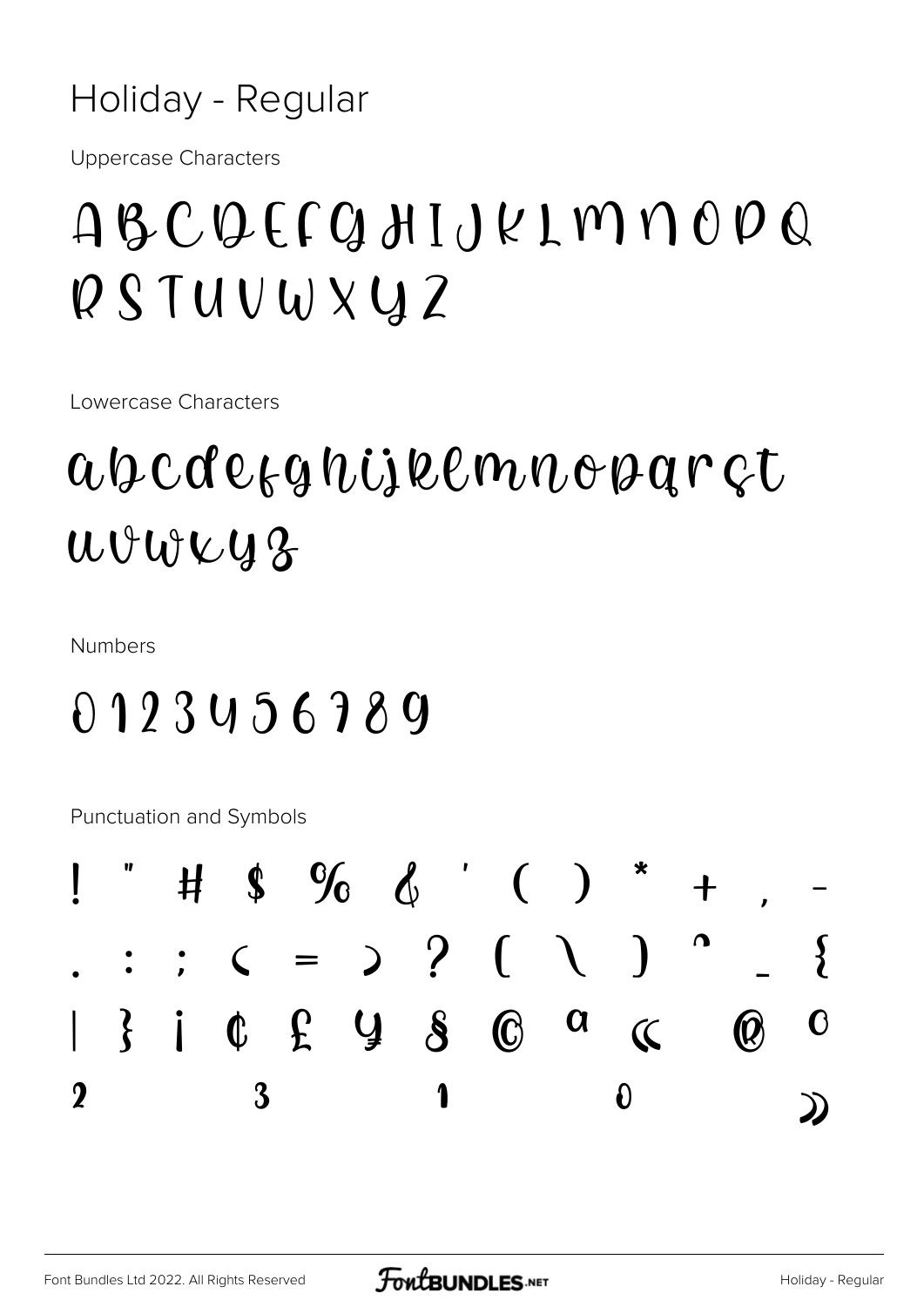# À Á Â Ã Ä Å Æ Ç È É Ê Ë Ì Í Î Ï Ñ Ò Ó Ô Õ Ö × Ø Ù Ú Û Ü Ý ß à á â ã ä å æ ç è é ê ë ì í î ï ñ ò ó ô õ ö ø ù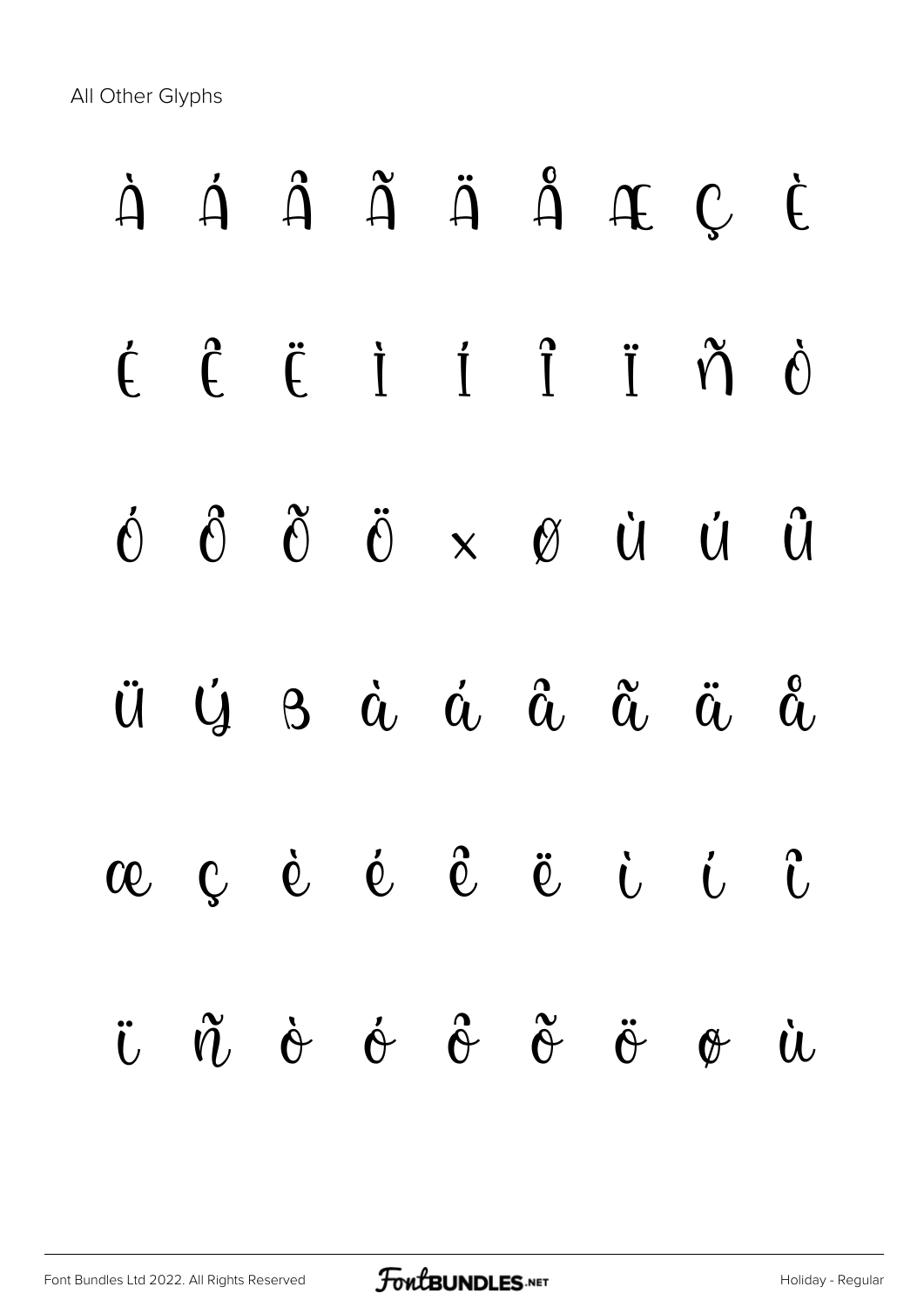

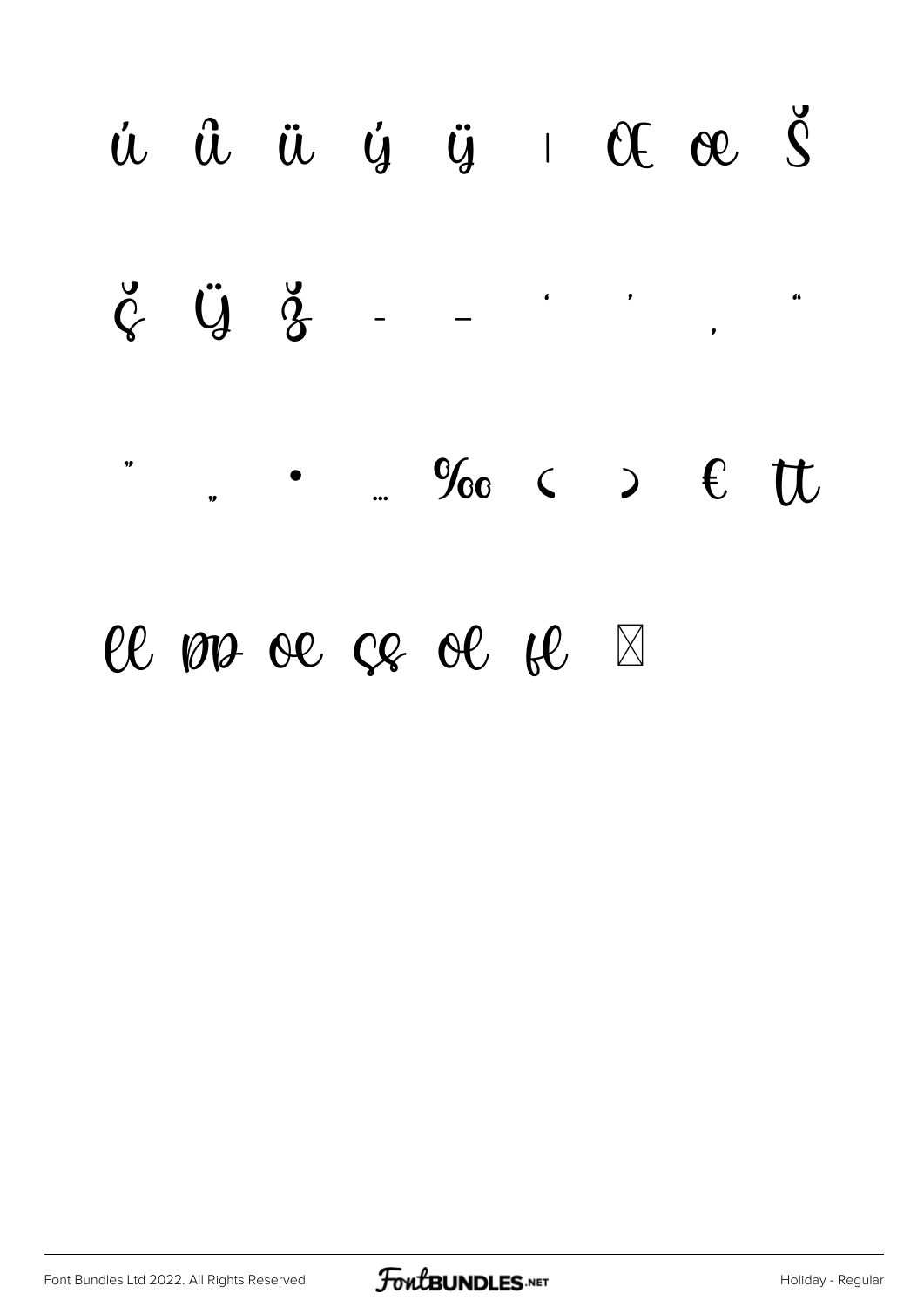### Soulmate - Regular

**Uppercase Characters** 

## ABCDEJGHJGRMMQP  $Q$  of S TUVWXY3

Lowercase Characters

**Numbers** 

## $0123456789$

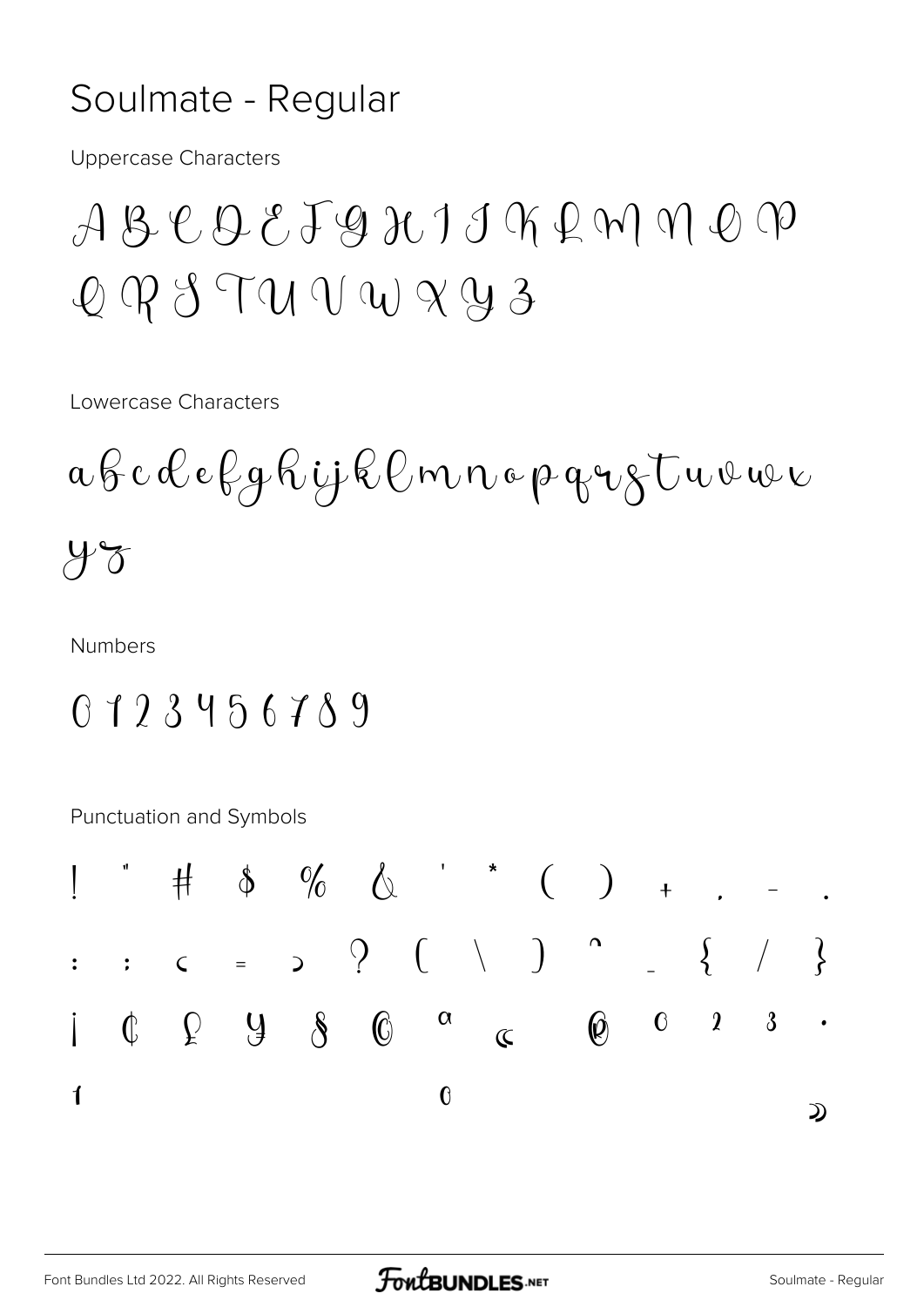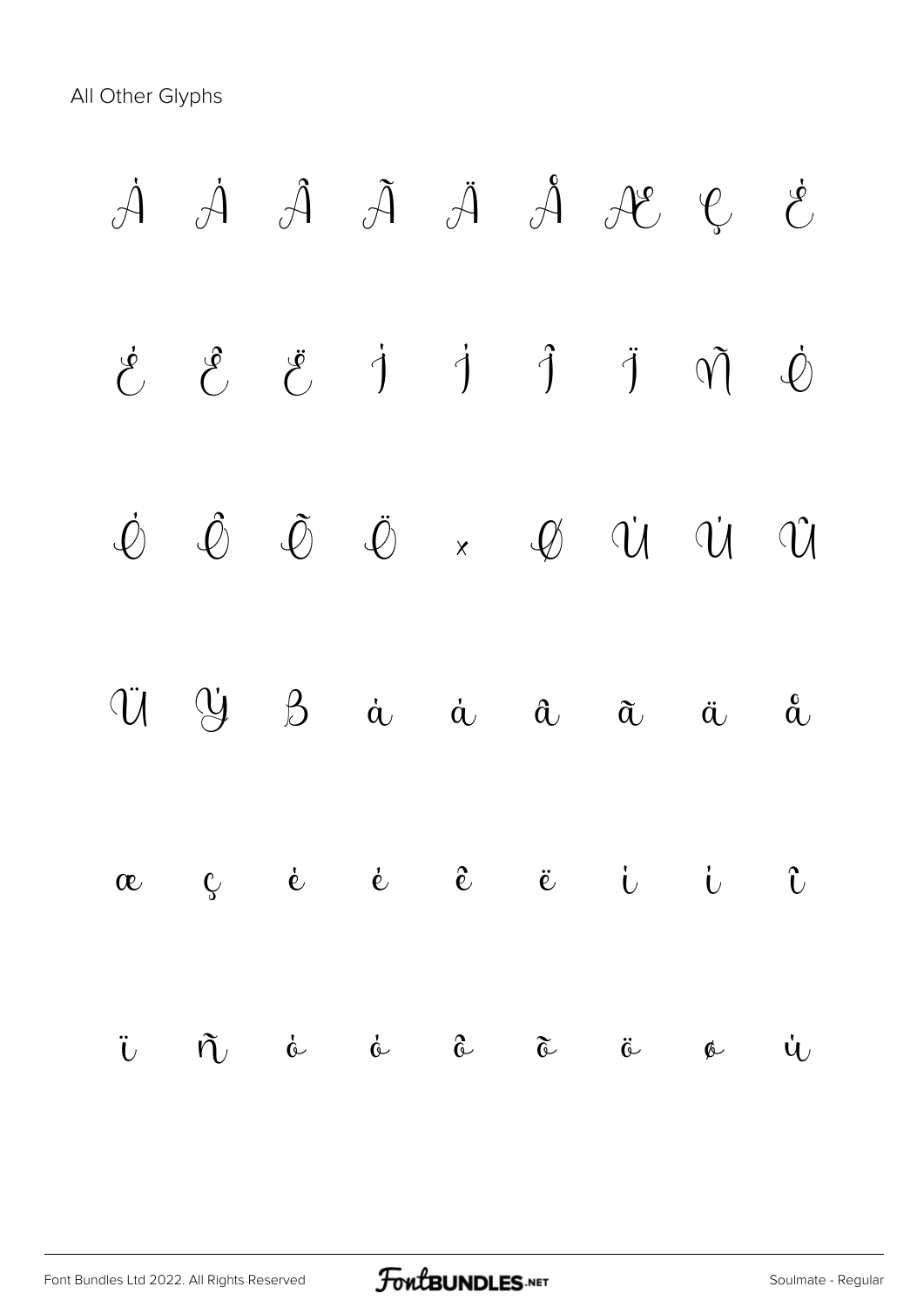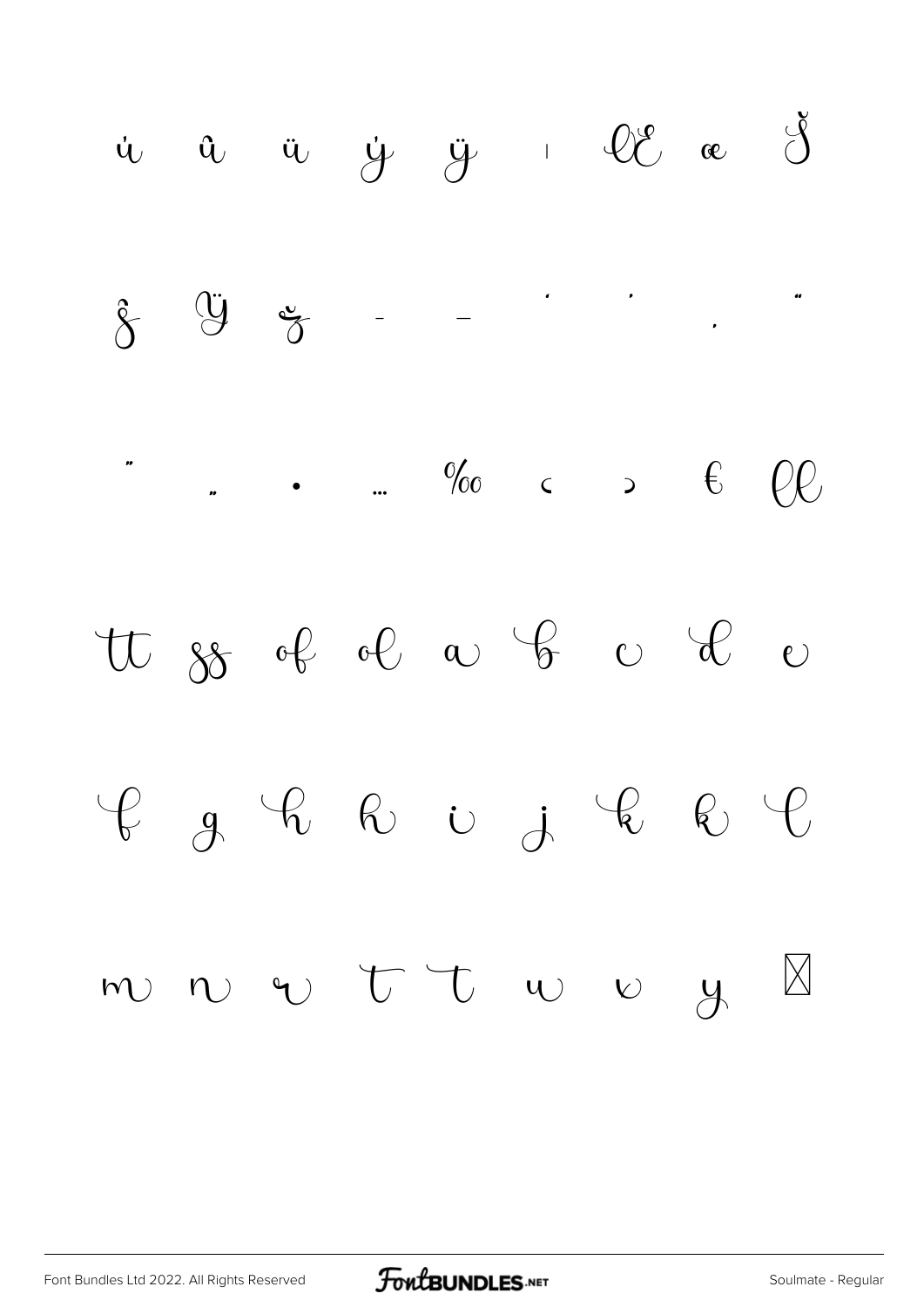### Homina - Regular

**Uppercase Characters** 

## ABCQECGHIJKLMN Q PQ RS TUVWX4Z

Lowercase Characters

## a p c d ef of hiffel m n o p q r sturwegg

**Numbers** 

## 0123456189

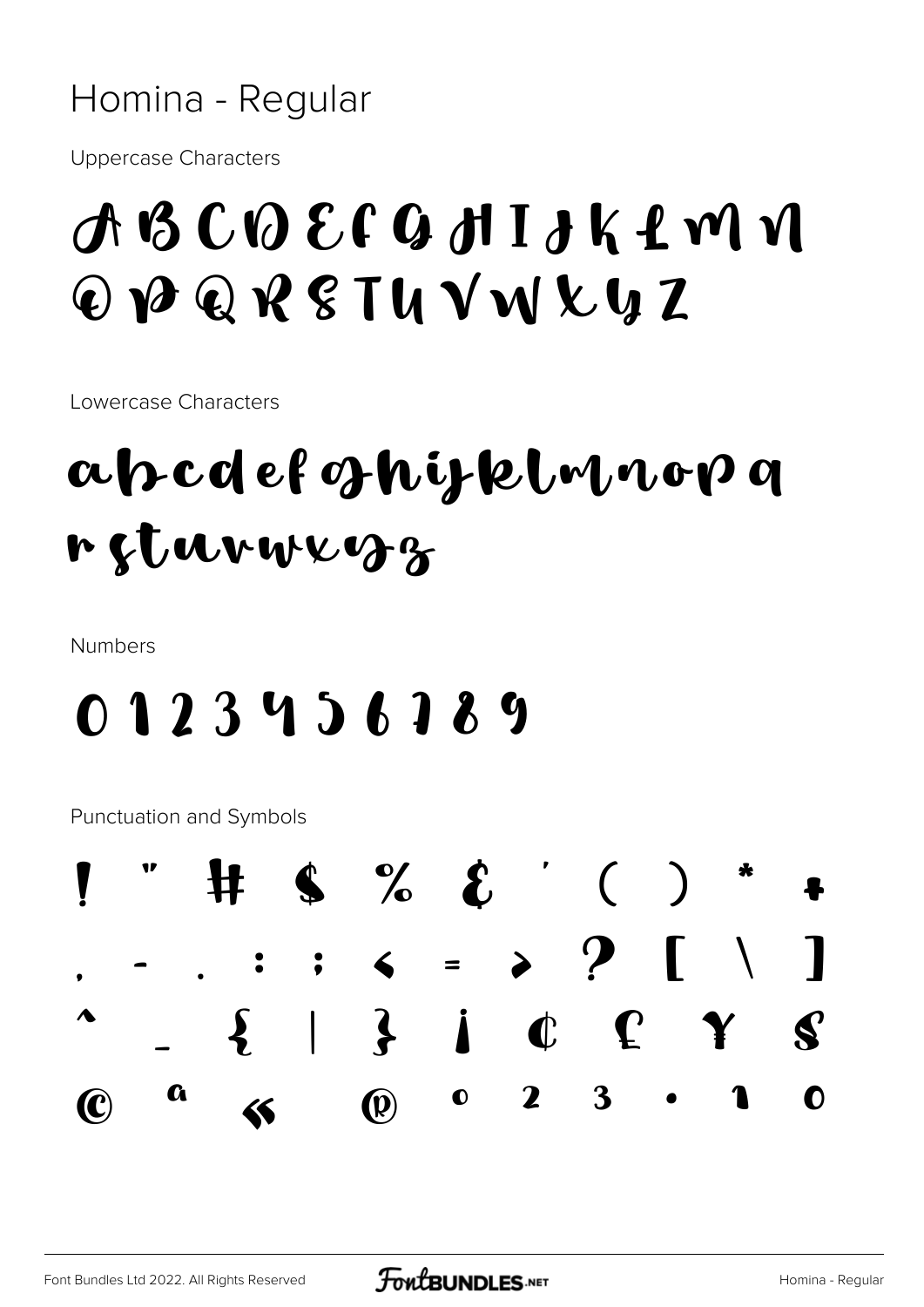# $\hat{A}$   $\hat{A}$   $\hat{B}$   $\hat{B}$   $\hat{C}$   $\hat{C}$   $\hat{D}$   $\hat{D}$   $\hat{D}$   $\hat{D}$ É Ê Ë Ì Í Î Ï Ñ Ò  $\hat{\mathbf{e}}$   $\hat{\mathbf{e}}$   $\hat{\mathbf{e}}$   $\hat{\mathbf{e}}$   $\star$   $\mathbf{e}$   $\mathbf{u}$   $\mathbf{u}$   $\mathbf{u}$   $\hat{\mathbf{u}}$ Ü Ý ß à á â ã ä å æ ç è é ê ë ì í î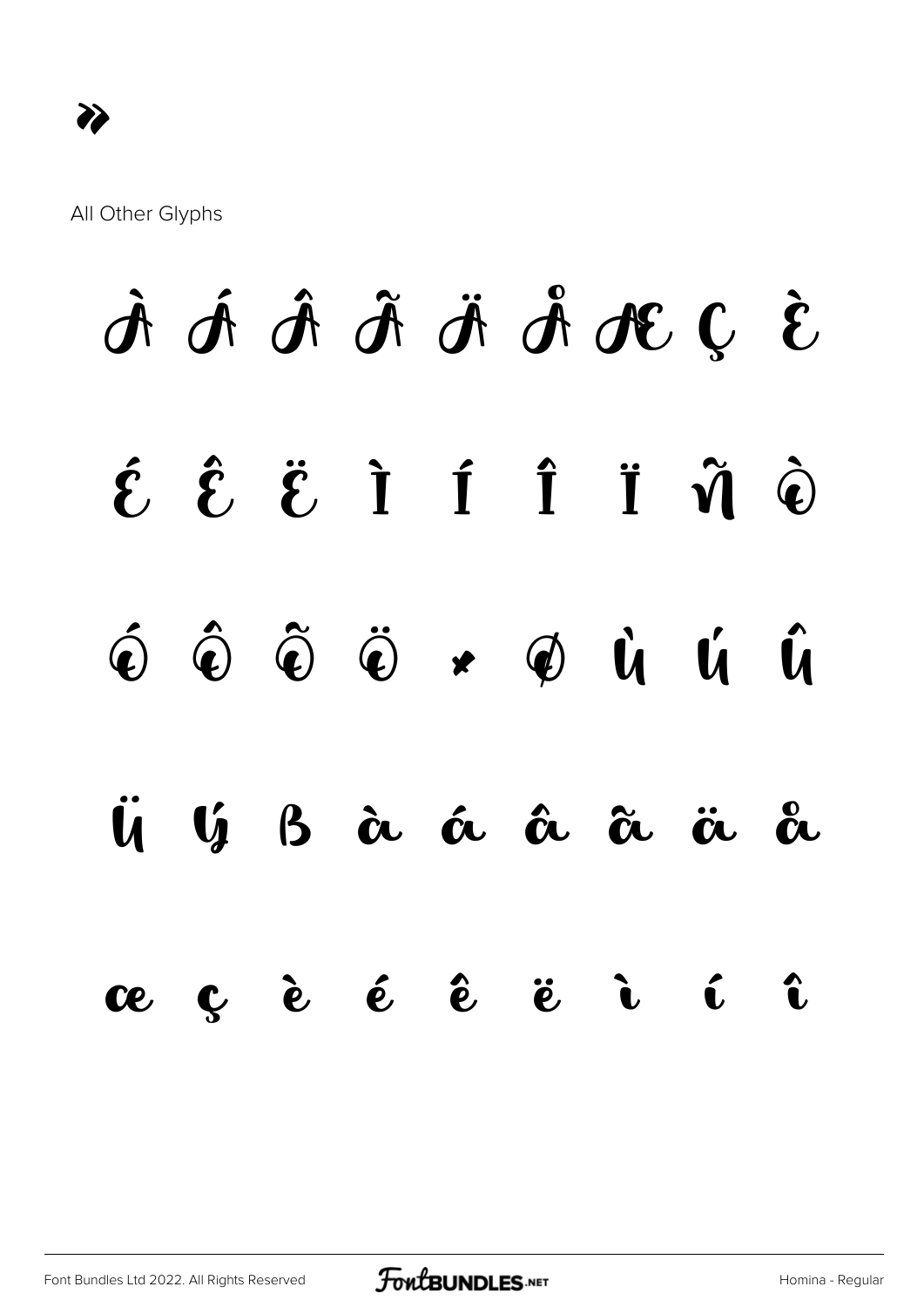

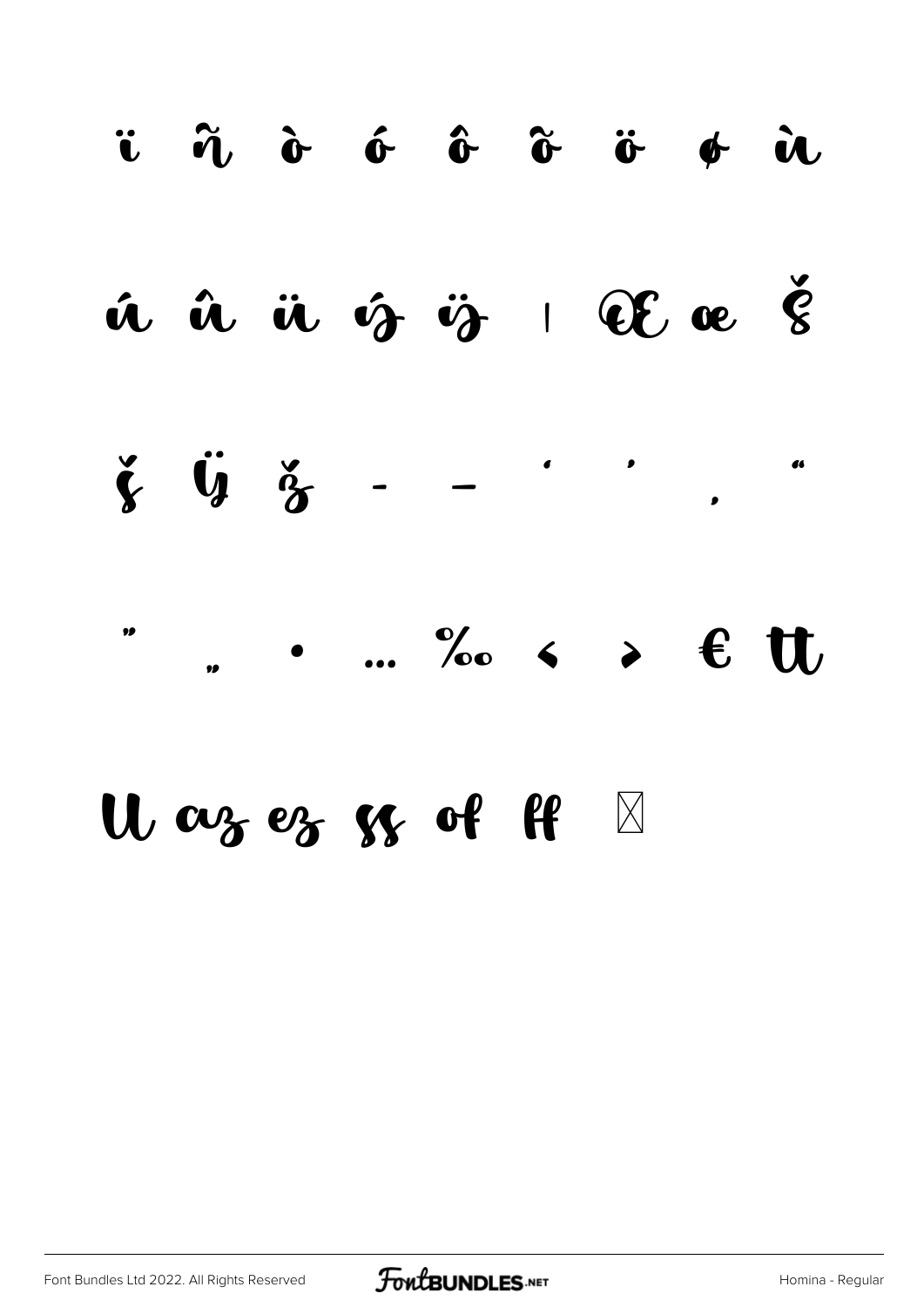### Kayla - Regular

**Uppercase Characters** 

## $\partial_1 \partial_2 C \partial_3 C \partial_4 C \partial_5 C \partial_6 C \partial_7 C \partial_8 C$  $0.908870000049$

Lowercase Characters

abcolelozhijklnnopqretuvoreg  $\gamma$ 

**Numbers** 

## $0123456789$

Punctuation and Symbols

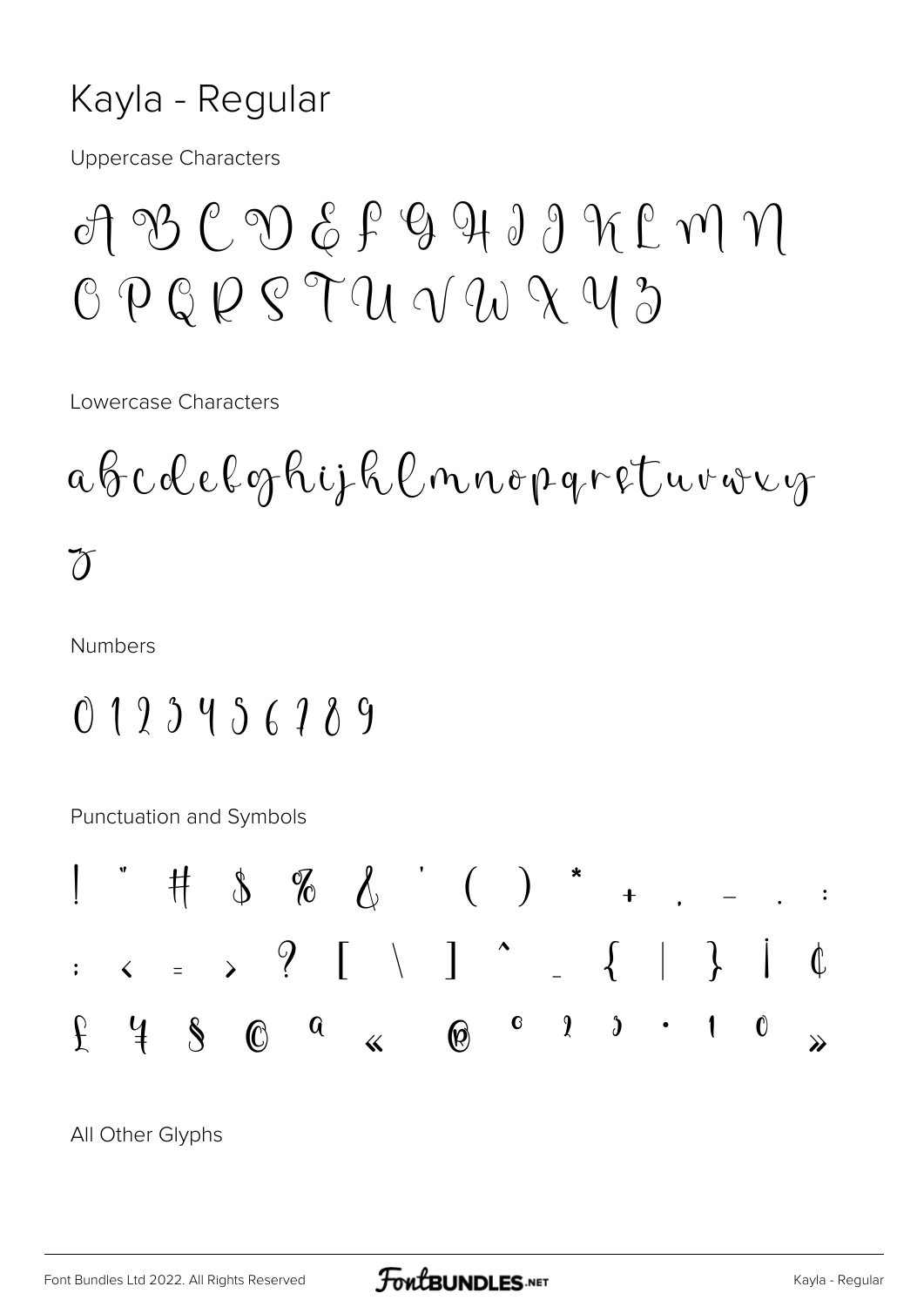